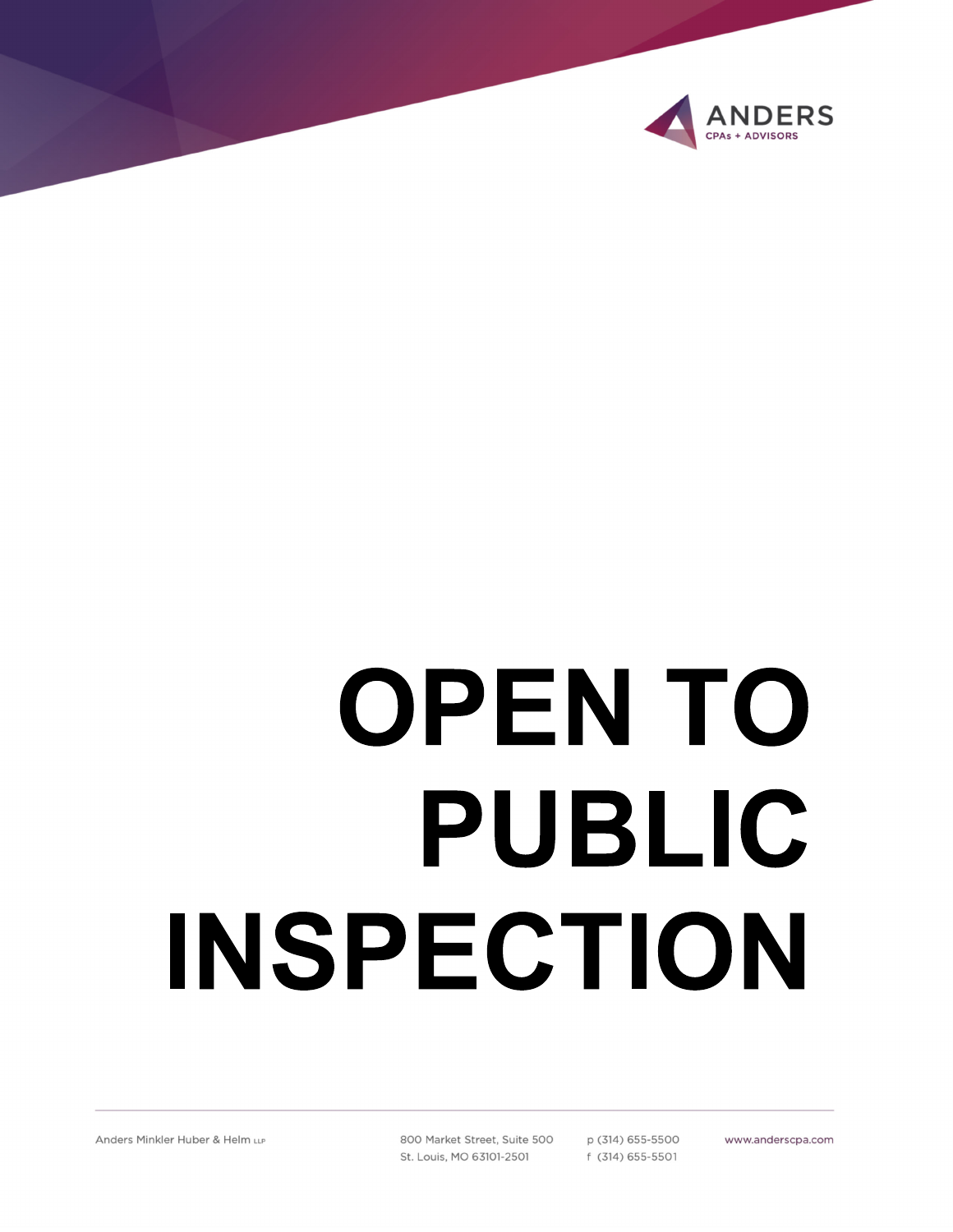| Form <b>990</b>                                |                                             |                                                                                                                                             | <b>Return of Organization Exempt From Income Tax</b>                                                                                                  |                                   |                             |       |            |                                  |                                                     |                                                                 | OMB No. 1545-0047                                                                                                    |
|------------------------------------------------|---------------------------------------------|---------------------------------------------------------------------------------------------------------------------------------------------|-------------------------------------------------------------------------------------------------------------------------------------------------------|-----------------------------------|-----------------------------|-------|------------|----------------------------------|-----------------------------------------------------|-----------------------------------------------------------------|----------------------------------------------------------------------------------------------------------------------|
|                                                |                                             | Under section 501(c), 527, or 4947(a)(1) of the Internal Revenue Code (except private foundations)                                          |                                                                                                                                                       |                                   |                             |       |            |                                  |                                                     |                                                                 |                                                                                                                      |
| Internal Revenue Service                       | Department of the Treasury                  |                                                                                                                                             | Do not enter social security numbers on this form as it may be made public.<br>Go to www.irs.gov/Form990 for instructions and the latest information. |                                   |                             |       |            |                                  |                                                     | Open to Public<br>Inspection                                    |                                                                                                                      |
|                                                |                                             | A For the 2020 calendar year, or tax year beginning                                                                                         |                                                                                                                                                       | JUL 1,                            | 2020                        |       |            | and ending $JUN$ 30,             | 2021                                                |                                                                 |                                                                                                                      |
| <b>B</b> Check if<br>applicable:               | <b>C</b> Name of organization               |                                                                                                                                             |                                                                                                                                                       |                                   |                             |       |            |                                  |                                                     | D Employer identification number                                |                                                                                                                      |
| Address                                        |                                             |                                                                                                                                             |                                                                                                                                                       |                                   |                             |       |            |                                  |                                                     |                                                                 |                                                                                                                      |
| change<br>Name                                 |                                             | HAVENHOUSE ST. LOUIS                                                                                                                        |                                                                                                                                                       |                                   |                             |       |            |                                  |                                                     |                                                                 |                                                                                                                      |
| change<br>Initial                              | Doing business as                           |                                                                                                                                             |                                                                                                                                                       |                                   |                             |       |            |                                  | 20-1876315                                          |                                                                 |                                                                                                                      |
| return<br> Final                               |                                             | Number and street (or P.O. box if mail is not delivered to street address)<br>1973 CRAIGSHIRE ROAD                                          |                                                                                                                                                       |                                   |                             |       | Room/suite |                                  | E Telephone number<br>$314 - 434 - 5858$            |                                                                 |                                                                                                                      |
| return/<br>termin-                             |                                             |                                                                                                                                             |                                                                                                                                                       |                                   |                             |       |            |                                  |                                                     | 711,844.                                                        |                                                                                                                      |
| ated<br>Amended                                |                                             | City or town, state or province, country, and ZIP or foreign postal code<br>ST. LOUIS, MO                                                   | 63146                                                                                                                                                 |                                   |                             |       |            | G Gross receipts \$              |                                                     |                                                                 |                                                                                                                      |
| return<br>Applica-                             |                                             | F Name and address of principal officer: PAULA LOWERY                                                                                       |                                                                                                                                                       |                                   |                             |       |            |                                  | H(a) Is this a group return<br>for subordinates?    | $Yes \vert X \vert$ No                                          |                                                                                                                      |
| tion<br>pending                                |                                             | 1973 CRAIGSHIRE ROAD, ST. LOUIS, MO                                                                                                         |                                                                                                                                                       |                                   |                             | 63146 |            |                                  | $H(b)$ Are all subordinates included?               | <b>Yes</b>                                                      | No                                                                                                                   |
|                                                | Tax-exempt status: $\overline{X}$ 501(c)(3) |                                                                                                                                             | $501(c)$ (                                                                                                                                            | $\sqrt{\frac{1}{1}}$ (insert no.) | $4947(a)(1)$ or             |       | 527        |                                  |                                                     | If "No," attach a list. See instructions                        |                                                                                                                      |
|                                                |                                             | J Website: WWW.HAVENHOUSESTL.ORG                                                                                                            |                                                                                                                                                       |                                   |                             |       |            |                                  | $H(c)$ Group exemption number $\blacktriangleright$ |                                                                 |                                                                                                                      |
|                                                | K Form of organization: X Corporation       |                                                                                                                                             | Trust                                                                                                                                                 | Association                       | Other $\blacktriangleright$ |       |            |                                  |                                                     | L Year of formation: $2004 \vert$ M State of legal domicile: MO |                                                                                                                      |
| Part I                                         | Summary                                     |                                                                                                                                             |                                                                                                                                                       |                                   |                             |       |            |                                  |                                                     |                                                                 |                                                                                                                      |
| 1.                                             |                                             | Briefly describe the organization's mission or most significant activities: THE MISSION OF HAVENHOUSE IS TO                                 |                                                                                                                                                       |                                   |                             |       |            |                                  |                                                     |                                                                 |                                                                                                                      |
|                                                |                                             |                                                                                                                                             |                                                                                                                                                       |                                   |                             |       |            |                                  |                                                     |                                                                 |                                                                                                                      |
|                                                |                                             | PROVIDE THE COMFORT OF HOME AND A COMMUNITY OF SUPPORT FOR PATIENTS                                                                         |                                                                                                                                                       |                                   |                             |       |            |                                  |                                                     |                                                                 |                                                                                                                      |
| 2                                              |                                             | Check this box $\blacktriangleright$ $\Box$ if the organization discontinued its operations or disposed of more than 25% of its net assets. |                                                                                                                                                       |                                   |                             |       |            |                                  |                                                     |                                                                 |                                                                                                                      |
| З                                              |                                             | Number of voting members of the governing body (Part VI, line 1a)                                                                           |                                                                                                                                                       |                                   |                             |       |            |                                  | 3                                                   |                                                                 |                                                                                                                      |
| 4                                              |                                             |                                                                                                                                             |                                                                                                                                                       |                                   |                             |       |            |                                  | $\overline{\mathbf{4}}$                             |                                                                 |                                                                                                                      |
| 5                                              |                                             |                                                                                                                                             |                                                                                                                                                       |                                   |                             |       |            |                                  | 5                                                   |                                                                 |                                                                                                                      |
| 6                                              |                                             |                                                                                                                                             |                                                                                                                                                       |                                   |                             |       |            |                                  | 6                                                   |                                                                 |                                                                                                                      |
|                                                |                                             | 7 a Total unrelated business revenue from Part VIII, column (C), line 12                                                                    |                                                                                                                                                       |                                   |                             |       |            |                                  | 7a                                                  |                                                                 |                                                                                                                      |
|                                                |                                             |                                                                                                                                             |                                                                                                                                                       |                                   |                             |       |            |                                  | 7b                                                  |                                                                 |                                                                                                                      |
|                                                |                                             |                                                                                                                                             |                                                                                                                                                       |                                   |                             |       |            | <b>Prior Year</b>                |                                                     | <b>Current Year</b>                                             |                                                                                                                      |
| 8                                              |                                             | Contributions and grants (Part VIII, line 1h)                                                                                               |                                                                                                                                                       |                                   |                             |       |            |                                  | 455,211.                                            | 494,879.                                                        |                                                                                                                      |
| 9                                              |                                             | Program service revenue (Part VIII, line 2g)                                                                                                |                                                                                                                                                       |                                   |                             |       |            |                                  | 203,709.                                            | 127,820.                                                        |                                                                                                                      |
| 10                                             |                                             |                                                                                                                                             |                                                                                                                                                       |                                   |                             |       |            |                                  | 9,713.                                              | $-108,953.$                                                     |                                                                                                                      |
| 11                                             |                                             | Other revenue (Part VIII, column (A), lines 5, 6d, 8c, 9c, 10c, and 11e)                                                                    |                                                                                                                                                       |                                   |                             |       |            |                                  | 103.                                                | 37,649.                                                         |                                                                                                                      |
| 12                                             |                                             | Total revenue - add lines 8 through 11 (must equal Part VIII, column (A), line 12)                                                          |                                                                                                                                                       |                                   |                             |       |            |                                  | 668,736.                                            | 551,395.                                                        |                                                                                                                      |
| 13                                             |                                             | Grants and similar amounts paid (Part IX, column (A), lines 1-3)                                                                            |                                                                                                                                                       |                                   |                             |       |            |                                  | 0.                                                  |                                                                 |                                                                                                                      |
| 14                                             |                                             | Benefits paid to or for members (Part IX, column (A), line 4)                                                                               |                                                                                                                                                       |                                   |                             |       |            |                                  | $\overline{0}$ .                                    |                                                                 |                                                                                                                      |
| 15                                             |                                             | Salaries, other compensation, employee benefits (Part IX, column (A), lines 5-10)                                                           |                                                                                                                                                       |                                   |                             |       |            |                                  | 272,033.                                            | 252,264.                                                        |                                                                                                                      |
|                                                |                                             |                                                                                                                                             |                                                                                                                                                       |                                   |                             |       |            |                                  | $\mathbf{0}$ .                                      |                                                                 |                                                                                                                      |
|                                                |                                             | <b>b</b> Total fundraising expenses (Part IX, column (D), line 25)                                                                          |                                                                                                                                                       |                                   | 73,625.                     |       |            |                                  |                                                     |                                                                 |                                                                                                                      |
| 17                                             |                                             |                                                                                                                                             |                                                                                                                                                       |                                   |                             |       |            |                                  | 588,925.                                            | 372,280.                                                        |                                                                                                                      |
| 18                                             |                                             | Total expenses. Add lines 13-17 (must equal Part IX, column (A), line 25)                                                                   |                                                                                                                                                       |                                   |                             |       |            |                                  | 860,958.                                            | 624,544.                                                        |                                                                                                                      |
| 19                                             |                                             |                                                                                                                                             |                                                                                                                                                       |                                   |                             |       |            |                                  | $-192, 222.$                                        | $-73, 149.$                                                     |                                                                                                                      |
| Activities & Governance<br>Revenue<br>Expenses |                                             |                                                                                                                                             |                                                                                                                                                       |                                   |                             |       |            | <b>Beginning of Current Year</b> |                                                     | <b>End of Year</b>                                              |                                                                                                                      |
| 20                                             | Total assets (Part X, line 16)              |                                                                                                                                             |                                                                                                                                                       |                                   |                             |       |            |                                  | 1, 141, 013.                                        | 1,034,030.                                                      | 13<br>$\overline{13}$<br>$\overline{6}$<br>$\overline{45}$<br>$0$ .<br>$\overline{0}$ .<br>О.<br>$\mathbf 0$ .<br>0. |
| t Assets or<br>d Balances<br>21<br><u> 호텔</u>  | Total liabilities (Part X, line 26)         |                                                                                                                                             |                                                                                                                                                       |                                   |                             |       |            | 1,057,350.                       | 83,663.                                             | 49,829.<br>984,201.                                             |                                                                                                                      |

| and complete.<br>true.<br>correct. | . Declaration of preparer (other than officer) is based on a |  | i all information of which. | ı preparer | r has anv knowledge. |
|------------------------------------|--------------------------------------------------------------|--|-----------------------------|------------|----------------------|
|                                    |                                                              |  |                             |            |                      |

| Sign<br>Here | Signature of officer<br>PAULA LOWERY,                                                                               | <b>EXECUTIVE DIRECTOR</b> |      | Date                                        |  |  |  |  |  |
|--------------|---------------------------------------------------------------------------------------------------------------------|---------------------------|------|---------------------------------------------|--|--|--|--|--|
|              | Type or print name and title                                                                                        |                           |      |                                             |  |  |  |  |  |
|              | Print/Type preparer's name                                                                                          | Preparer's signature      | Date | <b>PTIN</b><br>Check                        |  |  |  |  |  |
| Paid         | <b>JEANNE DEE</b>                                                                                                   |                           |      | P01082093<br>self-emploved                  |  |  |  |  |  |
| Preparer     | Firm's name $\blacktriangleright$ ANDERS MINKLER HUBER &                                                            | HELM LLP                  |      | Firm's EIN $\blacktriangleright$ 43-0831507 |  |  |  |  |  |
| Use Only     | Firm's address > 800 MARKET STREET, SUITE 500                                                                       |                           |      |                                             |  |  |  |  |  |
|              | LOUIS, MO 63101-2501<br>Phone no. $(314)$ 655-5500<br>ST.                                                           |                           |      |                                             |  |  |  |  |  |
|              | $\mathbf{X}$<br><b>No</b><br>Yes<br>May the IRS discuss this return with the preparer shown above? See instructions |                           |      |                                             |  |  |  |  |  |
|              | Form 990 (2020)<br>LHA For Paperwork Reduction Act Notice, see the separate instructions.<br>032001 12-23-20        |                           |      |                                             |  |  |  |  |  |

SEE SCHEDULE O FOR ORGANIZATION MISSION STATEMENT CONTINUATION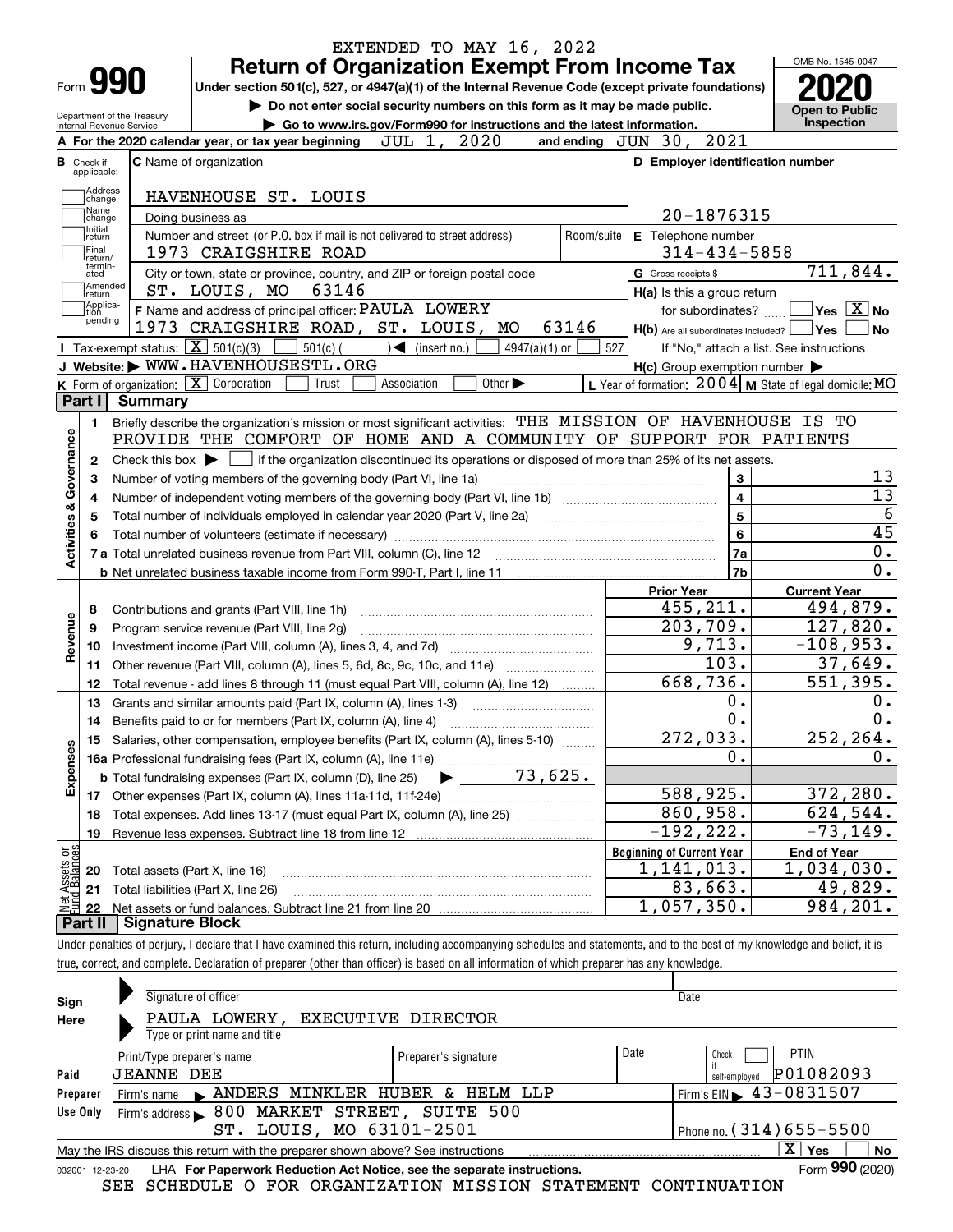|              | 20-1876315<br>HAVENHOUSE ST. LOUIS<br>Page 2<br>Form 990 (2020)<br><b>Part III   Statement of Program Service Accomplishments</b>                                                                                                                                                    |
|--------------|--------------------------------------------------------------------------------------------------------------------------------------------------------------------------------------------------------------------------------------------------------------------------------------|
|              | $\overline{\mathbf{x}}$                                                                                                                                                                                                                                                              |
| 1            | Briefly describe the organization's mission:                                                                                                                                                                                                                                         |
|              | THE MISSION OF HAVENHOUSE IS TO PROVIDE THE COMFORT OF HOME AND A<br>COMMUNITY OF SUPPORT FOR PATIENTS AND FAMILIES TRAVELING MORE THAN 25                                                                                                                                           |
|              | MILES TO ST. LOUIS TO RECEIVE MEDICAL CARE.<br>HAVENHOUSE IS A HOME AWAY<br>FROM HOME PROVIDING LODGING, MEALS, SUPPORT SERVICES, AND                                                                                                                                                |
| $\mathbf{2}$ | Did the organization undertake any significant program services during the year which were not listed on the<br>$\sqrt{}$ Yes $\sqrt{}$ X $\sqrt{}$ No<br>prior Form 990 or 990-EZ?                                                                                                  |
| 3            | If "Yes," describe these new services on Schedule O.<br>$\sqrt{}$ Yes $\sqrt{}$ X $\sqrt{}$ No<br>Did the organization cease conducting, or make significant changes in how it conducts, any program services?                                                                       |
|              | If "Yes," describe these changes on Schedule O.                                                                                                                                                                                                                                      |
| 4            | Describe the organization's program service accomplishments for each of its three largest program services, as measured by expenses.<br>Section 501(c)(3) and 501(c)(4) organizations are required to report the amount of grants and allocations to others, the total expenses, and |
| 4a           | revenue, if any, for each program service reported.<br>165, 469.<br>$458,674$ . including grants of \$<br>) (Revenue \$<br>(Code:<br>(Expenses \$<br>HAVENHOUSE IS ONE OF THE ONLY HOSPITALITY HOUSES IN THE REGION THAT                                                             |
|              | SERVES PATIENTS OF ALL AGES WITH ANY MEDICAL CONDITION.<br>IN FISCAL YEAR                                                                                                                                                                                                            |
|              | 2021, HAVENHOUSE OPENED ITS DOORS TO 2,574 PEOPLE (INCLUDING 549 UNIQUE<br>MANY ARE STRUGGLING WITH BASIC NECESSITIES AND CANNOT<br>PATIENTS).                                                                                                                                       |
|              | AFFORD TO BE SICK AND AWAY FROM HOME.<br>FOR THESE PATIENTS AND THEIR<br>FAMILIES, HAVENHOUSE IS THE DIFFERENCE BETWEEN SICKNESS AND HEALTH.                                                                                                                                         |
|              | HAVENHOUSE IS A VITAL PARTNER WITH THE ST. LOUIS MEDICAL COMMUNITY,                                                                                                                                                                                                                  |
|              | PLAYING AN IMPORTANT ROLE IN HELPING TO IMPROVE MEDICAL OUTCOMES AND<br>REDUCE STRESS ON FAMILY MEMBERS.                                                                                                                                                                             |
|              | THE PRIMARY MEDICAL SERVICES FACED BY THE PATIENTS AND FAMILIES IN NEED                                                                                                                                                                                                              |
|              | OF HAVENHOUSE IN FISCAL YEAR 2021 INCLUDED ORTHOPEDIC CARE AND SURGERY,                                                                                                                                                                                                              |
|              |                                                                                                                                                                                                                                                                                      |
|              |                                                                                                                                                                                                                                                                                      |
|              |                                                                                                                                                                                                                                                                                      |
|              |                                                                                                                                                                                                                                                                                      |
|              |                                                                                                                                                                                                                                                                                      |
|              |                                                                                                                                                                                                                                                                                      |
| 4c           | $\left(\text{Code:}\right)$ $\left(\text{Expenses $}\right)$<br>including grants of $$$<br>) (Revenue \$                                                                                                                                                                             |
|              |                                                                                                                                                                                                                                                                                      |
|              |                                                                                                                                                                                                                                                                                      |
|              |                                                                                                                                                                                                                                                                                      |
|              |                                                                                                                                                                                                                                                                                      |
|              |                                                                                                                                                                                                                                                                                      |
|              |                                                                                                                                                                                                                                                                                      |
|              | Other program services (Describe on Schedule O.)                                                                                                                                                                                                                                     |
| 4d           | (Expenses \$<br>(Revenue \$<br>including grants of \$<br>458,674.<br>Total program service expenses                                                                                                                                                                                  |
|              | Form 990 (2020)<br>SEE SCHEDULE O FOR CONTINUATION(S)<br>032002 12-23-20                                                                                                                                                                                                             |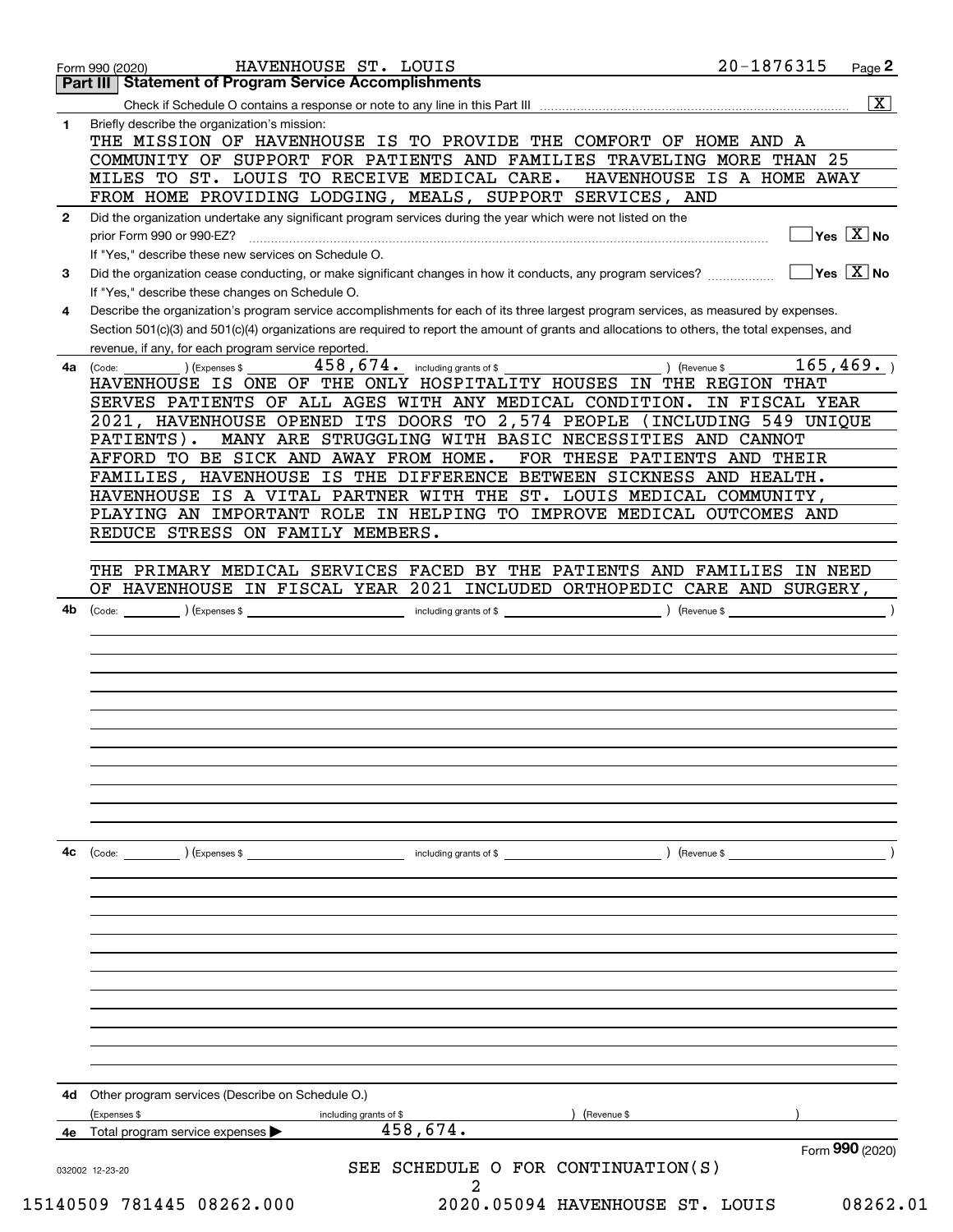|  | Form 990 (2020) |
|--|-----------------|
|  |                 |

Form 990 (2020) Page **3Part IV Checklist of Required Schedules** HAVENHOUSE ST. LOUIS 20-1876315

|     |                                                                                                                                       |                 |             | Yes   No        |
|-----|---------------------------------------------------------------------------------------------------------------------------------------|-----------------|-------------|-----------------|
| 1   | Is the organization described in section $501(c)(3)$ or $4947(a)(1)$ (other than a private foundation)?                               |                 |             |                 |
|     |                                                                                                                                       | 1               | X           |                 |
| 2   |                                                                                                                                       | $\mathbf{2}$    | $\mathbf X$ |                 |
| 3   | Did the organization engage in direct or indirect political campaign activities on behalf of or in opposition to candidates for       |                 |             |                 |
|     |                                                                                                                                       | 3               |             | х               |
| 4   | Section 501(c)(3) organizations. Did the organization engage in lobbying activities, or have a section 501(h) election in effect      |                 |             |                 |
|     |                                                                                                                                       | 4               |             | х               |
| 5   | Is the organization a section 501(c)(4), 501(c)(5), or 501(c)(6) organization that receives membership dues, assessments, or          |                 |             |                 |
|     |                                                                                                                                       | 5               |             | х               |
| 6   | Did the organization maintain any donor advised funds or any similar funds or accounts for which donors have the right to             |                 |             |                 |
|     | provide advice on the distribution or investment of amounts in such funds or accounts? If "Yes," complete Schedule D, Part I          | 6               |             | х               |
| 7   | Did the organization receive or hold a conservation easement, including easements to preserve open space,                             |                 |             |                 |
|     |                                                                                                                                       | $\overline{7}$  |             | х               |
| 8   | Did the organization maintain collections of works of art, historical treasures, or other similar assets? If "Yes," complete          |                 |             |                 |
|     |                                                                                                                                       | 8               |             | х               |
| 9   | Did the organization report an amount in Part X, line 21, for escrow or custodial account liability, serve as a custodian for         |                 |             |                 |
|     | amounts not listed in Part X; or provide credit counseling, debt management, credit repair, or debt negotiation services?             |                 |             |                 |
|     |                                                                                                                                       | 9               |             | х               |
| 10  | Did the organization, directly or through a related organization, hold assets in donor-restricted endowments                          |                 |             |                 |
|     |                                                                                                                                       | 10              |             | x.              |
|     |                                                                                                                                       |                 |             |                 |
| 11  | If the organization's answer to any of the following questions is "Yes," then complete Schedule D, Parts VI, VII, VIII, IX, or X      |                 |             |                 |
|     | as applicable.                                                                                                                        |                 |             |                 |
|     | a Did the organization report an amount for land, buildings, and equipment in Part X, line 10? If "Yes," complete Schedule D,         |                 |             |                 |
|     |                                                                                                                                       | 11a             | X           |                 |
|     | <b>b</b> Did the organization report an amount for investments - other securities in Part X, line 12, that is 5% or more of its total |                 |             |                 |
|     |                                                                                                                                       | 11b             |             | х               |
|     | c Did the organization report an amount for investments - program related in Part X, line 13, that is 5% or more of its total         |                 |             |                 |
|     |                                                                                                                                       | 11c             |             | х               |
|     | d Did the organization report an amount for other assets in Part X, line 15, that is 5% or more of its total assets reported in       |                 |             |                 |
|     |                                                                                                                                       | 11d             |             | X               |
|     |                                                                                                                                       | <b>11e</b>      |             | $\mathbf X$     |
| f   | Did the organization's separate or consolidated financial statements for the tax year include a footnote that addresses               |                 |             |                 |
|     | the organization's liability for uncertain tax positions under FIN 48 (ASC 740)? If "Yes," complete Schedule D, Part X                | 11f             | X           |                 |
|     | 12a Did the organization obtain separate, independent audited financial statements for the tax year? If "Yes," complete               |                 |             |                 |
|     |                                                                                                                                       | 12a             | X           |                 |
|     | <b>b</b> Was the organization included in consolidated, independent audited financial statements for the tax year?                    |                 |             |                 |
|     | If "Yes," and if the organization answered "No" to line 12a, then completing Schedule D, Parts XI and XII is optional                 | 12 <sub>b</sub> |             | х               |
| 13  | Is the organization a school described in section 170(b)(1)(A)(ii)? If "Yes," complete Schedule E                                     | 13              |             | $\mathbf X$     |
| 14a | Did the organization maintain an office, employees, or agents outside of the United States?                                           | 14a             |             | x               |
| b   | Did the organization have aggregate revenues or expenses of more than \$10,000 from grantmaking, fundraising, business,               |                 |             |                 |
|     | investment, and program service activities outside the United States, or aggregate foreign investments valued at \$100,000            |                 |             |                 |
|     |                                                                                                                                       | 14b             |             | x               |
| 15  | Did the organization report on Part IX, column (A), line 3, more than \$5,000 of grants or other assistance to or for any             |                 |             |                 |
|     |                                                                                                                                       | 15              |             | x               |
| 16  | Did the organization report on Part IX, column (A), line 3, more than \$5,000 of aggregate grants or other assistance to              |                 |             |                 |
|     |                                                                                                                                       | 16              |             | x               |
| 17  | Did the organization report a total of more than \$15,000 of expenses for professional fundraising services on Part IX,               |                 |             |                 |
|     |                                                                                                                                       | 17              |             | x               |
| 18  | Did the organization report more than \$15,000 total of fundraising event gross income and contributions on Part VIII, lines          |                 |             |                 |
|     |                                                                                                                                       | 18              | x           |                 |
| 19  | Did the organization report more than \$15,000 of gross income from gaming activities on Part VIII, line 9a? If "Yes."                |                 |             |                 |
|     |                                                                                                                                       | 19              | x           |                 |
|     |                                                                                                                                       | 20a             |             | X               |
| b   | If "Yes" to line 20a, did the organization attach a copy of its audited financial statements to this return?                          | 20 <sub>b</sub> |             |                 |
|     | Did the organization report more than \$5,000 of grants or other assistance to any domestic organization or                           |                 |             |                 |
| 21  |                                                                                                                                       | 21              |             | x.              |
|     |                                                                                                                                       |                 |             | Form 990 (2020) |
|     | 032003 12-23-20                                                                                                                       |                 |             |                 |

3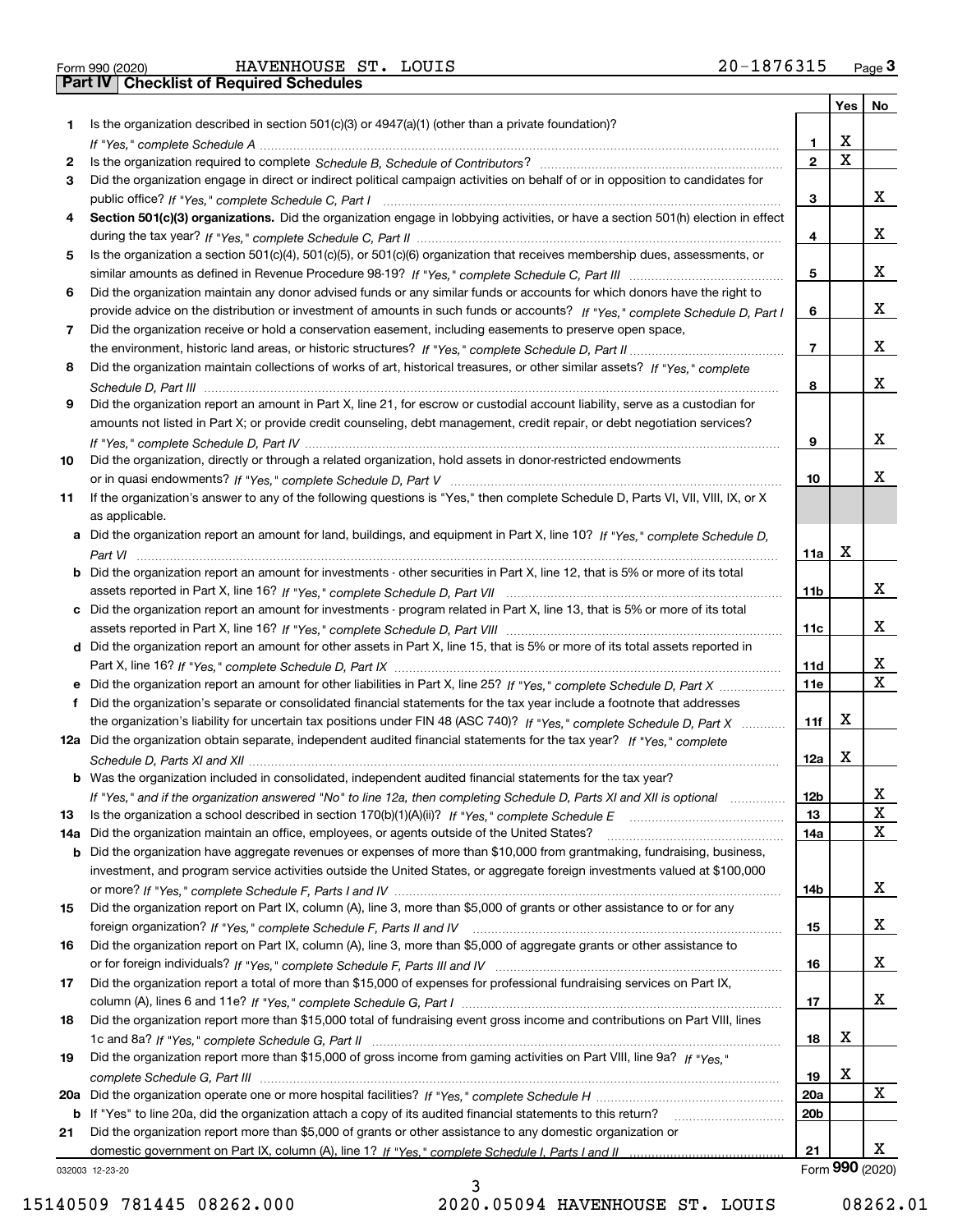|  | Form 990 (2020) |
|--|-----------------|
|  |                 |

Form 990 (2020) HAVENHOUSE ST. LOUIS 2 0-1 8 7 6 3 1 5 <sub>Page</sub> 4<br>**Part IV | Checklist of Required Schedules** <sub>(continued)</sub> 2 0-1 8 7 6 3 1 5 <sub>Page</sub> 4

*(continued)*

|               |                                                                                                                                                                             |                 | Yes | <b>No</b>       |
|---------------|-----------------------------------------------------------------------------------------------------------------------------------------------------------------------------|-----------------|-----|-----------------|
| 22            | Did the organization report more than \$5,000 of grants or other assistance to or for domestic individuals on                                                               |                 |     |                 |
|               | Part IX, column (A), line 2? If "Yes," complete Schedule I, Parts I and III [11] [11] [12] [12] Part IX, column (A), line 2? If "Yes," complete Schedule I, Parts I and III | 22              |     | х               |
| 23            | Did the organization answer "Yes" to Part VII, Section A, line 3, 4, or 5 about compensation of the organization's current                                                  |                 |     |                 |
|               | and former officers, directors, trustees, key employees, and highest compensated employees? If "Yes," complete                                                              |                 |     |                 |
|               |                                                                                                                                                                             | 23              |     | х               |
|               | 24a Did the organization have a tax-exempt bond issue with an outstanding principal amount of more than \$100,000 as of the                                                 |                 |     |                 |
|               | last day of the year, that was issued after December 31, 2002? If "Yes," answer lines 24b through 24d and complete                                                          |                 |     |                 |
|               |                                                                                                                                                                             | 24a             |     | x               |
|               | <b>b</b> Did the organization invest any proceeds of tax-exempt bonds beyond a temporary period exception?                                                                  | 24 <sub>b</sub> |     |                 |
|               | c Did the organization maintain an escrow account other than a refunding escrow at any time during the year to defease                                                      |                 |     |                 |
|               | any tax-exempt bonds?                                                                                                                                                       | 24c             |     |                 |
|               | d Did the organization act as an "on behalf of" issuer for bonds outstanding at any time during the year?                                                                   | 24d             |     |                 |
|               | 25a Section 501(c)(3), 501(c)(4), and 501(c)(29) organizations. Did the organization engage in an excess benefit                                                            |                 |     |                 |
|               |                                                                                                                                                                             | 25a             |     | х               |
|               | b Is the organization aware that it engaged in an excess benefit transaction with a disqualified person in a prior year, and                                                |                 |     |                 |
|               | that the transaction has not been reported on any of the organization's prior Forms 990 or 990-EZ? If "Yes," complete                                                       |                 |     |                 |
|               | Schedule L, Part I                                                                                                                                                          | 25 <sub>b</sub> |     | х               |
| 26            | Did the organization report any amount on Part X, line 5 or 22, for receivables from or payables to any current                                                             |                 |     |                 |
|               | or former officer, director, trustee, key employee, creator or founder, substantial contributor, or 35%                                                                     |                 |     |                 |
|               |                                                                                                                                                                             | 26              |     | х               |
| 27            | Did the organization provide a grant or other assistance to any current or former officer, director, trustee, key employee,                                                 |                 |     |                 |
|               | creator or founder, substantial contributor or employee thereof, a grant selection committee member, or to a 35% controlled                                                 |                 |     |                 |
|               | entity (including an employee thereof) or family member of any of these persons? If "Yes," complete Schedule L, Part III                                                    | 27              |     | х               |
| 28            | Was the organization a party to a business transaction with one of the following parties (see Schedule L, Part IV                                                           |                 |     |                 |
|               | instructions, for applicable filing thresholds, conditions, and exceptions):                                                                                                |                 |     |                 |
|               | a A current or former officer, director, trustee, key employee, creator or founder, or substantial contributor? If                                                          |                 |     |                 |
|               |                                                                                                                                                                             | 28a             |     | x               |
|               |                                                                                                                                                                             | 28 <sub>b</sub> |     | $\mathbf X$     |
|               | c A 35% controlled entity of one or more individuals and/or organizations described in lines 28a or 28b? If                                                                 |                 |     |                 |
|               |                                                                                                                                                                             | 28c             |     | х               |
| 29            |                                                                                                                                                                             | 29              | х   |                 |
| 30            | Did the organization receive contributions of art, historical treasures, or other similar assets, or qualified conservation                                                 |                 |     |                 |
|               |                                                                                                                                                                             | 30              |     | X               |
| 31            | Did the organization liquidate, terminate, or dissolve and cease operations? If "Yes," complete Schedule N, Part I                                                          | 31              |     | $\mathbf x$     |
| 32            | Did the organization sell, exchange, dispose of, or transfer more than 25% of its net assets? If "Yes," complete                                                            |                 |     |                 |
|               | Schedule N, Part II                                                                                                                                                         | 32              |     | х               |
| 33            | Did the organization own 100% of an entity disregarded as separate from the organization under Regulations                                                                  |                 |     |                 |
|               |                                                                                                                                                                             | 33              |     | х               |
| 34            | Was the organization related to any tax-exempt or taxable entity? If "Yes," complete Schedule R, Part II, III, or IV, and                                                   |                 |     |                 |
|               |                                                                                                                                                                             | 34              |     | х               |
|               | 35a Did the organization have a controlled entity within the meaning of section 512(b)(13)?                                                                                 | 35a             |     | X               |
|               | b If "Yes" to line 35a, did the organization receive any payment from or engage in any transaction with a controlled entity                                                 |                 |     |                 |
|               |                                                                                                                                                                             | 35b             |     |                 |
| 36            | Section 501(c)(3) organizations. Did the organization make any transfers to an exempt non-charitable related organization?                                                  |                 |     |                 |
|               |                                                                                                                                                                             | 36              |     | x               |
| 37            | Did the organization conduct more than 5% of its activities through an entity that is not a related organization                                                            |                 |     |                 |
|               | and that is treated as a partnership for federal income tax purposes? If "Yes," complete Schedule R, Part VI                                                                | 37              |     | x               |
| 38            | Did the organization complete Schedule O and provide explanations in Schedule O for Part VI, lines 11b and 19?                                                              |                 |     |                 |
|               | Note: All Form 990 filers are required to complete Schedule O                                                                                                               | 38              | х   |                 |
| <b>Part V</b> | <b>Statements Regarding Other IRS Filings and Tax Compliance</b>                                                                                                            |                 |     |                 |
|               | Check if Schedule O contains a response or note to any line in this Part V                                                                                                  |                 |     |                 |
|               |                                                                                                                                                                             |                 | Yes | No              |
|               | 8<br><b>1a</b> Enter the number reported in Box 3 of Form 1096. Enter -0- if not applicable <i>manumumumum</i><br>1a                                                        |                 |     |                 |
|               | 0<br>1b                                                                                                                                                                     |                 |     |                 |
|               | c Did the organization comply with backup withholding rules for reportable payments to vendors and reportable gaming                                                        |                 |     |                 |
|               | (gambling) winnings to prize winners?                                                                                                                                       | 1c              | х   |                 |
|               | 032004 12-23-20                                                                                                                                                             |                 |     | Form 990 (2020) |
|               |                                                                                                                                                                             |                 |     |                 |

15140509 781445 08262.000 2020.05094 HAVENHOUSE ST. LOUIS 08262.01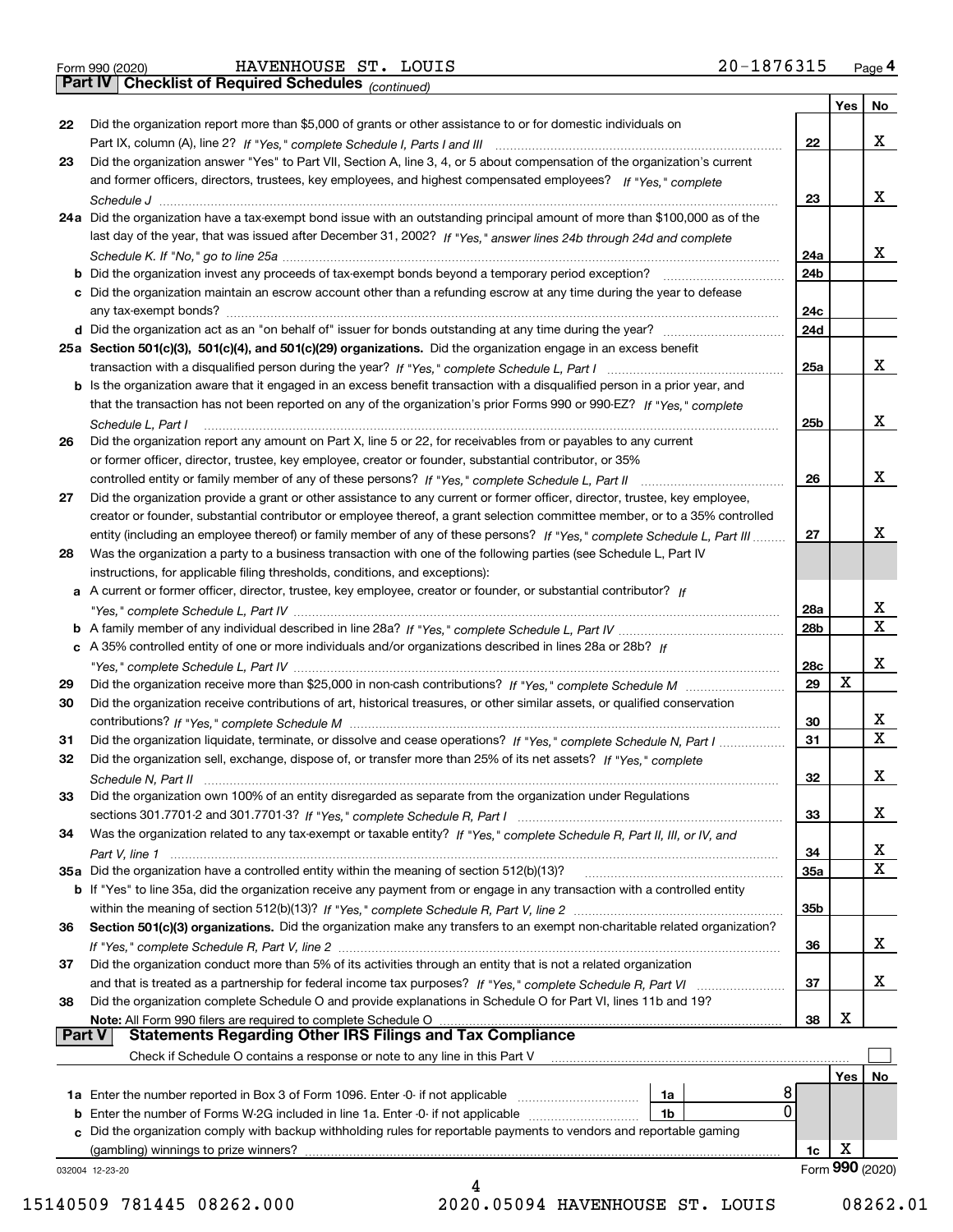|        | 20-1876315<br>HAVENHOUSE ST. LOUIS<br>Form 990 (2020)                                                                                                                                    |                |             | Page $5$ |
|--------|------------------------------------------------------------------------------------------------------------------------------------------------------------------------------------------|----------------|-------------|----------|
| Part V | Statements Regarding Other IRS Filings and Tax Compliance (continued)                                                                                                                    |                |             |          |
|        |                                                                                                                                                                                          |                | Yes $ $     | No       |
|        | 2a Enter the number of employees reported on Form W-3, Transmittal of Wage and Tax Statements,                                                                                           |                |             |          |
|        | 6<br>filed for the calendar year ending with or within the year covered by this return [11] [11] filed for the calendar year ending with or within the year covered by this return<br>2a |                |             |          |
|        |                                                                                                                                                                                          | 2 <sub>b</sub> | X           |          |
|        |                                                                                                                                                                                          |                |             |          |
|        | 3a Did the organization have unrelated business gross income of \$1,000 or more during the year?                                                                                         | 3a             |             | х        |
|        |                                                                                                                                                                                          | 3 <sub>b</sub> |             |          |
|        | 4a At any time during the calendar year, did the organization have an interest in, or a signature or other authority over, a                                                             |                |             |          |
|        |                                                                                                                                                                                          | 4a             |             | х        |
|        | <b>b</b> If "Yes," enter the name of the foreign country $\blacktriangleright$                                                                                                           |                |             |          |
|        | See instructions for filing requirements for FinCEN Form 114, Report of Foreign Bank and Financial Accounts (FBAR).                                                                      |                |             |          |
|        | 5a Was the organization a party to a prohibited tax shelter transaction at any time during the tax year?                                                                                 | 5a             |             | X        |
|        |                                                                                                                                                                                          | 5 <sub>b</sub> |             | Х        |
|        |                                                                                                                                                                                          | 5c             |             |          |
|        | 6a Does the organization have annual gross receipts that are normally greater than \$100,000, and did the organization solicit                                                           |                |             |          |
|        | any contributions that were not tax deductible as charitable contributions?                                                                                                              | 6a             |             | х        |
|        | <b>b</b> If "Yes," did the organization include with every solicitation an express statement that such contributions or gifts                                                            |                |             |          |
|        | were not tax deductible?                                                                                                                                                                 | 6b             |             |          |
| 7      | Organizations that may receive deductible contributions under section 170(c).                                                                                                            |                |             |          |
|        | a Did the organization receive a payment in excess of \$75 made partly as a contribution and partly for goods and services provided to the payor?                                        | 7a             | х           |          |
|        | <b>b</b> If "Yes," did the organization notify the donor of the value of the goods or services provided?                                                                                 | 7b             | X           |          |
|        | c Did the organization sell, exchange, or otherwise dispose of tangible personal property for which it was required                                                                      |                |             |          |
|        |                                                                                                                                                                                          | 7c             |             | x        |
|        | 7d<br>d If "Yes," indicate the number of Forms 8282 filed during the year manufactured in the second of the New York                                                                     |                |             |          |
|        | e Did the organization receive any funds, directly or indirectly, to pay premiums on a personal benefit contract?                                                                        | 7e             |             | х        |
| Ť.     | Did the organization, during the year, pay premiums, directly or indirectly, on a personal benefit contract?                                                                             | 7f             |             | х        |
| g      | If the organization received a contribution of qualified intellectual property, did the organization file Form 8899 as required?                                                         | 7g             |             |          |
|        | h If the organization received a contribution of cars, boats, airplanes, or other vehicles, did the organization file a Form 1098-C?                                                     | 7h             |             |          |
| 8      | Sponsoring organizations maintaining donor advised funds. Did a donor advised fund maintained by the                                                                                     |                |             |          |
|        | sponsoring organization have excess business holdings at any time during the year?                                                                                                       | 8              |             |          |
| 9      | Sponsoring organizations maintaining donor advised funds.                                                                                                                                |                |             |          |
|        | a Did the sponsoring organization make any taxable distributions under section 4966?                                                                                                     | 9а             |             |          |
|        | <b>b</b> Did the sponsoring organization make a distribution to a donor, donor advisor, or related person?                                                                               | 9b             |             |          |
| 10     | Section 501(c)(7) organizations. Enter:                                                                                                                                                  |                |             |          |
|        | 10a                                                                                                                                                                                      |                |             |          |
| b      | Gross receipts, included on Form 990, Part VIII, line 12, for public use of club facilities<br>10b                                                                                       |                |             |          |
| 11     | Section 501(c)(12) organizations. Enter:                                                                                                                                                 |                |             |          |
| а      | 11a                                                                                                                                                                                      |                |             |          |
|        | b Gross income from other sources (Do not net amounts due or paid to other sources against                                                                                               |                |             |          |
|        | amounts due or received from them.)<br>11b<br>12a Section 4947(a)(1) non-exempt charitable trusts. Is the organization filing Form 990 in lieu of Form 1041?                             | 12a            |             |          |
| b      | If "Yes," enter the amount of tax-exempt interest received or accrued during the year<br>12b                                                                                             |                |             |          |
| 13     | Section 501(c)(29) qualified nonprofit health insurance issuers.                                                                                                                         |                |             |          |
|        | a Is the organization licensed to issue qualified health plans in more than one state?                                                                                                   | 13а            |             |          |
|        | Note: See the instructions for additional information the organization must report on Schedule O.                                                                                        |                |             |          |
|        | <b>b</b> Enter the amount of reserves the organization is required to maintain by the states in which the                                                                                |                |             |          |
|        | 13 <sub>b</sub>                                                                                                                                                                          |                |             |          |
|        | 13с                                                                                                                                                                                      |                |             |          |
| 14a    | Did the organization receive any payments for indoor tanning services during the tax year?                                                                                               | 14a            |             | х        |
|        |                                                                                                                                                                                          | 14b            |             |          |
| 15     | Is the organization subject to the section 4960 tax on payment(s) of more than \$1,000,000 in remuneration or                                                                            |                |             |          |
|        |                                                                                                                                                                                          | 15             |             | х        |
|        | If "Yes," see instructions and file Form 4720, Schedule N.                                                                                                                               |                |             |          |
| 16     | Is the organization an educational institution subject to the section 4968 excise tax on net investment income?<br>.                                                                     | 16             |             | х        |
|        | If "Yes," complete Form 4720, Schedule O.                                                                                                                                                |                |             |          |
|        |                                                                                                                                                                                          |                | <u> nno</u> |          |

Form (2020) **990**

032005 12-23-20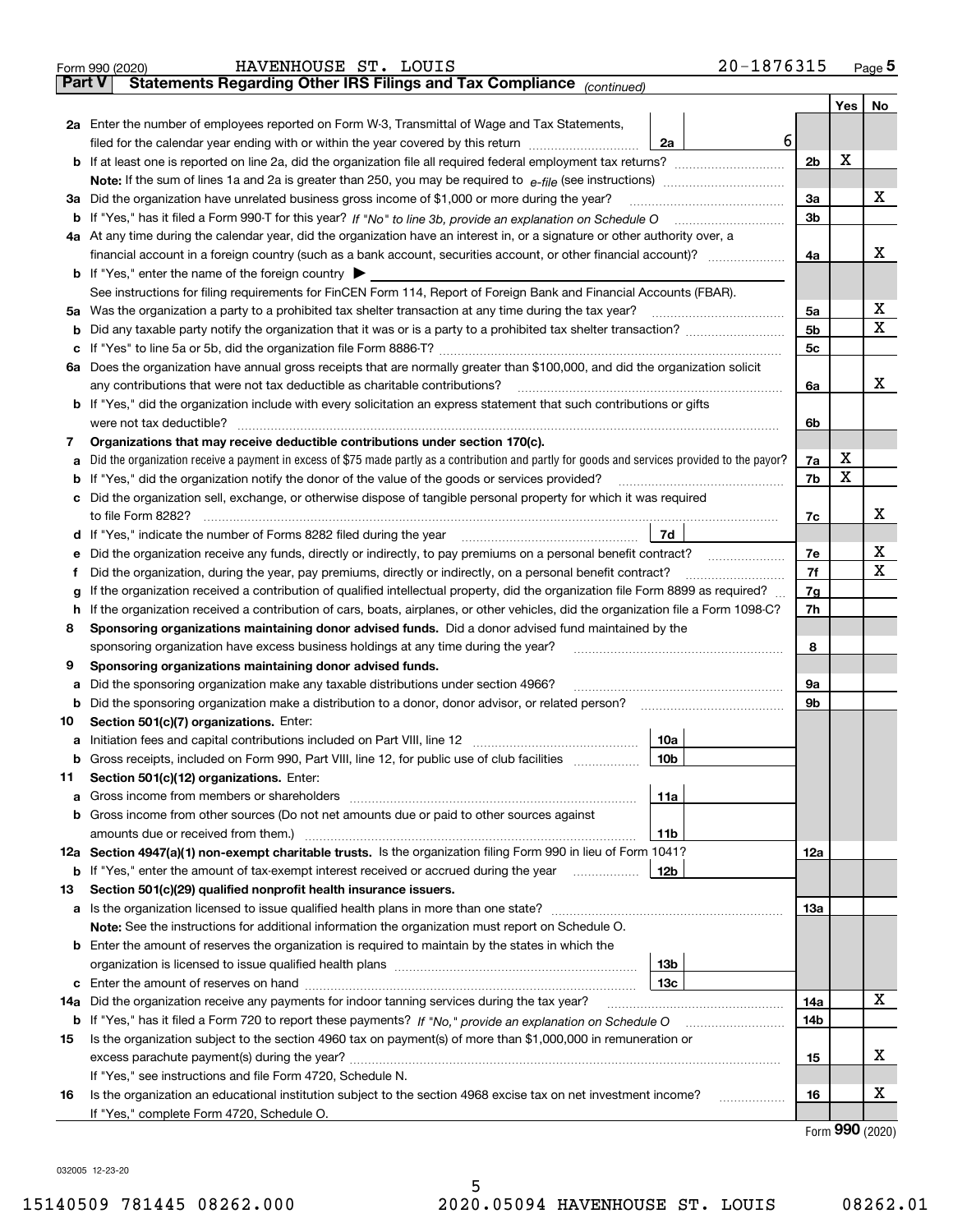|  | Form 990 (2020) |
|--|-----------------|
|  |                 |

| Form 990 (2020) | HAVENHOUSE ST.<br>LOUIS | 20-1876315<br>Page |
|-----------------|-------------------------|--------------------|
|-----------------|-------------------------|--------------------|

| Form 990 (2020) | HAVENHOUSE ST. LOUIS |  | 20-1876315                                                                                                                         | Page $6$ |
|-----------------|----------------------|--|------------------------------------------------------------------------------------------------------------------------------------|----------|
|                 |                      |  | <b>Part VI Governance, Management, and Disclosure</b> For each "Yes" response to lines 2 through 7b below, and for a "No" response |          |
|                 |                      |  | to line 8a, 8b, or 10b below, describe the circumstances, processes, or changes on Schedule O. See instructions.                   |          |

|              |                                                                                                                                                                                                                                |      |    |                 | Yes             | No                      |
|--------------|--------------------------------------------------------------------------------------------------------------------------------------------------------------------------------------------------------------------------------|------|----|-----------------|-----------------|-------------------------|
|              | <b>1a</b> Enter the number of voting members of the governing body at the end of the tax year <i>manumum</i>                                                                                                                   | 1a   | 13 |                 |                 |                         |
|              | If there are material differences in voting rights among members of the governing body, or if the governing                                                                                                                    |      |    |                 |                 |                         |
|              | body delegated broad authority to an executive committee or similar committee, explain on Schedule O.                                                                                                                          |      |    |                 |                 |                         |
| b            | Enter the number of voting members included on line 1a, above, who are independent                                                                                                                                             | l 1b | 13 |                 |                 |                         |
| $\mathbf{2}$ | Did any officer, director, trustee, or key employee have a family relationship or a business relationship with any other                                                                                                       |      |    |                 |                 |                         |
|              | officer, director, trustee, or key employee?                                                                                                                                                                                   |      |    | $\mathbf{2}$    |                 | х                       |
| 3            | Did the organization delegate control over management duties customarily performed by or under the direct supervision                                                                                                          |      |    |                 |                 |                         |
|              |                                                                                                                                                                                                                                |      |    | 3               |                 | X                       |
| 4            | Did the organization make any significant changes to its governing documents since the prior Form 990 was filed?                                                                                                               |      |    | $\overline{4}$  |                 | X                       |
| 5            |                                                                                                                                                                                                                                |      |    | 5               |                 | $\overline{\mathbf{x}}$ |
| 6            | Did the organization have members or stockholders?                                                                                                                                                                             |      |    | 6               |                 | X                       |
|              | 7a Did the organization have members, stockholders, or other persons who had the power to elect or appoint one or                                                                                                              |      |    |                 |                 |                         |
|              |                                                                                                                                                                                                                                |      |    | 7a              |                 | X                       |
|              | <b>b</b> Are any governance decisions of the organization reserved to (or subject to approval by) members, stockholders, or                                                                                                    |      |    |                 |                 |                         |
|              | persons other than the governing body?                                                                                                                                                                                         |      |    | 7b              |                 | х                       |
| 8            | Did the organization contemporaneously document the meetings held or written actions undertaken during the year by the following:                                                                                              |      |    |                 |                 |                         |
| a            |                                                                                                                                                                                                                                |      |    | 8a              | X               |                         |
| b            | Each committee with authority to act on behalf of the governing body? [10] manufacture manufacture with authority to act on behalf of the governing body? [10] manufacture with authority of the state with an interval and th |      |    | 8b              | X               |                         |
| 9            | Is there any officer, director, trustee, or key employee listed in Part VII, Section A, who cannot be reached at the                                                                                                           |      |    |                 |                 |                         |
|              |                                                                                                                                                                                                                                |      |    | 9               |                 | x                       |
|              | Section B. Policies (This Section B requests information about policies not required by the Internal Revenue Code.)                                                                                                            |      |    |                 |                 |                         |
|              |                                                                                                                                                                                                                                |      |    |                 | Yes             | No                      |
|              |                                                                                                                                                                                                                                |      |    | 10a             |                 | X                       |
|              | <b>b</b> If "Yes," did the organization have written policies and procedures governing the activities of such chapters, affiliates,                                                                                            |      |    |                 |                 |                         |
|              |                                                                                                                                                                                                                                |      |    | 10 <sub>b</sub> |                 |                         |
|              | 11a Has the organization provided a complete copy of this Form 990 to all members of its governing body before filing the form?                                                                                                |      |    | 11a             | X               |                         |
|              |                                                                                                                                                                                                                                |      |    |                 |                 |                         |
|              | <b>b</b> Describe in Schedule O the process, if any, used by the organization to review this Form 990.                                                                                                                         |      |    | 12a             | X               |                         |
|              |                                                                                                                                                                                                                                |      |    |                 | X               |                         |
| b            |                                                                                                                                                                                                                                |      |    | 12 <sub>b</sub> |                 |                         |
| c            | Did the organization regularly and consistently monitor and enforce compliance with the policy? If "Yes," describe                                                                                                             |      |    |                 | X               |                         |
|              | in Schedule O how this was done material contracts and the set of the state of the state of the state of the state of the state of the state of the state of the state of the state of the state of the state of the state of  |      |    | 12c             | X               |                         |
| 13           |                                                                                                                                                                                                                                |      |    | 13              | $\mathbf X$     |                         |
| 14           | Did the organization have a written document retention and destruction policy? manufactured and the organization have a written document retention and destruction policy?                                                     |      |    | 14              |                 |                         |
| 15           | Did the process for determining compensation of the following persons include a review and approval by independent                                                                                                             |      |    |                 |                 |                         |
|              | persons, comparability data, and contemporaneous substantiation of the deliberation and decision?                                                                                                                              |      |    |                 |                 |                         |
|              | a The organization's CEO, Executive Director, or top management official manufactured content content of the organization's CEO, Executive Director, or top management official manufactured content of the state of the state |      |    | 15a             | X               |                         |
|              | <b>b</b> Other officers or key employees of the organization                                                                                                                                                                   |      |    | 15b             |                 | X                       |
|              | If "Yes" to line 15a or 15b, describe the process in Schedule O (see instructions).                                                                                                                                            |      |    |                 |                 |                         |
|              | 16a Did the organization invest in, contribute assets to, or participate in a joint venture or similar arrangement with a                                                                                                      |      |    |                 |                 |                         |
|              | taxable entity during the year?                                                                                                                                                                                                |      |    | 16a             |                 | X                       |
|              | b If "Yes," did the organization follow a written policy or procedure requiring the organization to evaluate its participation                                                                                                 |      |    |                 |                 |                         |
|              | in joint venture arrangements under applicable federal tax law, and take steps to safeguard the organization's                                                                                                                 |      |    |                 |                 |                         |
|              | exempt status with respect to such arrangements?                                                                                                                                                                               |      |    | 16b             |                 |                         |
|              | <b>Section C. Disclosure</b>                                                                                                                                                                                                   |      |    |                 |                 |                         |
| 17           | <b>NONE</b><br>List the states with which a copy of this Form 990 is required to be filed $\blacktriangleright$                                                                                                                |      |    |                 |                 |                         |
| 18           | Section 6104 requires an organization to make its Forms 1023 (1024 or 1024-A, if applicable), 990, and 990-T (Section 501(c)(3)s only) available                                                                               |      |    |                 |                 |                         |
|              | for public inspection. Indicate how you made these available. Check all that apply.                                                                                                                                            |      |    |                 |                 |                         |
|              | $X$ Upon request<br>$ X $ Another's website<br>Own website<br>Other (explain on Schedule O)                                                                                                                                    |      |    |                 |                 |                         |
| 19           | Describe on Schedule O whether (and if so, how) the organization made its governing documents, conflict of interest policy, and financial                                                                                      |      |    |                 |                 |                         |
|              | statements available to the public during the tax year.                                                                                                                                                                        |      |    |                 |                 |                         |
| 20           | State the name, address, and telephone number of the person who possesses the organization's books and records                                                                                                                 |      |    |                 |                 |                         |
|              | THE ORGANIZATION $-314-434-5858$                                                                                                                                                                                               |      |    |                 |                 |                         |
|              | 63146<br>1973 CRAIGSHIRE ROAD, ST LOUIS, MO                                                                                                                                                                                    |      |    |                 |                 |                         |
|              | 032006 12-23-20                                                                                                                                                                                                                |      |    |                 | Form 990 (2020) |                         |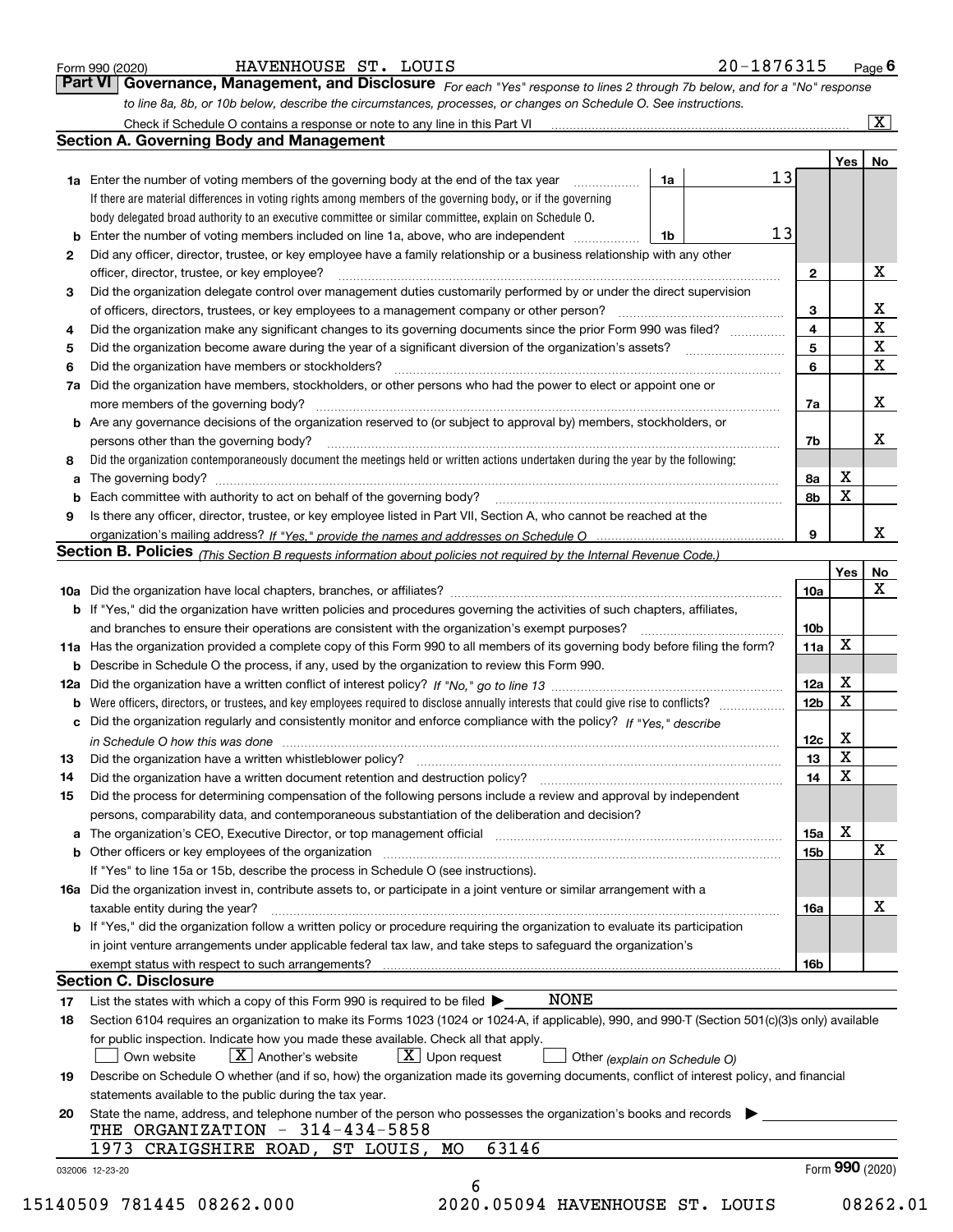| Form 990 (2020) |
|-----------------|
|-----------------|

 $\mathcal{L}^{\text{max}}$ 

| Form 990 (2020) | HAVENHOUSE ST. LOUIS                          |  | 20-1876315                                                                                 | Page 7 |
|-----------------|-----------------------------------------------|--|--------------------------------------------------------------------------------------------|--------|
|                 |                                               |  | Part VII Compensation of Officers, Directors, Trustees, Key Employees, Highest Compensated |        |
|                 | <b>Employees, and Independent Contractors</b> |  |                                                                                            |        |

Check if Schedule O contains a response or note to any line in this Part VII

**Section A. Officers, Directors, Trustees, Key Employees, and Highest Compensated Employees**

**1a**  Complete this table for all persons required to be listed. Report compensation for the calendar year ending with or within the organization's tax year. **•** List all of the organization's current officers, directors, trustees (whether individuals or organizations), regardless of amount of compensation.

Enter -0- in columns (D), (E), and (F) if no compensation was paid.

 $\bullet$  List all of the organization's  $\,$ current key employees, if any. See instructions for definition of "key employee."

**•** List the organization's five current highest compensated employees (other than an officer, director, trustee, or key employee) who received reportable compensation (Box 5 of Form W-2 and/or Box 7 of Form 1099-MISC) of more than \$100,000 from the organization and any related organizations.

**•** List all of the organization's former officers, key employees, and highest compensated employees who received more than \$100,000 of reportable compensation from the organization and any related organizations.

**former directors or trustees**  ¥ List all of the organization's that received, in the capacity as a former director or trustee of the organization, more than \$10,000 of reportable compensation from the organization and any related organizations.

See instructions for the order in which to list the persons above.

Check this box if neither the organization nor any related organization compensated any current officer, director, or trustee.  $\mathcal{L}^{\text{max}}$ 

| Name and title<br>Reportable<br>Average<br>Reportable<br>Estimated<br>(do not check more than one<br>hours per<br>compensation<br>compensation<br>amount of<br>box, unless person is both an<br>officer and a director/trustee)<br>week<br>from<br>from related<br>other<br>ndividual trustee or director<br>the<br>organizations<br>(list any<br>compensation<br>organization<br>(W-2/1099-MISC)<br>hours for<br>from the<br>Highest compensated<br> employee<br>Institutional trustee<br>(W-2/1099-MISC)<br>related<br>organization<br>Key employee<br>organizations<br>and related<br>below<br>organizations<br>Former<br>Officer<br>line)<br>PAULA LOWERY<br>40.00<br>(1)<br>64,622.<br>$\overline{\textbf{X}}$<br>0.<br>6,091.<br>EXECUTIVE DIRECTOR<br>5.00<br>TOM HICKS<br>(2)<br>0.<br>0.<br>$0_{.}$<br>Χ<br>Χ<br>PRESIDENT<br>1.00<br><b>BRAD BURNS</b><br>(3)<br>0.<br>0.<br>$\mathbf 0$ .<br>X<br>X<br>VICE PRESIDENT<br>1.00<br>WENDY ALEXANDER<br>(4)<br>0.<br>0.<br>X<br>X<br>0.<br><b>SECRETARY</b><br>6.00<br>RON HOFMEISTER<br>(5)<br>0.<br>0.<br>$\mathbf X$<br>X<br>$\mathbf 0$ .<br><b>TREASURER</b><br>1.00<br><b>GLENN SARTORI</b><br>(6)<br>X<br>0.<br>0.<br>$0_{.}$<br>BOARD MEMBER<br>5.00<br>VIRGINIA MCDOWELL<br>(7)<br>0.<br>$\rm X$<br>0.<br>0.<br><b>BOARD MEMBER</b><br>0.50<br>CHRISTOPHER CHING<br>(8)<br>X<br>0.<br>0.<br>$\mathbf 0$ .<br><b>BOARD MEMBER</b><br>1.00<br>ALEX COURTNEY<br>(9)<br>$\overline{\textbf{X}}$<br>0.<br>0.<br>0.<br>BOARD MEMBER<br>0.50<br>(10) BRIAN SABIN<br>$\overline{\mathbf{X}}$<br>0.<br>0.<br>$0_{.}$<br>BOARD MEMBER<br>0.50<br>(11) LUKE SHAFFER<br>0.<br>X<br>0.<br>$\mathbf 0$ .<br><b>BOARD MEMBER</b><br>0.50<br>(12) SAMANTHA SIMPSON<br>0.<br>X<br>0.<br>$\mathbf 0$ .<br><b>BOARD MEMBER</b><br>0.50<br>(13) TRACY THOMPSON<br>$\mathbf 0$ .<br>0.<br>$0_{.}$<br>X<br><b>BOARD MEMBER</b><br>0.50<br>(14) ZHANNA KEETON<br>0.<br>0.<br>$\mathbf 0$ .<br>X<br><b>BOARD MEMBER</b><br>1.00<br>(15) KIM AUBUCHON<br>0.<br>X<br>0.<br>$0_{.}$<br>BOARD MEMBER (RESIGNED)<br>(16) PAUL ROMINE<br>1.00<br>0.<br>0.<br>X<br>0.<br>BOARD MEMBER (RESIGNED) | (A) | (B) |          |  |  | (C) |  | (D) | (E) | (F) |  |
|-----------------------------------------------------------------------------------------------------------------------------------------------------------------------------------------------------------------------------------------------------------------------------------------------------------------------------------------------------------------------------------------------------------------------------------------------------------------------------------------------------------------------------------------------------------------------------------------------------------------------------------------------------------------------------------------------------------------------------------------------------------------------------------------------------------------------------------------------------------------------------------------------------------------------------------------------------------------------------------------------------------------------------------------------------------------------------------------------------------------------------------------------------------------------------------------------------------------------------------------------------------------------------------------------------------------------------------------------------------------------------------------------------------------------------------------------------------------------------------------------------------------------------------------------------------------------------------------------------------------------------------------------------------------------------------------------------------------------------------------------------------------------------------------------------------------------------------------------------------------------------------------------------------------------------------------------------------------------------------------------------------------------------------------------------------------------------------------------------------------------------------|-----|-----|----------|--|--|-----|--|-----|-----|-----|--|
|                                                                                                                                                                                                                                                                                                                                                                                                                                                                                                                                                                                                                                                                                                                                                                                                                                                                                                                                                                                                                                                                                                                                                                                                                                                                                                                                                                                                                                                                                                                                                                                                                                                                                                                                                                                                                                                                                                                                                                                                                                                                                                                                   |     |     | Position |  |  |     |  |     |     |     |  |
|                                                                                                                                                                                                                                                                                                                                                                                                                                                                                                                                                                                                                                                                                                                                                                                                                                                                                                                                                                                                                                                                                                                                                                                                                                                                                                                                                                                                                                                                                                                                                                                                                                                                                                                                                                                                                                                                                                                                                                                                                                                                                                                                   |     |     |          |  |  |     |  |     |     |     |  |
|                                                                                                                                                                                                                                                                                                                                                                                                                                                                                                                                                                                                                                                                                                                                                                                                                                                                                                                                                                                                                                                                                                                                                                                                                                                                                                                                                                                                                                                                                                                                                                                                                                                                                                                                                                                                                                                                                                                                                                                                                                                                                                                                   |     |     |          |  |  |     |  |     |     |     |  |
|                                                                                                                                                                                                                                                                                                                                                                                                                                                                                                                                                                                                                                                                                                                                                                                                                                                                                                                                                                                                                                                                                                                                                                                                                                                                                                                                                                                                                                                                                                                                                                                                                                                                                                                                                                                                                                                                                                                                                                                                                                                                                                                                   |     |     |          |  |  |     |  |     |     |     |  |
|                                                                                                                                                                                                                                                                                                                                                                                                                                                                                                                                                                                                                                                                                                                                                                                                                                                                                                                                                                                                                                                                                                                                                                                                                                                                                                                                                                                                                                                                                                                                                                                                                                                                                                                                                                                                                                                                                                                                                                                                                                                                                                                                   |     |     |          |  |  |     |  |     |     |     |  |
|                                                                                                                                                                                                                                                                                                                                                                                                                                                                                                                                                                                                                                                                                                                                                                                                                                                                                                                                                                                                                                                                                                                                                                                                                                                                                                                                                                                                                                                                                                                                                                                                                                                                                                                                                                                                                                                                                                                                                                                                                                                                                                                                   |     |     |          |  |  |     |  |     |     |     |  |
|                                                                                                                                                                                                                                                                                                                                                                                                                                                                                                                                                                                                                                                                                                                                                                                                                                                                                                                                                                                                                                                                                                                                                                                                                                                                                                                                                                                                                                                                                                                                                                                                                                                                                                                                                                                                                                                                                                                                                                                                                                                                                                                                   |     |     |          |  |  |     |  |     |     |     |  |
|                                                                                                                                                                                                                                                                                                                                                                                                                                                                                                                                                                                                                                                                                                                                                                                                                                                                                                                                                                                                                                                                                                                                                                                                                                                                                                                                                                                                                                                                                                                                                                                                                                                                                                                                                                                                                                                                                                                                                                                                                                                                                                                                   |     |     |          |  |  |     |  |     |     |     |  |
|                                                                                                                                                                                                                                                                                                                                                                                                                                                                                                                                                                                                                                                                                                                                                                                                                                                                                                                                                                                                                                                                                                                                                                                                                                                                                                                                                                                                                                                                                                                                                                                                                                                                                                                                                                                                                                                                                                                                                                                                                                                                                                                                   |     |     |          |  |  |     |  |     |     |     |  |
|                                                                                                                                                                                                                                                                                                                                                                                                                                                                                                                                                                                                                                                                                                                                                                                                                                                                                                                                                                                                                                                                                                                                                                                                                                                                                                                                                                                                                                                                                                                                                                                                                                                                                                                                                                                                                                                                                                                                                                                                                                                                                                                                   |     |     |          |  |  |     |  |     |     |     |  |
|                                                                                                                                                                                                                                                                                                                                                                                                                                                                                                                                                                                                                                                                                                                                                                                                                                                                                                                                                                                                                                                                                                                                                                                                                                                                                                                                                                                                                                                                                                                                                                                                                                                                                                                                                                                                                                                                                                                                                                                                                                                                                                                                   |     |     |          |  |  |     |  |     |     |     |  |
|                                                                                                                                                                                                                                                                                                                                                                                                                                                                                                                                                                                                                                                                                                                                                                                                                                                                                                                                                                                                                                                                                                                                                                                                                                                                                                                                                                                                                                                                                                                                                                                                                                                                                                                                                                                                                                                                                                                                                                                                                                                                                                                                   |     |     |          |  |  |     |  |     |     |     |  |
|                                                                                                                                                                                                                                                                                                                                                                                                                                                                                                                                                                                                                                                                                                                                                                                                                                                                                                                                                                                                                                                                                                                                                                                                                                                                                                                                                                                                                                                                                                                                                                                                                                                                                                                                                                                                                                                                                                                                                                                                                                                                                                                                   |     |     |          |  |  |     |  |     |     |     |  |
|                                                                                                                                                                                                                                                                                                                                                                                                                                                                                                                                                                                                                                                                                                                                                                                                                                                                                                                                                                                                                                                                                                                                                                                                                                                                                                                                                                                                                                                                                                                                                                                                                                                                                                                                                                                                                                                                                                                                                                                                                                                                                                                                   |     |     |          |  |  |     |  |     |     |     |  |
|                                                                                                                                                                                                                                                                                                                                                                                                                                                                                                                                                                                                                                                                                                                                                                                                                                                                                                                                                                                                                                                                                                                                                                                                                                                                                                                                                                                                                                                                                                                                                                                                                                                                                                                                                                                                                                                                                                                                                                                                                                                                                                                                   |     |     |          |  |  |     |  |     |     |     |  |
|                                                                                                                                                                                                                                                                                                                                                                                                                                                                                                                                                                                                                                                                                                                                                                                                                                                                                                                                                                                                                                                                                                                                                                                                                                                                                                                                                                                                                                                                                                                                                                                                                                                                                                                                                                                                                                                                                                                                                                                                                                                                                                                                   |     |     |          |  |  |     |  |     |     |     |  |
|                                                                                                                                                                                                                                                                                                                                                                                                                                                                                                                                                                                                                                                                                                                                                                                                                                                                                                                                                                                                                                                                                                                                                                                                                                                                                                                                                                                                                                                                                                                                                                                                                                                                                                                                                                                                                                                                                                                                                                                                                                                                                                                                   |     |     |          |  |  |     |  |     |     |     |  |
|                                                                                                                                                                                                                                                                                                                                                                                                                                                                                                                                                                                                                                                                                                                                                                                                                                                                                                                                                                                                                                                                                                                                                                                                                                                                                                                                                                                                                                                                                                                                                                                                                                                                                                                                                                                                                                                                                                                                                                                                                                                                                                                                   |     |     |          |  |  |     |  |     |     |     |  |
|                                                                                                                                                                                                                                                                                                                                                                                                                                                                                                                                                                                                                                                                                                                                                                                                                                                                                                                                                                                                                                                                                                                                                                                                                                                                                                                                                                                                                                                                                                                                                                                                                                                                                                                                                                                                                                                                                                                                                                                                                                                                                                                                   |     |     |          |  |  |     |  |     |     |     |  |
|                                                                                                                                                                                                                                                                                                                                                                                                                                                                                                                                                                                                                                                                                                                                                                                                                                                                                                                                                                                                                                                                                                                                                                                                                                                                                                                                                                                                                                                                                                                                                                                                                                                                                                                                                                                                                                                                                                                                                                                                                                                                                                                                   |     |     |          |  |  |     |  |     |     |     |  |
|                                                                                                                                                                                                                                                                                                                                                                                                                                                                                                                                                                                                                                                                                                                                                                                                                                                                                                                                                                                                                                                                                                                                                                                                                                                                                                                                                                                                                                                                                                                                                                                                                                                                                                                                                                                                                                                                                                                                                                                                                                                                                                                                   |     |     |          |  |  |     |  |     |     |     |  |
|                                                                                                                                                                                                                                                                                                                                                                                                                                                                                                                                                                                                                                                                                                                                                                                                                                                                                                                                                                                                                                                                                                                                                                                                                                                                                                                                                                                                                                                                                                                                                                                                                                                                                                                                                                                                                                                                                                                                                                                                                                                                                                                                   |     |     |          |  |  |     |  |     |     |     |  |
|                                                                                                                                                                                                                                                                                                                                                                                                                                                                                                                                                                                                                                                                                                                                                                                                                                                                                                                                                                                                                                                                                                                                                                                                                                                                                                                                                                                                                                                                                                                                                                                                                                                                                                                                                                                                                                                                                                                                                                                                                                                                                                                                   |     |     |          |  |  |     |  |     |     |     |  |
|                                                                                                                                                                                                                                                                                                                                                                                                                                                                                                                                                                                                                                                                                                                                                                                                                                                                                                                                                                                                                                                                                                                                                                                                                                                                                                                                                                                                                                                                                                                                                                                                                                                                                                                                                                                                                                                                                                                                                                                                                                                                                                                                   |     |     |          |  |  |     |  |     |     |     |  |
|                                                                                                                                                                                                                                                                                                                                                                                                                                                                                                                                                                                                                                                                                                                                                                                                                                                                                                                                                                                                                                                                                                                                                                                                                                                                                                                                                                                                                                                                                                                                                                                                                                                                                                                                                                                                                                                                                                                                                                                                                                                                                                                                   |     |     |          |  |  |     |  |     |     |     |  |
|                                                                                                                                                                                                                                                                                                                                                                                                                                                                                                                                                                                                                                                                                                                                                                                                                                                                                                                                                                                                                                                                                                                                                                                                                                                                                                                                                                                                                                                                                                                                                                                                                                                                                                                                                                                                                                                                                                                                                                                                                                                                                                                                   |     |     |          |  |  |     |  |     |     |     |  |
|                                                                                                                                                                                                                                                                                                                                                                                                                                                                                                                                                                                                                                                                                                                                                                                                                                                                                                                                                                                                                                                                                                                                                                                                                                                                                                                                                                                                                                                                                                                                                                                                                                                                                                                                                                                                                                                                                                                                                                                                                                                                                                                                   |     |     |          |  |  |     |  |     |     |     |  |
|                                                                                                                                                                                                                                                                                                                                                                                                                                                                                                                                                                                                                                                                                                                                                                                                                                                                                                                                                                                                                                                                                                                                                                                                                                                                                                                                                                                                                                                                                                                                                                                                                                                                                                                                                                                                                                                                                                                                                                                                                                                                                                                                   |     |     |          |  |  |     |  |     |     |     |  |
|                                                                                                                                                                                                                                                                                                                                                                                                                                                                                                                                                                                                                                                                                                                                                                                                                                                                                                                                                                                                                                                                                                                                                                                                                                                                                                                                                                                                                                                                                                                                                                                                                                                                                                                                                                                                                                                                                                                                                                                                                                                                                                                                   |     |     |          |  |  |     |  |     |     |     |  |
|                                                                                                                                                                                                                                                                                                                                                                                                                                                                                                                                                                                                                                                                                                                                                                                                                                                                                                                                                                                                                                                                                                                                                                                                                                                                                                                                                                                                                                                                                                                                                                                                                                                                                                                                                                                                                                                                                                                                                                                                                                                                                                                                   |     |     |          |  |  |     |  |     |     |     |  |
|                                                                                                                                                                                                                                                                                                                                                                                                                                                                                                                                                                                                                                                                                                                                                                                                                                                                                                                                                                                                                                                                                                                                                                                                                                                                                                                                                                                                                                                                                                                                                                                                                                                                                                                                                                                                                                                                                                                                                                                                                                                                                                                                   |     |     |          |  |  |     |  |     |     |     |  |
|                                                                                                                                                                                                                                                                                                                                                                                                                                                                                                                                                                                                                                                                                                                                                                                                                                                                                                                                                                                                                                                                                                                                                                                                                                                                                                                                                                                                                                                                                                                                                                                                                                                                                                                                                                                                                                                                                                                                                                                                                                                                                                                                   |     |     |          |  |  |     |  |     |     |     |  |
|                                                                                                                                                                                                                                                                                                                                                                                                                                                                                                                                                                                                                                                                                                                                                                                                                                                                                                                                                                                                                                                                                                                                                                                                                                                                                                                                                                                                                                                                                                                                                                                                                                                                                                                                                                                                                                                                                                                                                                                                                                                                                                                                   |     |     |          |  |  |     |  |     |     |     |  |
|                                                                                                                                                                                                                                                                                                                                                                                                                                                                                                                                                                                                                                                                                                                                                                                                                                                                                                                                                                                                                                                                                                                                                                                                                                                                                                                                                                                                                                                                                                                                                                                                                                                                                                                                                                                                                                                                                                                                                                                                                                                                                                                                   |     |     |          |  |  |     |  |     |     |     |  |
|                                                                                                                                                                                                                                                                                                                                                                                                                                                                                                                                                                                                                                                                                                                                                                                                                                                                                                                                                                                                                                                                                                                                                                                                                                                                                                                                                                                                                                                                                                                                                                                                                                                                                                                                                                                                                                                                                                                                                                                                                                                                                                                                   |     |     |          |  |  |     |  |     |     |     |  |
|                                                                                                                                                                                                                                                                                                                                                                                                                                                                                                                                                                                                                                                                                                                                                                                                                                                                                                                                                                                                                                                                                                                                                                                                                                                                                                                                                                                                                                                                                                                                                                                                                                                                                                                                                                                                                                                                                                                                                                                                                                                                                                                                   |     |     |          |  |  |     |  |     |     |     |  |
|                                                                                                                                                                                                                                                                                                                                                                                                                                                                                                                                                                                                                                                                                                                                                                                                                                                                                                                                                                                                                                                                                                                                                                                                                                                                                                                                                                                                                                                                                                                                                                                                                                                                                                                                                                                                                                                                                                                                                                                                                                                                                                                                   |     |     |          |  |  |     |  |     |     |     |  |
|                                                                                                                                                                                                                                                                                                                                                                                                                                                                                                                                                                                                                                                                                                                                                                                                                                                                                                                                                                                                                                                                                                                                                                                                                                                                                                                                                                                                                                                                                                                                                                                                                                                                                                                                                                                                                                                                                                                                                                                                                                                                                                                                   |     |     |          |  |  |     |  |     |     |     |  |
|                                                                                                                                                                                                                                                                                                                                                                                                                                                                                                                                                                                                                                                                                                                                                                                                                                                                                                                                                                                                                                                                                                                                                                                                                                                                                                                                                                                                                                                                                                                                                                                                                                                                                                                                                                                                                                                                                                                                                                                                                                                                                                                                   |     |     |          |  |  |     |  |     |     |     |  |
|                                                                                                                                                                                                                                                                                                                                                                                                                                                                                                                                                                                                                                                                                                                                                                                                                                                                                                                                                                                                                                                                                                                                                                                                                                                                                                                                                                                                                                                                                                                                                                                                                                                                                                                                                                                                                                                                                                                                                                                                                                                                                                                                   |     |     |          |  |  |     |  |     |     |     |  |
|                                                                                                                                                                                                                                                                                                                                                                                                                                                                                                                                                                                                                                                                                                                                                                                                                                                                                                                                                                                                                                                                                                                                                                                                                                                                                                                                                                                                                                                                                                                                                                                                                                                                                                                                                                                                                                                                                                                                                                                                                                                                                                                                   |     |     |          |  |  |     |  |     |     |     |  |
|                                                                                                                                                                                                                                                                                                                                                                                                                                                                                                                                                                                                                                                                                                                                                                                                                                                                                                                                                                                                                                                                                                                                                                                                                                                                                                                                                                                                                                                                                                                                                                                                                                                                                                                                                                                                                                                                                                                                                                                                                                                                                                                                   |     |     |          |  |  |     |  |     |     |     |  |

7

032007 12-23-20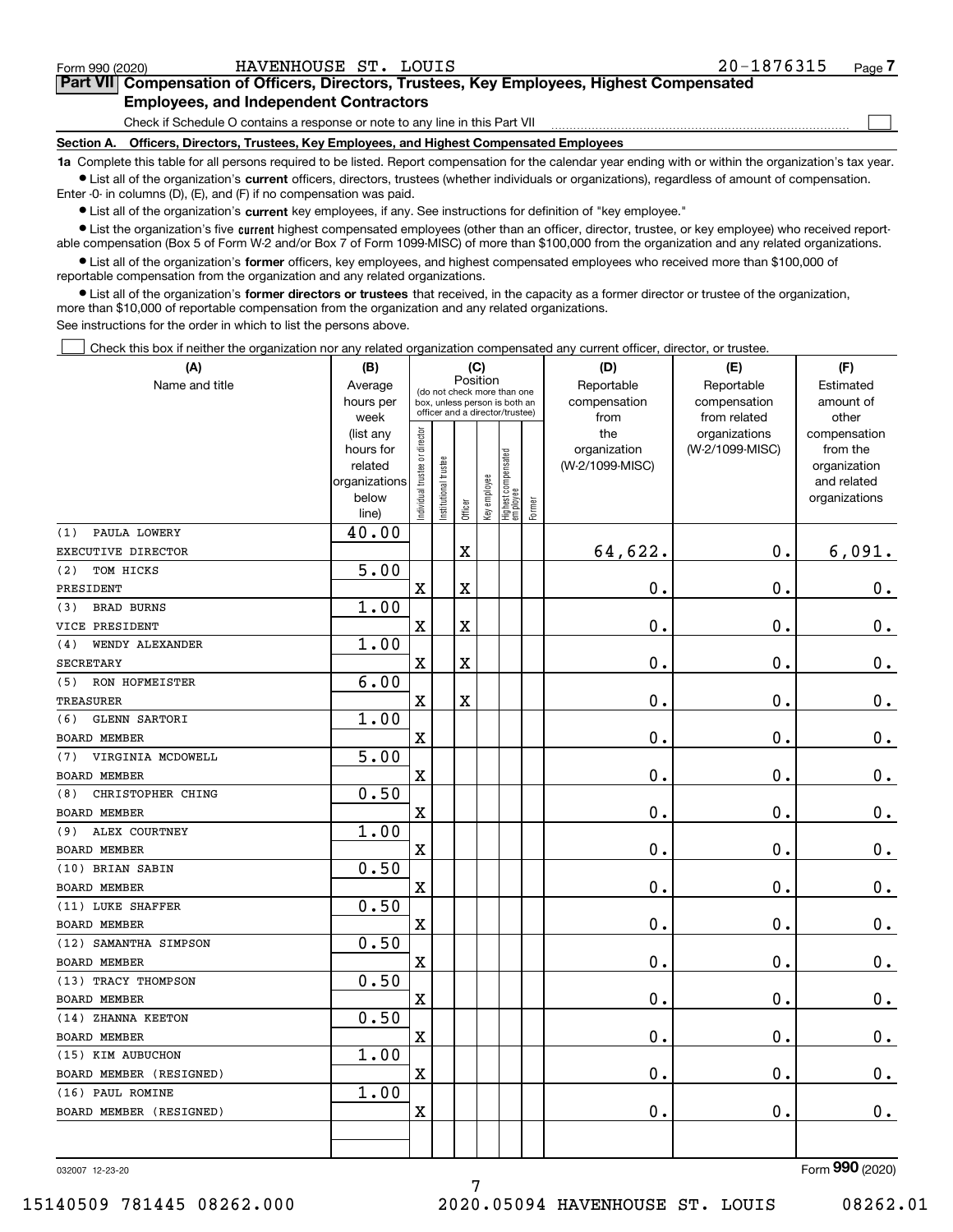|                 | HAVENHOUSE ST. LOUIS<br>Form 990 (2020)                                                                                                                                                                                                                      |                                                                      |                                |                       |                 |              |                                                                                                 |        |                                           | 20-1876315                                        |                                                 |                                        |                                                                          | Page 8  |
|-----------------|--------------------------------------------------------------------------------------------------------------------------------------------------------------------------------------------------------------------------------------------------------------|----------------------------------------------------------------------|--------------------------------|-----------------------|-----------------|--------------|-------------------------------------------------------------------------------------------------|--------|-------------------------------------------|---------------------------------------------------|-------------------------------------------------|----------------------------------------|--------------------------------------------------------------------------|---------|
| <b>Part VII</b> | Section A. Officers, Directors, Trustees, Key Employees, and Highest Compensated Employees (continued)                                                                                                                                                       |                                                                      |                                |                       |                 |              |                                                                                                 |        |                                           |                                                   |                                                 |                                        |                                                                          |         |
|                 | (A)<br>Name and title                                                                                                                                                                                                                                        | (B)<br>Average<br>hours per<br>week                                  |                                |                       | (C)<br>Position |              | (do not check more than one<br>box, unless person is both an<br>officer and a director/trustee) |        | (D)<br>Reportable<br>compensation<br>from | (E)<br>Reportable<br>compensation<br>from related |                                                 | (F)<br>Estimated<br>amount of<br>other |                                                                          |         |
|                 |                                                                                                                                                                                                                                                              | (list any<br>hours for<br>related<br>organizations<br>below<br>line) | Individual trustee or director | Institutional trustee | Officer         | Key employee | Highest compensated<br>  employee                                                               | Former | the<br>organization<br>(W-2/1099-MISC)    | organizations<br>(W-2/1099-MISC)                  |                                                 |                                        | compensation<br>from the<br>organization<br>and related<br>organizations |         |
|                 |                                                                                                                                                                                                                                                              |                                                                      |                                |                       |                 |              |                                                                                                 |        |                                           |                                                   |                                                 |                                        |                                                                          |         |
|                 |                                                                                                                                                                                                                                                              |                                                                      |                                |                       |                 |              |                                                                                                 |        |                                           |                                                   |                                                 |                                        |                                                                          |         |
|                 |                                                                                                                                                                                                                                                              |                                                                      |                                |                       |                 |              |                                                                                                 |        |                                           |                                                   |                                                 |                                        |                                                                          |         |
|                 |                                                                                                                                                                                                                                                              |                                                                      |                                |                       |                 |              |                                                                                                 |        |                                           |                                                   |                                                 |                                        |                                                                          |         |
|                 |                                                                                                                                                                                                                                                              |                                                                      |                                |                       |                 |              |                                                                                                 |        |                                           |                                                   |                                                 |                                        |                                                                          |         |
|                 | 1b Subtotal                                                                                                                                                                                                                                                  |                                                                      |                                |                       |                 |              |                                                                                                 |        | 64,622.                                   |                                                   | 0.                                              |                                        | 6,091.                                                                   |         |
| $\mathbf{2}$    | c Total from continuation sheets to Part VII, Section A manufactor continuum<br>d Total (add lines 1b and 1c).<br>Total number of individuals (including but not limited to those listed above) who received more than \$100,000 of reportable               |                                                                      |                                |                       |                 |              |                                                                                                 |        | $\overline{0}$ .<br>64,622.               |                                                   | $\overline{0}$ .<br>$\overline{\mathfrak{o}}$ . |                                        | 6,091.                                                                   | 0.      |
|                 | compensation from the organization $\blacktriangleright$                                                                                                                                                                                                     |                                                                      |                                |                       |                 |              |                                                                                                 |        |                                           |                                                   |                                                 |                                        |                                                                          | 0       |
| З               | Did the organization list any former officer, director, trustee, key employee, or highest compensated employee on<br>line 1a? If "Yes," complete Schedule J for such individual manufactured contained and the Yes," complete Schedule J for such individual |                                                                      |                                |                       |                 |              |                                                                                                 |        |                                           |                                                   |                                                 | 3                                      | Yes                                                                      | No<br>х |
| 4               | For any individual listed on line 1a, is the sum of reportable compensation and other compensation from the organization                                                                                                                                     |                                                                      |                                |                       |                 |              |                                                                                                 |        |                                           |                                                   |                                                 | 4                                      |                                                                          | х       |
| 5               | Did any person listed on line 1a receive or accrue compensation from any unrelated organization or individual for services                                                                                                                                   |                                                                      |                                |                       |                 |              |                                                                                                 |        |                                           |                                                   |                                                 | 5                                      |                                                                          | X       |
| 1               | <b>Section B. Independent Contractors</b><br>Complete this table for your five highest compensated independent contractors that received more than \$100,000 of compensation from                                                                            |                                                                      |                                |                       |                 |              |                                                                                                 |        |                                           |                                                   |                                                 |                                        |                                                                          |         |
|                 | the organization. Report compensation for the calendar year ending with or within the organization's tax year.<br>(A)<br>Name and business address                                                                                                           |                                                                      |                                | <b>NONE</b>           |                 |              |                                                                                                 |        | (B)<br>Description of services            |                                                   |                                                 |                                        | (C)<br>Compensation                                                      |         |
|                 |                                                                                                                                                                                                                                                              |                                                                      |                                |                       |                 |              |                                                                                                 |        |                                           |                                                   |                                                 |                                        |                                                                          |         |
|                 |                                                                                                                                                                                                                                                              |                                                                      |                                |                       |                 |              |                                                                                                 |        |                                           |                                                   |                                                 |                                        |                                                                          |         |
|                 |                                                                                                                                                                                                                                                              |                                                                      |                                |                       |                 |              |                                                                                                 |        |                                           |                                                   |                                                 |                                        |                                                                          |         |
|                 |                                                                                                                                                                                                                                                              |                                                                      |                                |                       |                 |              |                                                                                                 |        |                                           |                                                   |                                                 |                                        |                                                                          |         |
| 2               | Total number of independent contractors (including but not limited to those listed above) who received more than<br>\$100,000 of compensation from the organization                                                                                          |                                                                      |                                |                       |                 | 0            |                                                                                                 |        |                                           |                                                   |                                                 |                                        | Form 990 (2020)                                                          |         |
|                 |                                                                                                                                                                                                                                                              |                                                                      |                                |                       |                 |              |                                                                                                 |        |                                           |                                                   |                                                 |                                        |                                                                          |         |

032008 12-23-20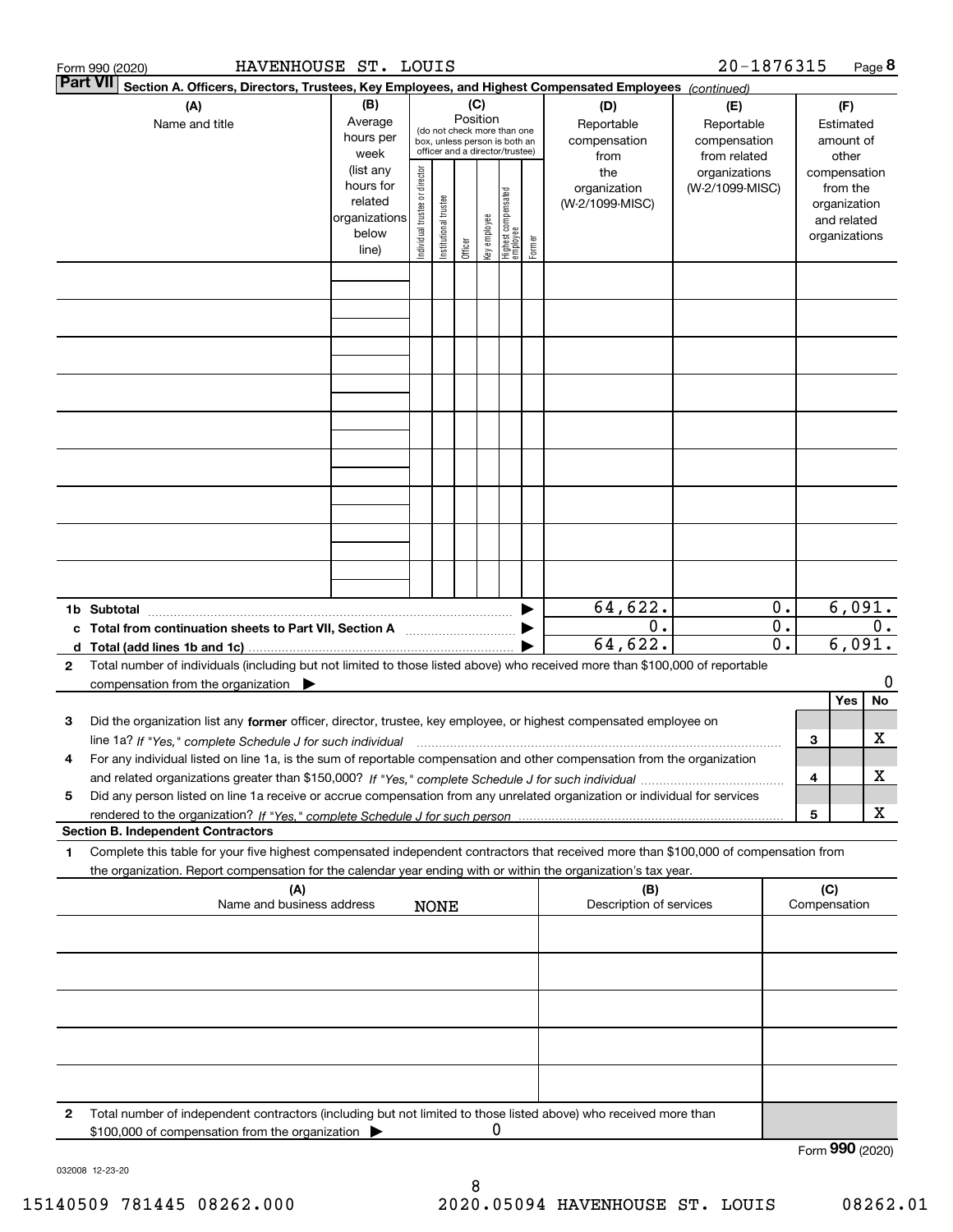| <b>Part VIII</b>                                          |    |   | <b>Statement of Revenue</b><br>Check if Schedule O contains a response or note to any line in this Part VIII          |                |                    |                |                      |               |                                       |                               |                                                          |
|-----------------------------------------------------------|----|---|-----------------------------------------------------------------------------------------------------------------------|----------------|--------------------|----------------|----------------------|---------------|---------------------------------------|-------------------------------|----------------------------------------------------------|
|                                                           |    |   |                                                                                                                       |                |                    |                |                      | (A)           | (B)                                   | $\overline{C}$                | (D)                                                      |
|                                                           |    |   |                                                                                                                       |                |                    |                |                      | Total revenue | Related or exempt<br>function revenue | Unrelated<br>business revenue | Revenue excluded<br>from tax under<br>sections 512 - 514 |
|                                                           |    |   | 1 a Federated campaigns                                                                                               |                | 1a                 |                |                      |               |                                       |                               |                                                          |
|                                                           |    |   | <b>b</b> Membership dues<br>$\ldots \ldots \ldots \ldots \ldots$                                                      |                | 1 <sub>b</sub>     |                |                      |               |                                       |                               |                                                          |
|                                                           |    |   | c Fundraising events                                                                                                  |                | 1c                 |                | 109,789.             |               |                                       |                               |                                                          |
|                                                           |    |   | d Related organizations                                                                                               |                | 1 <sub>d</sub>     |                |                      |               |                                       |                               |                                                          |
|                                                           |    |   | e Government grants (contributions)                                                                                   |                | 1e                 |                | 133,539.             |               |                                       |                               |                                                          |
|                                                           |    |   | f All other contributions, gifts, grants, and                                                                         |                |                    |                |                      |               |                                       |                               |                                                          |
|                                                           |    |   | similar amounts not included above                                                                                    |                | 1f                 |                | 251,551.             |               |                                       |                               |                                                          |
| Contributions, Gifts, Grants<br>and Other Similar Amounts |    |   | Noncash contributions included in lines 1a-1f                                                                         |                | $1g$ $\frac{1}{3}$ |                | 29,366.              |               |                                       |                               |                                                          |
|                                                           |    |   |                                                                                                                       |                |                    |                |                      | 494,879.      |                                       |                               |                                                          |
|                                                           |    |   |                                                                                                                       |                |                    |                | <b>Business Code</b> |               |                                       |                               |                                                          |
|                                                           |    |   | 2 a FAMILY FEES                                                                                                       |                |                    |                | 623990               | 127,820.      | 127,820.                              |                               |                                                          |
|                                                           |    | b | <u> 1989 - Johann Barn, mars eta bainar eta idazlea (h. 1989).</u>                                                    |                |                    |                |                      |               |                                       |                               |                                                          |
|                                                           |    | c | <u> 1989 - Johann Stein, marwolaethau a bhann an t-Amhainn an t-Amhainn an t-Amhainn an t-Amhainn an t-Amhainn an</u> |                |                    |                |                      |               |                                       |                               |                                                          |
| Program Service<br>Revenue                                |    | d | the contract of the contract of the contract of the contract of the contract of                                       |                |                    |                |                      |               |                                       |                               |                                                          |
|                                                           |    | е |                                                                                                                       |                |                    |                |                      |               |                                       |                               |                                                          |
|                                                           |    |   | f All other program service revenue                                                                                   |                |                    |                |                      |               |                                       |                               |                                                          |
|                                                           |    |   |                                                                                                                       |                |                    |                | ►                    | 127,820.      |                                       |                               |                                                          |
|                                                           | З  |   | Investment income (including dividends, interest, and                                                                 |                |                    |                |                      |               |                                       |                               | 2,838.                                                   |
|                                                           |    |   |                                                                                                                       |                |                    |                |                      | 2,838.        |                                       |                               |                                                          |
|                                                           | 4  |   | Income from investment of tax-exempt bond proceeds                                                                    |                |                    |                |                      |               |                                       |                               |                                                          |
|                                                           | 5  |   |                                                                                                                       |                | (i) Real           |                | (ii) Personal        |               |                                       |                               |                                                          |
|                                                           |    |   |                                                                                                                       |                |                    |                |                      |               |                                       |                               |                                                          |
|                                                           |    |   | 6 a Gross rents<br><b>b</b> Less: rental expenses                                                                     | ∣6a<br>6b      |                    |                |                      |               |                                       |                               |                                                          |
|                                                           |    | c | Rental income or (loss)                                                                                               | 6с             |                    |                |                      |               |                                       |                               |                                                          |
|                                                           |    |   | d Net rental income or (loss)                                                                                         |                |                    |                |                      |               |                                       |                               |                                                          |
|                                                           |    |   | 7 a Gross amount from sales of                                                                                        |                | (i) Securities     |                | (ii) Other           |               |                                       |                               |                                                          |
|                                                           |    |   | assets other than inventory                                                                                           | 7a             |                    |                |                      |               |                                       |                               |                                                          |
|                                                           |    |   | <b>b</b> Less: cost or other basis                                                                                    |                |                    |                |                      |               |                                       |                               |                                                          |
|                                                           |    |   | and sales expenses                                                                                                    | 7 <sub>b</sub> |                    |                | 111,791.             |               |                                       |                               |                                                          |
|                                                           |    |   | c Gain or (loss)                                                                                                      | 7c             |                    |                | $-111,791.$          |               |                                       |                               |                                                          |
| Revenue                                                   |    |   |                                                                                                                       |                |                    |                |                      | $-111,791.$   |                                       |                               | $-111,791.$                                              |
| ₩                                                         |    |   | 8 a Gross income from fundraising events (not                                                                         |                |                    |                |                      |               |                                       |                               |                                                          |
| <b>Othe</b>                                               |    |   | including $$$                                                                                                         |                | 109,789. of        |                |                      |               |                                       |                               |                                                          |
|                                                           |    |   | contributions reported on line 1c). See                                                                               |                |                    |                |                      |               |                                       |                               |                                                          |
|                                                           |    |   |                                                                                                                       |                |                    | 8a             | 41,339.              |               |                                       |                               |                                                          |
|                                                           |    |   |                                                                                                                       |                |                    | 8b             | 41,339.              |               |                                       |                               |                                                          |
|                                                           |    |   | c Net income or (loss) from fundraising events                                                                        |                |                    |                | ▶                    | 0.            |                                       |                               |                                                          |
|                                                           |    |   | 9 a Gross income from gaming activities. See                                                                          |                |                    |                |                      |               |                                       |                               |                                                          |
|                                                           |    |   |                                                                                                                       |                |                    | 9a             | 41,002.              |               |                                       |                               |                                                          |
|                                                           |    |   | <b>b</b> Less: direct expenses                                                                                        |                |                    | 9 <sub>b</sub> | 7,319.               |               |                                       |                               |                                                          |
|                                                           |    |   | c Net income or (loss) from gaming activities                                                                         |                |                    |                | ▶                    | 33,683.       | 33,683.                               |                               |                                                          |
|                                                           |    |   | 10 a Gross sales of inventory, less returns                                                                           |                |                    |                |                      |               |                                       |                               |                                                          |
|                                                           |    |   |                                                                                                                       |                |                    | 10a            |                      |               |                                       |                               |                                                          |
|                                                           |    |   | <b>b</b> Less: cost of goods sold                                                                                     |                |                    | 10b            |                      |               |                                       |                               |                                                          |
|                                                           |    |   | c Net income or (loss) from sales of inventory                                                                        |                |                    |                |                      |               |                                       |                               |                                                          |
|                                                           |    |   |                                                                                                                       |                |                    |                | <b>Business Code</b> |               |                                       |                               |                                                          |
|                                                           |    |   | 11 a MISCELLANEOUS INCOME                                                                                             |                |                    |                | 900099               | 3,966.        | 3,966.                                |                               |                                                          |
| Revenue                                                   |    | b |                                                                                                                       |                |                    |                |                      |               |                                       |                               |                                                          |
|                                                           |    | c |                                                                                                                       |                |                    |                |                      |               |                                       |                               |                                                          |
| Miscellaneous                                             |    |   |                                                                                                                       |                |                    |                |                      |               |                                       |                               |                                                          |
|                                                           |    |   |                                                                                                                       |                |                    |                |                      | 3,966.        |                                       |                               |                                                          |
|                                                           | 12 |   |                                                                                                                       |                |                    |                |                      | 551,395.      | 165,469.                              | 0.                            | $-108,953.$<br>Form 990 (2020)                           |

Form 990 (2020) HAVENHOUSE S'I'。 LOUIS 2 U-I8 7 6 3 I 5 Page

HAVENHOUSE ST. LOUIS

9

15140509 781445 08262.000 2020.05094 HAVENHOUSE ST. LOUIS 08262.01

**9**

20-1876315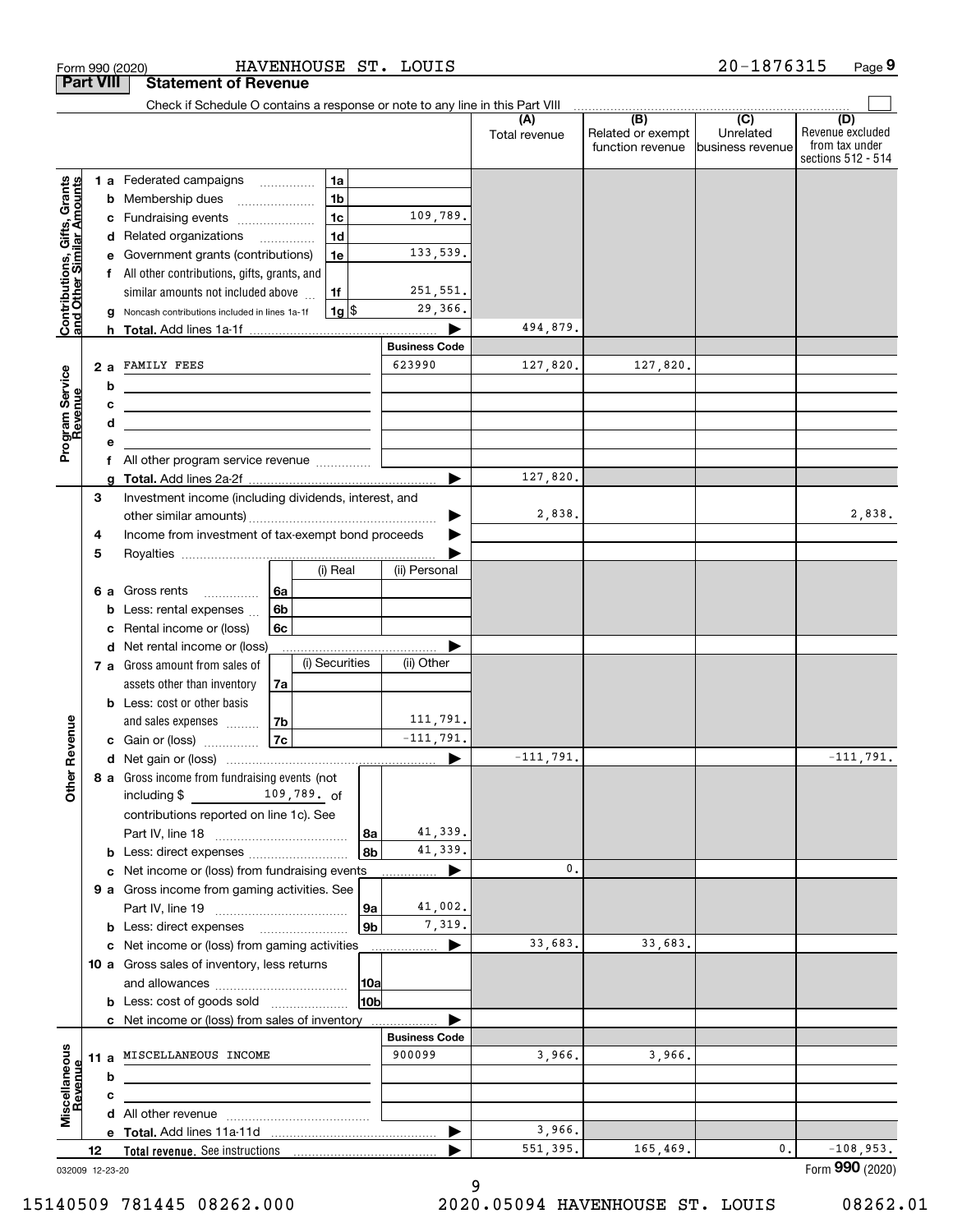|  | Form 990 (2020) |  |
|--|-----------------|--|

Form 990 (2020) HAVENHOUSE ST. LOUIS 2 0-1 8 7 6 3 1 5 <sub>Page</sub> **Part IX Statement of Functional Expenses**

|                  | Section 501(c)(3) and 501(c)(4) organizations must complete all columns. All other organizations must complete column (A).                                                                                 |                       |                                    |                                           |                                |
|------------------|------------------------------------------------------------------------------------------------------------------------------------------------------------------------------------------------------------|-----------------------|------------------------------------|-------------------------------------------|--------------------------------|
|                  | Check if Schedule O contains a response or note to any line in this Part IX                                                                                                                                |                       |                                    |                                           |                                |
|                  | Do not include amounts reported on lines 6b,<br>7b, 8b, 9b, and 10b of Part VIII.                                                                                                                          | (A)<br>Total expenses | (B)<br>Program service<br>expenses | (C)<br>Management and<br>general expenses | (D)<br>Fundraising<br>expenses |
| 1.               | Grants and other assistance to domestic organizations                                                                                                                                                      |                       |                                    |                                           |                                |
|                  | and domestic governments. See Part IV, line 21                                                                                                                                                             |                       |                                    |                                           |                                |
| $\mathbf{2}$     | Grants and other assistance to domestic                                                                                                                                                                    |                       |                                    |                                           |                                |
|                  | individuals. See Part IV, line 22                                                                                                                                                                          |                       |                                    |                                           |                                |
| 3                | Grants and other assistance to foreign                                                                                                                                                                     |                       |                                    |                                           |                                |
|                  | organizations, foreign governments, and foreign                                                                                                                                                            |                       |                                    |                                           |                                |
|                  | individuals. See Part IV, lines 15 and 16                                                                                                                                                                  |                       |                                    |                                           |                                |
| 4                | Benefits paid to or for members                                                                                                                                                                            |                       |                                    |                                           |                                |
| 5                | Compensation of current officers, directors,                                                                                                                                                               |                       |                                    |                                           |                                |
|                  |                                                                                                                                                                                                            | 73,677.               | 60,415.                            | 5,157.                                    | 8,105.                         |
| 6                | Compensation not included above to disqualified                                                                                                                                                            |                       |                                    |                                           |                                |
|                  | persons (as defined under section 4958(f)(1)) and                                                                                                                                                          |                       |                                    |                                           |                                |
|                  | persons described in section 4958(c)(3)(B)<br>.                                                                                                                                                            |                       |                                    |                                           |                                |
| 7                | Other salaries and wages                                                                                                                                                                                   | 151,808.              | 124,483.                           | 10,627.                                   | 16,698.                        |
| 8                | Pension plan accruals and contributions (include                                                                                                                                                           |                       |                                    |                                           |                                |
|                  | section 401(k) and 403(b) employer contributions)                                                                                                                                                          | 1,451.                | $\frac{1,195.}{8,373.}$            | 174.                                      | 82.                            |
| 9                |                                                                                                                                                                                                            | 10,137.               |                                    | 1,520.                                    | 244.                           |
| 10               |                                                                                                                                                                                                            | 15, 191.              | 12,609.                            | 1,063.                                    | 1,519.                         |
| 11               | Fees for services (nonemployees):                                                                                                                                                                          |                       |                                    |                                           |                                |
| a                |                                                                                                                                                                                                            |                       |                                    |                                           |                                |
| b                |                                                                                                                                                                                                            | 1,916.                |                                    | 1,916.                                    |                                |
| c                |                                                                                                                                                                                                            | 14,800.               |                                    | 14,800.                                   |                                |
| d                |                                                                                                                                                                                                            |                       |                                    |                                           |                                |
| е                | Professional fundraising services. See Part IV, line 17                                                                                                                                                    |                       |                                    |                                           |                                |
| f                | Investment management fees                                                                                                                                                                                 |                       |                                    |                                           |                                |
| g                | Other. (If line 11g amount exceeds 10% of line 25,                                                                                                                                                         |                       |                                    |                                           |                                |
|                  | column (A) amount, list line 11g expenses on Sch 0.)                                                                                                                                                       | 41,131.               | 19,798.                            | 303.                                      | $\frac{21,030}{5,483}$ .       |
| 12 <sup>12</sup> |                                                                                                                                                                                                            | $\overline{5,483}$ .  |                                    |                                           |                                |
| 13               |                                                                                                                                                                                                            | 33,941.               | 25, 200.                           | 2,443.                                    | 6,298.                         |
| 14               |                                                                                                                                                                                                            | 15,457.               | 2,261.                             | $\overline{1,426}$ .                      | 11,770.                        |
| 15               |                                                                                                                                                                                                            |                       |                                    |                                           |                                |
| 16               |                                                                                                                                                                                                            | 161,523.              | 161,466.                           | 43.                                       | 14.                            |
| 17               |                                                                                                                                                                                                            | 2,147.                | 2,147.                             |                                           |                                |
| 18               | Payments of travel or entertainment expenses                                                                                                                                                               |                       |                                    |                                           |                                |
|                  | for any federal, state, or local public officials                                                                                                                                                          |                       |                                    |                                           |                                |
| 19               | Conferences, conventions, and meetings                                                                                                                                                                     |                       |                                    |                                           |                                |
| 20               | Interest                                                                                                                                                                                                   |                       |                                    |                                           |                                |
| 21               |                                                                                                                                                                                                            |                       |                                    |                                           |                                |
| 22               | Depreciation, depletion, and amortization                                                                                                                                                                  | 1,490.                | 1,460.                             | 22.                                       | 8.                             |
| 23               | Insurance                                                                                                                                                                                                  | 24,709.               | 24, 214.                           | 371.                                      | 124.                           |
| 24               | Other expenses. Itemize expenses not covered<br>above (List miscellaneous expenses on line 24e. If<br>line 24e amount exceeds 10% of line 25, column (A)<br>amount, list line 24e expenses on Schedule 0.) |                       |                                    |                                           |                                |
|                  | a BAD DEBT                                                                                                                                                                                                 | 50,000.               |                                    | 50,000.                                   |                                |
| b                | FOOD AND SUPPLIES                                                                                                                                                                                          | 14,758.               | 14,758.                            |                                           |                                |
|                  | MISCELLANEOUS                                                                                                                                                                                              | 2,675.                | 295.                               | 2,380.                                    |                                |
| d                | REPAIRS AND MAINTENANCE                                                                                                                                                                                    | $\overline{2,250}$ .  |                                    |                                           | 2,250.                         |
|                  | e All other expenses                                                                                                                                                                                       |                       |                                    |                                           |                                |
| 25               | Total functional expenses. Add lines 1 through 24e                                                                                                                                                         | 624,544.              | 458,674.                           | 92,245.                                   | 73,625.                        |
| 26               | <b>Joint costs.</b> Complete this line only if the organization                                                                                                                                            |                       |                                    |                                           |                                |
|                  | reported in column (B) joint costs from a combined                                                                                                                                                         |                       |                                    |                                           |                                |
|                  | educational campaign and fundraising solicitation.                                                                                                                                                         |                       |                                    |                                           |                                |
|                  | Check here $\blacktriangleright$<br>if following SOP 98-2 (ASC 958-720)                                                                                                                                    |                       |                                    |                                           |                                |

032010 12-23-20

15140509 781445 08262.000 2020.05094 HAVENHOUSE ST. LOUIS 08262.01

10

Form (2020) **990**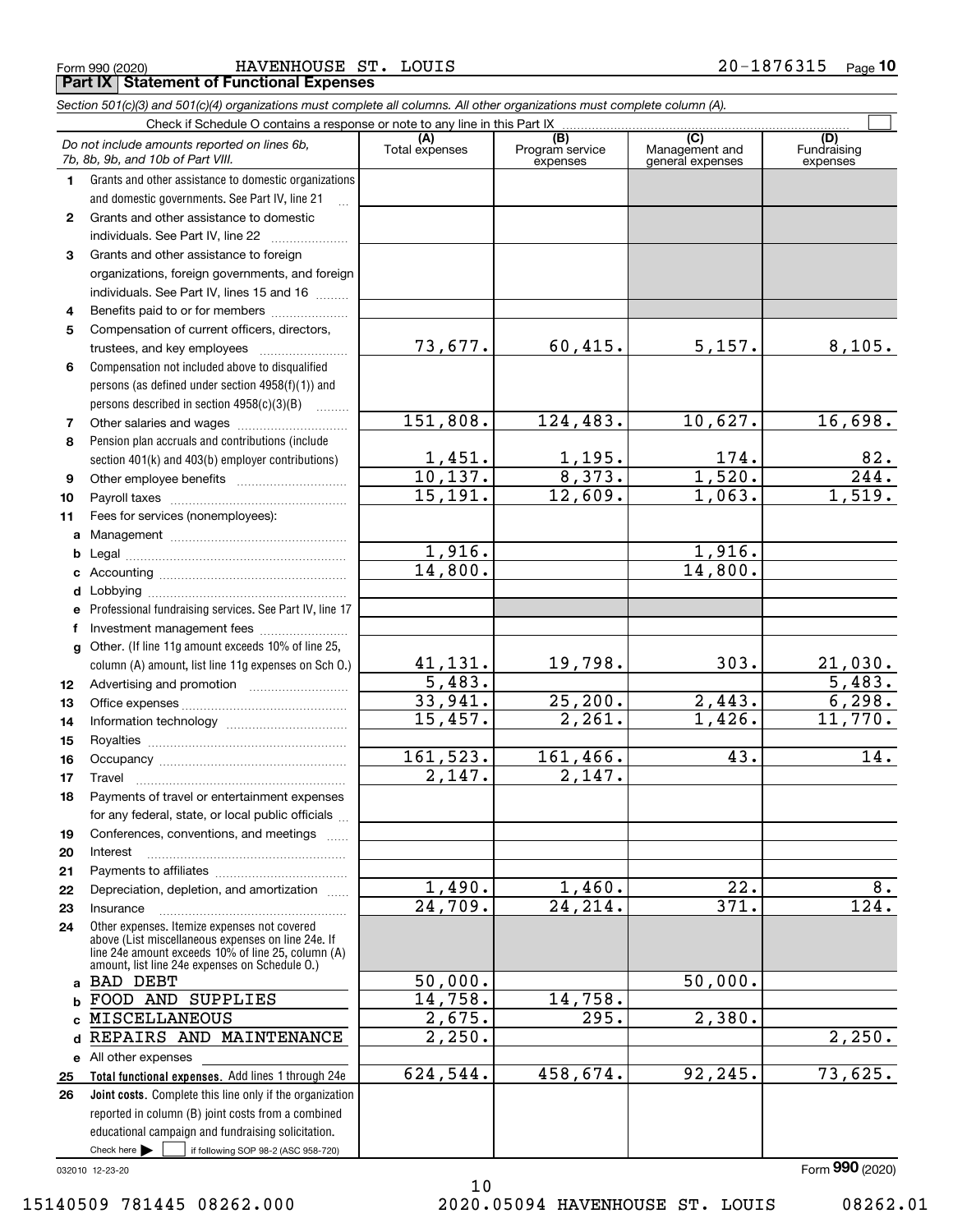Form 990 (2020) HAVENHOUSE ST. LOUIS 2 0-1 8 7 6 3 1 5 <sub>Page</sub> Check if Schedule O contains a response or note to any line in this Part X Cash - non-interest-bearing Savings and temporary cash investments Pledges and grants receivable, net Accounts receivable, net ~~~~~~~~~~~~~~~~~~~~~~~~~~ Loans and other receivables from any current or former officer, director, trustee, key employee, creator or founder, substantial contributor, or 35% controlled entity or family member of any of these persons  $\ldots$  ~~~~~~~~~~~~~~~~ **Part X Balance Sheet**

|                            |              |                                                                                                                                                                                                                                |                     | Beginning of year       |                 | End of year               |
|----------------------------|--------------|--------------------------------------------------------------------------------------------------------------------------------------------------------------------------------------------------------------------------------|---------------------|-------------------------|-----------------|---------------------------|
|                            | 1            | Cash - non-interest-bearing                                                                                                                                                                                                    |                     | 48,552.                 | $\mathbf{1}$    | 89,728.                   |
|                            | $\mathbf{2}$ |                                                                                                                                                                                                                                |                     | $\overline{510}$ , 446. | $\mathbf{2}$    | 620,960.                  |
|                            | 3            |                                                                                                                                                                                                                                |                     | 330,326.                | 3               | 179,876.                  |
|                            | 4            |                                                                                                                                                                                                                                |                     | 715.                    | 4               | 5,239.                    |
|                            | 5            | Loans and other receivables from any current or former officer, director,                                                                                                                                                      |                     |                         |                 |                           |
|                            |              | trustee, key employee, creator or founder, substantial contributor, or 35%                                                                                                                                                     |                     |                         |                 |                           |
|                            |              | controlled entity or family member of any of these persons                                                                                                                                                                     |                     |                         | 5               |                           |
|                            | 6            | Loans and other receivables from other disqualified persons (as defined                                                                                                                                                        |                     |                         |                 |                           |
|                            |              | under section 4958(f)(1)), and persons described in section 4958(c)(3)(B)                                                                                                                                                      |                     |                         | 6               |                           |
|                            | 7            |                                                                                                                                                                                                                                | $\ldots$            |                         | $\overline{7}$  |                           |
| Assets                     | 8            |                                                                                                                                                                                                                                |                     |                         | 8               |                           |
|                            | 9            | Prepaid expenses and deferred charges                                                                                                                                                                                          |                     | 15,433.                 | 9               | 8,519.                    |
|                            |              | 10a Land, buildings, and equipment: cost or other                                                                                                                                                                              |                     |                         |                 |                           |
|                            |              | basis. Complete Part VI of Schedule D  10a                                                                                                                                                                                     | 203,344.            |                         |                 |                           |
|                            |              |                                                                                                                                                                                                                                | 73,636.             | 235,541.                | 10 <sub>c</sub> | 129,708.                  |
|                            |              |                                                                                                                                                                                                                                |                     |                         | 11              |                           |
|                            | 11           |                                                                                                                                                                                                                                |                     |                         |                 |                           |
|                            | 12           |                                                                                                                                                                                                                                |                     |                         | 12              |                           |
|                            | 13           |                                                                                                                                                                                                                                |                     |                         | 13              |                           |
|                            | 14           |                                                                                                                                                                                                                                |                     |                         | 14              |                           |
|                            | 15           |                                                                                                                                                                                                                                |                     | 1, 141, 013.            | 15              | 1,034,030.                |
|                            | 16           |                                                                                                                                                                                                                                |                     | 21,663.                 | 16              | 49,829.                   |
|                            | 17           |                                                                                                                                                                                                                                |                     |                         | 17              |                           |
|                            | 18           |                                                                                                                                                                                                                                |                     | 18                      |                 |                           |
|                            | 19           | Deferred revenue manual contracts and contracts are all the contracts and contracts are contracted and contracts are contracted and contract are contracted and contract are contracted and contract are contracted and contra |                     | 19                      |                 |                           |
|                            | 20           |                                                                                                                                                                                                                                |                     | 20                      |                 |                           |
|                            | 21           | Escrow or custodial account liability. Complete Part IV of Schedule D                                                                                                                                                          |                     | 21                      |                 |                           |
|                            | 22           | Loans and other payables to any current or former officer, director,                                                                                                                                                           |                     |                         |                 |                           |
| Liabilities                |              | trustee, key employee, creator or founder, substantial contributor, or 35%                                                                                                                                                     |                     |                         |                 |                           |
|                            |              | controlled entity or family member of any of these persons                                                                                                                                                                     |                     |                         | 22              |                           |
|                            | 23           | Secured mortgages and notes payable to unrelated third parties                                                                                                                                                                 |                     |                         | 23              |                           |
|                            | 24           |                                                                                                                                                                                                                                |                     | 62,000.                 | 24              |                           |
|                            | 25           | Other liabilities (including federal income tax, payables to related third                                                                                                                                                     |                     |                         |                 |                           |
|                            |              | parties, and other liabilities not included on lines 17-24). Complete Part X                                                                                                                                                   |                     |                         |                 |                           |
|                            |              | of Schedule D                                                                                                                                                                                                                  |                     |                         | 25              |                           |
|                            | 26           |                                                                                                                                                                                                                                |                     | 83,663.                 | 26              | 49,829.                   |
| w                          |              | Organizations that follow FASB ASC 958, check here $\triangleright \lfloor X \rfloor$                                                                                                                                          |                     |                         |                 |                           |
|                            |              | and complete lines 27, 28, 32, and 33.                                                                                                                                                                                         |                     |                         |                 |                           |
|                            | 27           | Net assets without donor restrictions                                                                                                                                                                                          |                     | $-113, 135.$            | 27              | $-63, 260.$               |
|                            | 28           |                                                                                                                                                                                                                                |                     | 1, 170, 485.            | 28              | $\overline{1,047}$ , 461. |
|                            |              | Organizations that do not follow FASB ASC 958, check here $\blacktriangleright \Box$                                                                                                                                           |                     |                         |                 |                           |
| Net Assets or Fund Balance |              | and complete lines 29 through 33.                                                                                                                                                                                              |                     |                         |                 |                           |
|                            | 29           |                                                                                                                                                                                                                                |                     |                         | 29              |                           |
|                            | 30           | Paid-in or capital surplus, or land, building, or equipment fund                                                                                                                                                               |                     |                         | 30              |                           |
|                            | 31           | Retained earnings, endowment, accumulated income, or other funds                                                                                                                                                               | 1.1.1.1.1.1.1.1.1.1 |                         | 31              |                           |
|                            | 32           | Total net assets or fund balances                                                                                                                                                                                              |                     | 1,057,350.              | 32              | 984,201.                  |
|                            | 33           |                                                                                                                                                                                                                                |                     | 1,141,013.              | 33              | 1,034,030.                |

 $\mathcal{L}^{\text{max}}$ 

**(B)**

**(A)**

Form (2020) **990**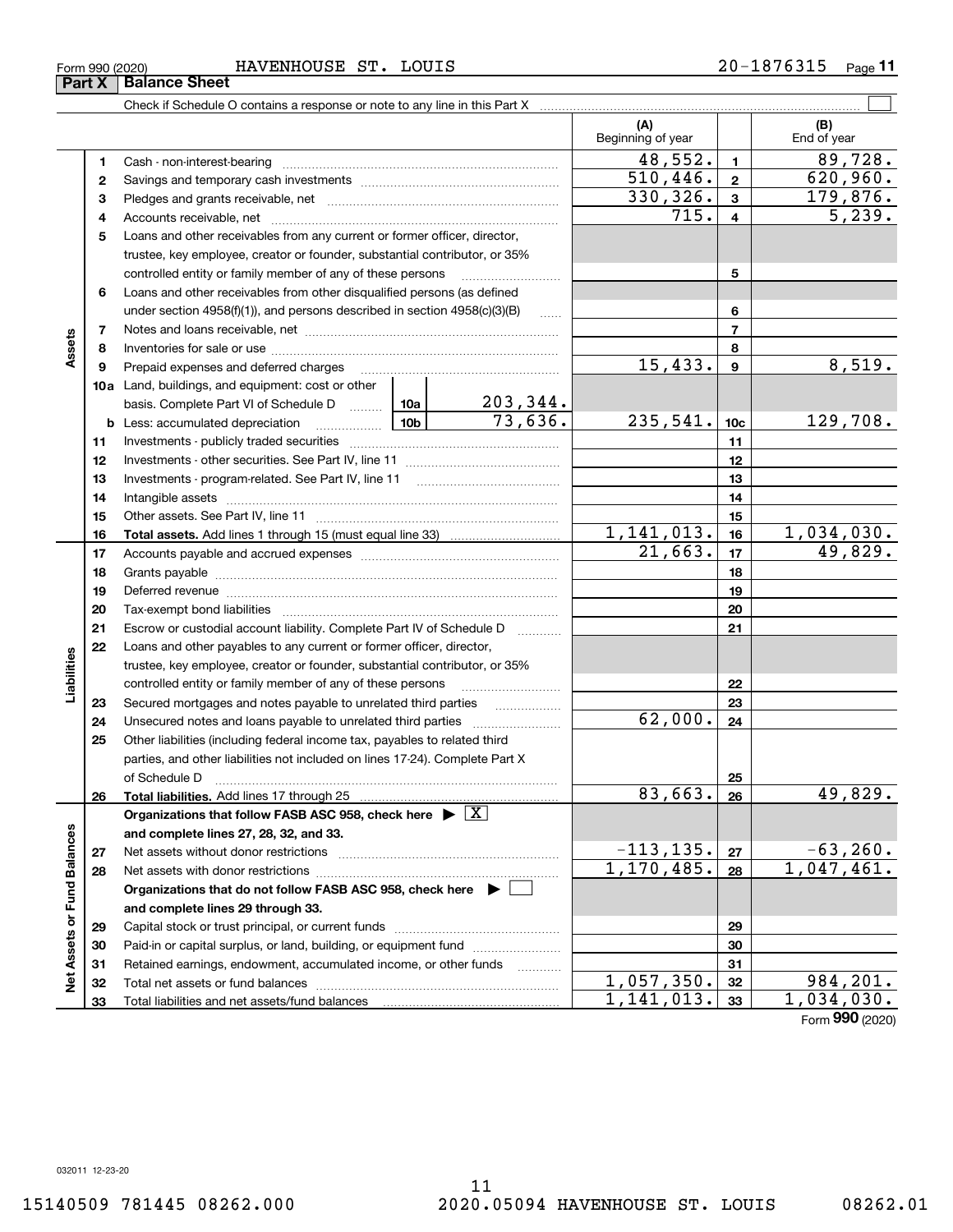|    | HAVENHOUSE ST. LOUIS<br>Form 990 (2020)                                                                                              | 20-1876315     |                |          | Page $12$   |
|----|--------------------------------------------------------------------------------------------------------------------------------------|----------------|----------------|----------|-------------|
|    | Part XI<br><b>Reconciliation of Net Assets</b>                                                                                       |                |                |          |             |
|    |                                                                                                                                      |                |                |          |             |
|    |                                                                                                                                      |                |                |          |             |
| 1  |                                                                                                                                      | 1              |                | 551,395. |             |
| 2  |                                                                                                                                      | $\overline{2}$ |                | 624,544. |             |
| з  | Revenue less expenses. Subtract line 2 from line 1                                                                                   | 3              |                |          | $-73, 149.$ |
| 4  |                                                                                                                                      | 4              | 1,057,350.     |          |             |
| 5  |                                                                                                                                      | 5              |                |          |             |
| 6  |                                                                                                                                      | 6              |                |          |             |
| 7  | Investment expenses www.communication.com/www.communication.com/www.communication.com/www.com                                        | $\overline{7}$ |                |          |             |
| 8  |                                                                                                                                      | 8              |                |          |             |
| 9  | Other changes in net assets or fund balances (explain on Schedule O)                                                                 | 9              |                |          | 0.          |
| 10 | Net assets or fund balances at end of year. Combine lines 3 through 9 (must equal Part X, line 32,                                   |                |                |          |             |
|    |                                                                                                                                      | 10             |                | 984,201. |             |
|    | Part XII Financial Statements and Reporting                                                                                          |                |                |          |             |
|    |                                                                                                                                      |                |                |          |             |
|    |                                                                                                                                      |                |                | Yes      | No          |
| 1. | $\boxed{\mathbf{X}}$ Accrual<br>Accounting method used to prepare the Form 990: <u>June</u> Cash<br>Other                            |                |                |          |             |
|    | If the organization changed its method of accounting from a prior year or checked "Other," explain in Schedule O.                    |                |                |          |             |
|    | 2a Were the organization's financial statements compiled or reviewed by an independent accountant?                                   |                | 2a             |          | x           |
|    | If "Yes," check a box below to indicate whether the financial statements for the year were compiled or reviewed on a                 |                |                |          |             |
|    | separate basis, consolidated basis, or both:                                                                                         |                |                |          |             |
|    | Both consolidated and separate basis<br>Separate basis<br>Consolidated basis                                                         |                |                |          |             |
|    | <b>b</b> Were the organization's financial statements audited by an independent accountant?                                          |                | 2 <sub>b</sub> | X        |             |
|    | If "Yes," check a box below to indicate whether the financial statements for the year were audited on a separate basis,              |                |                |          |             |
|    | consolidated basis, or both:                                                                                                         |                |                |          |             |
|    | $\lfloor x \rfloor$ Separate basis<br><b>Consolidated basis</b><br>Both consolidated and separate basis                              |                |                |          |             |
|    | c If "Yes" to line 2a or 2b, does the organization have a committee that assumes responsibility for oversight of the audit,          |                |                |          |             |
|    |                                                                                                                                      |                | 2c             |          | x           |
|    | If the organization changed either its oversight process or selection process during the tax year, explain on Schedule O.            |                |                |          |             |
|    | 3a As a result of a federal award, was the organization required to undergo an audit or audits as set forth in the Single Audit      |                |                |          |             |
|    |                                                                                                                                      |                | За             |          | X           |
|    | <b>b</b> If "Yes," did the organization undergo the required audit or audits? If the organization did not undergo the required audit |                |                |          |             |
|    |                                                                                                                                      |                | 3b             |          |             |
|    |                                                                                                                                      |                |                |          |             |

Form (2020) **990**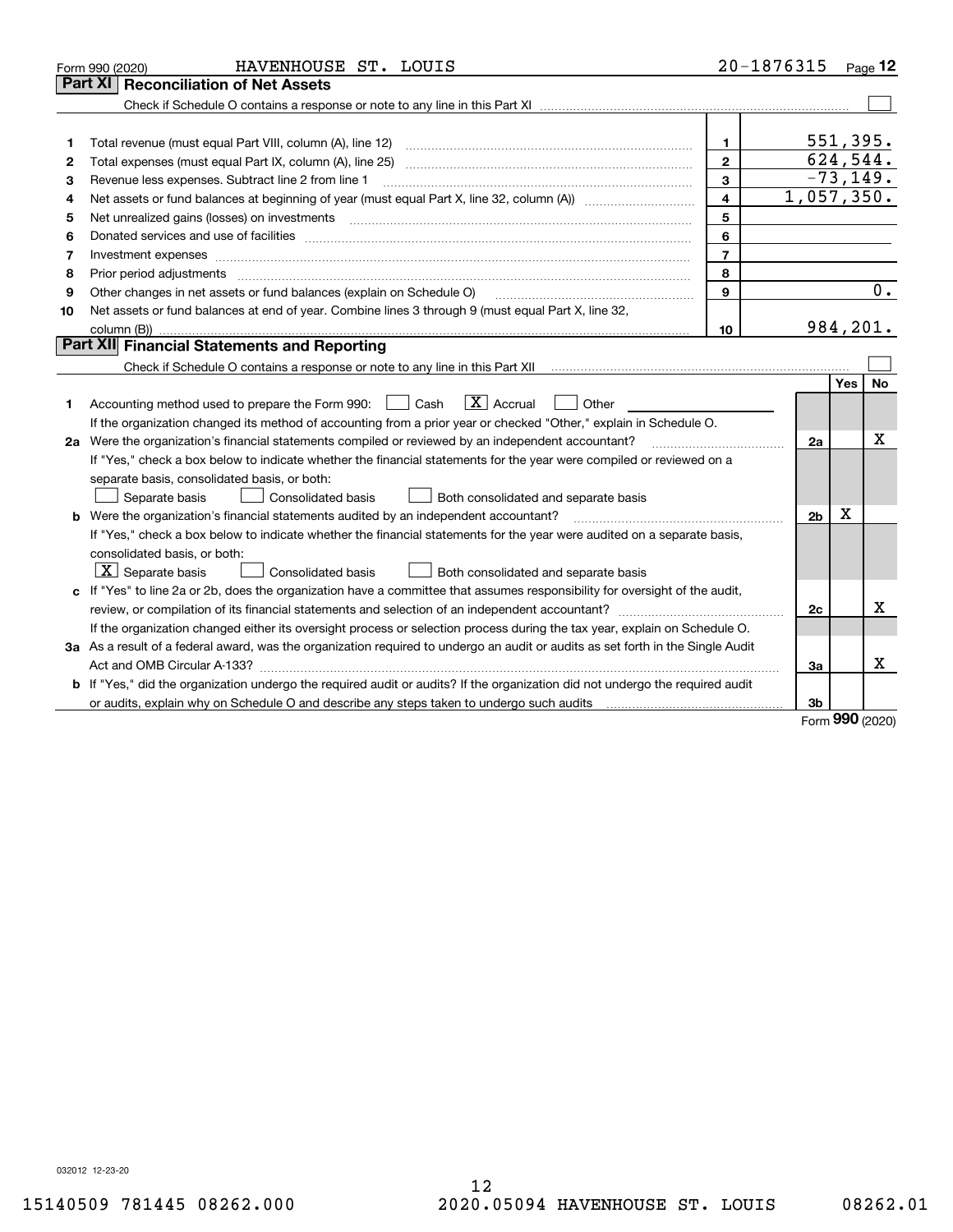| <b>SCHEDULE A</b> |
|-------------------|
|-------------------|

Department of the Treasury Internal Revenue Service

**(Form 990 or 990-EZ)**

# **Public Charity Status and Public Support**

**Complete if the organization is a section 501(c)(3) organization or a section 4947(a)(1) nonexempt charitable trust.**

**| Attach to Form 990 or Form 990-EZ.** 

**| Go to www.irs.gov/Form990 for instructions and the latest information.**

| OMB No. 1545-0047                   |
|-------------------------------------|
| 2020                                |
| <b>Open to Public</b><br>Inspection |

|  | Name of the organization |
|--|--------------------------|
|--|--------------------------|

|                           | Name of the organization                                                                                                                                                                                             |                      |                                                       |                                    |                                 |                            | <b>Employer identification number</b> |
|---------------------------|----------------------------------------------------------------------------------------------------------------------------------------------------------------------------------------------------------------------|----------------------|-------------------------------------------------------|------------------------------------|---------------------------------|----------------------------|---------------------------------------|
|                           |                                                                                                                                                                                                                      | HAVENHOUSE ST. LOUIS |                                                       |                                    |                                 |                            | 20-1876315                            |
| Part I                    | Reason for Public Charity Status. (All organizations must complete this part.) See instructions.                                                                                                                     |                      |                                                       |                                    |                                 |                            |                                       |
|                           | The organization is not a private foundation because it is: (For lines 1 through 12, check only one box.)                                                                                                            |                      |                                                       |                                    |                                 |                            |                                       |
| 1.                        | A church, convention of churches, or association of churches described in section 170(b)(1)(A)(i).                                                                                                                   |                      |                                                       |                                    |                                 |                            |                                       |
| 2                         | A school described in section 170(b)(1)(A)(ii). (Attach Schedule E (Form 990 or 990-EZ).)                                                                                                                            |                      |                                                       |                                    |                                 |                            |                                       |
| 3                         | A hospital or a cooperative hospital service organization described in section $170(b)(1)(A)(iii)$ .                                                                                                                 |                      |                                                       |                                    |                                 |                            |                                       |
| 4                         | A medical research organization operated in conjunction with a hospital described in section 170(b)(1)(A)(iii). Enter the hospital's name,                                                                           |                      |                                                       |                                    |                                 |                            |                                       |
|                           | city, and state:                                                                                                                                                                                                     |                      |                                                       |                                    |                                 |                            |                                       |
| 5                         | An organization operated for the benefit of a college or university owned or operated by a governmental unit described in                                                                                            |                      |                                                       |                                    |                                 |                            |                                       |
|                           | section 170(b)(1)(A)(iv). (Complete Part II.)                                                                                                                                                                        |                      |                                                       |                                    |                                 |                            |                                       |
| 6                         | A federal, state, or local government or governmental unit described in section 170(b)(1)(A)(v).                                                                                                                     |                      |                                                       |                                    |                                 |                            |                                       |
| 7                         | An organization that normally receives a substantial part of its support from a governmental unit or from the general public described in                                                                            |                      |                                                       |                                    |                                 |                            |                                       |
|                           | section 170(b)(1)(A)(vi). (Complete Part II.)                                                                                                                                                                        |                      |                                                       |                                    |                                 |                            |                                       |
| 8                         | A community trust described in section 170(b)(1)(A)(vi). (Complete Part II.)                                                                                                                                         |                      |                                                       |                                    |                                 |                            |                                       |
| 9                         | An agricultural research organization described in section 170(b)(1)(A)(ix) operated in conjunction with a land-grant college                                                                                        |                      |                                                       |                                    |                                 |                            |                                       |
|                           | or university or a non-land-grant college of agriculture (see instructions). Enter the name, city, and state of the college or                                                                                       |                      |                                                       |                                    |                                 |                            |                                       |
|                           | university:                                                                                                                                                                                                          |                      |                                                       |                                    |                                 |                            |                                       |
| $\lfloor x \rfloor$<br>10 | An organization that normally receives (1) more than 33 1/3% of its support from contributions, membership fees, and gross receipts from                                                                             |                      |                                                       |                                    |                                 |                            |                                       |
|                           | activities related to its exempt functions, subject to certain exceptions; and (2) no more than 33 1/3% of its support from gross investment                                                                         |                      |                                                       |                                    |                                 |                            |                                       |
|                           | income and unrelated business taxable income (less section 511 tax) from businesses acquired by the organization after June 30, 1975.                                                                                |                      |                                                       |                                    |                                 |                            |                                       |
|                           | See section 509(a)(2). (Complete Part III.)                                                                                                                                                                          |                      |                                                       |                                    |                                 |                            |                                       |
| 11                        | An organization organized and operated exclusively to test for public safety. See section 509(a)(4).                                                                                                                 |                      |                                                       |                                    |                                 |                            |                                       |
| 12                        | An organization organized and operated exclusively for the benefit of, to perform the functions of, or to carry out the purposes of one or                                                                           |                      |                                                       |                                    |                                 |                            |                                       |
|                           | more publicly supported organizations described in section 509(a)(1) or section 509(a)(2). See section 509(a)(3). Check the box in                                                                                   |                      |                                                       |                                    |                                 |                            |                                       |
|                           | lines 12a through 12d that describes the type of supporting organization and complete lines 12e, 12f, and 12g.                                                                                                       |                      |                                                       |                                    |                                 |                            |                                       |
| а                         | Type I. A supporting organization operated, supervised, or controlled by its supported organization(s), typically by giving                                                                                          |                      |                                                       |                                    |                                 |                            |                                       |
|                           | the supported organization(s) the power to regularly appoint or elect a majority of the directors or trustees of the supporting                                                                                      |                      |                                                       |                                    |                                 |                            |                                       |
|                           | organization. You must complete Part IV, Sections A and B.                                                                                                                                                           |                      |                                                       |                                    |                                 |                            |                                       |
| b                         | Type II. A supporting organization supervised or controlled in connection with its supported organization(s), by having                                                                                              |                      |                                                       |                                    |                                 |                            |                                       |
|                           | control or management of the supporting organization vested in the same persons that control or manage the supported                                                                                                 |                      |                                                       |                                    |                                 |                            |                                       |
|                           | organization(s). You must complete Part IV, Sections A and C.                                                                                                                                                        |                      |                                                       |                                    |                                 |                            |                                       |
| с                         | Type III functionally integrated. A supporting organization operated in connection with, and functionally integrated with,                                                                                           |                      |                                                       |                                    |                                 |                            |                                       |
|                           | its supported organization(s) (see instructions). You must complete Part IV, Sections A, D, and E.                                                                                                                   |                      |                                                       |                                    |                                 |                            |                                       |
| d                         | Type III non-functionally integrated. A supporting organization operated in connection with its supported organization(s)                                                                                            |                      |                                                       |                                    |                                 |                            |                                       |
|                           | that is not functionally integrated. The organization generally must satisfy a distribution requirement and an attentiveness                                                                                         |                      |                                                       |                                    |                                 |                            |                                       |
|                           | requirement (see instructions). You must complete Part IV, Sections A and D, and Part V.                                                                                                                             |                      |                                                       |                                    |                                 |                            |                                       |
|                           |                                                                                                                                                                                                                      |                      |                                                       |                                    |                                 |                            |                                       |
|                           | Check this box if the organization received a written determination from the IRS that it is a Type I, Type II, Type III<br>functionally integrated, or Type III non-functionally integrated supporting organization. |                      |                                                       |                                    |                                 |                            |                                       |
|                           | f Enter the number of supported organizations                                                                                                                                                                        |                      |                                                       |                                    |                                 |                            |                                       |
|                           | g Provide the following information about the supported organization(s).                                                                                                                                             |                      |                                                       |                                    |                                 |                            |                                       |
|                           | (i) Name of supported                                                                                                                                                                                                | (ii) EIN             | (iii) Type of organization                            |                                    | (iv) Is the organization listed | (v) Amount of monetary     | (vi) Amount of other                  |
|                           | organization                                                                                                                                                                                                         |                      | (described on lines 1-10<br>above (see instructions)) | in your governing document?<br>Yes | No                              | support (see instructions) | support (see instructions)            |
|                           |                                                                                                                                                                                                                      |                      |                                                       |                                    |                                 |                            |                                       |
|                           |                                                                                                                                                                                                                      |                      |                                                       |                                    |                                 |                            |                                       |
|                           |                                                                                                                                                                                                                      |                      |                                                       |                                    |                                 |                            |                                       |
|                           |                                                                                                                                                                                                                      |                      |                                                       |                                    |                                 |                            |                                       |
|                           |                                                                                                                                                                                                                      |                      |                                                       |                                    |                                 |                            |                                       |
|                           |                                                                                                                                                                                                                      |                      |                                                       |                                    |                                 |                            |                                       |
|                           |                                                                                                                                                                                                                      |                      |                                                       |                                    |                                 |                            |                                       |
|                           |                                                                                                                                                                                                                      |                      |                                                       |                                    |                                 |                            |                                       |
|                           |                                                                                                                                                                                                                      |                      |                                                       |                                    |                                 |                            |                                       |
|                           |                                                                                                                                                                                                                      |                      |                                                       |                                    |                                 |                            |                                       |
| Total                     |                                                                                                                                                                                                                      |                      |                                                       |                                    |                                 |                            |                                       |

LHA For Paperwork Reduction Act Notice, see the Instructions for Form 990 or 990-EZ. <sub>032021</sub> o1-25-21 Schedule A (Form 990 or 990-EZ) 2020 13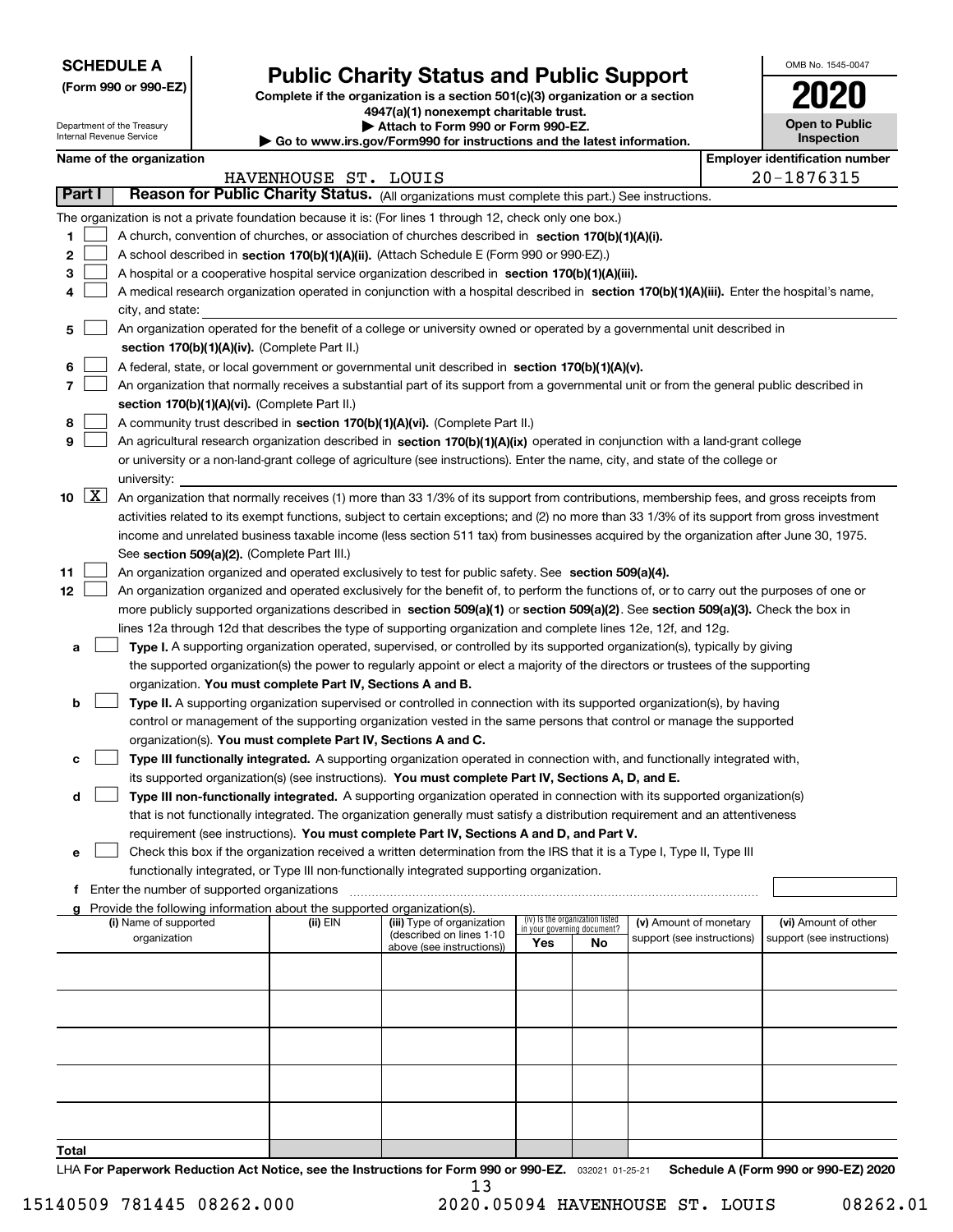# Schedule A (Form 990 or 990-EZ) 2020 Page HAVENHOUSE ST. LOUIS 20-1876315

|  |  |  |  |  |  |  |  |  |  | 20-1876315 <sub>Page 2</sub> |
|--|--|--|--|--|--|--|--|--|--|------------------------------|
|--|--|--|--|--|--|--|--|--|--|------------------------------|

(Complete only if you checked the box on line 5, 7, or 8 of Part I or if the organization failed to qualify under Part III. If the organization fails to qualify under the tests listed below, please complete Part III.) **Part II** Support Schedule for Organizations Described in Sections 170(b)(1)(A)(iv) and 170(b)(1)(A)(vi)

| Calendar year (or fiscal year beginning in) $\blacktriangleright$<br>(a) 2016<br>(b) 2017<br>$(d)$ 2019<br>(f) Total<br><b>(c)</b> 2018<br>(e) 2020<br><b>1</b> Gifts, grants, contributions, and<br>membership fees received. (Do not<br>include any "unusual grants.")<br>2 Tax revenues levied for the organ-<br>ization's benefit and either paid to<br>or expended on its behalf<br>3 The value of services or facilities<br>furnished by a governmental unit to<br>the organization without charge<br>4 Total. Add lines 1 through 3<br>The portion of total contributions<br>5<br>by each person (other than a<br>governmental unit or publicly<br>supported organization) included<br>on line 1 that exceeds 2% of the<br>amount shown on line 11,<br>column (f)<br>6 Public support. Subtract line 5 from line 4.<br>(a) 2016<br>(b) 2017<br>$(d)$ 2019<br>(f) Total<br>$(c)$ 2018<br>(e) 2020<br>7 Amounts from line 4<br>Gross income from interest,<br>8<br>dividends, payments received on<br>securities loans, rents, royalties,<br>and income from similar sources<br>Net income from unrelated business<br>9<br>activities, whether or not the<br>business is regularly carried on<br><b>10</b> Other income. Do not include gain<br>or loss from the sale of capital<br>assets (Explain in Part VI.)<br>11 Total support. Add lines 7 through 10<br>12<br><b>12</b> Gross receipts from related activities, etc. (see instructions)<br>13 First 5 years. If the Form 990 is for the organization's first, second, third, fourth, or fifth tax year as a section 501(c)(3)<br><b>Section C. Computation of Public Support Percentage</b><br>14<br>14 Public support percentage for 2020 (line 6, column (f), divided by line 11, column (f) <i>mummumumum</i><br>15<br>16a 33 1/3% support test - 2020. If the organization did not check the box on line 13, and line 14 is 33 1/3% or more, check this box and<br>stop here. The organization qualifies as a publicly supported organization<br>b 33 1/3% support test - 2019. If the organization did not check a box on line 13 or 16a, and line 15 is 33 1/3% or more, check this box<br>and stop here. The organization qualifies as a publicly supported organization<br>17a 10% -facts-and-circumstances test - 2020. If the organization did not check a box on line 13, 16a, or 16b, and line 14 is 10% or more,<br>and if the organization meets the facts-and-circumstances test, check this box and stop here. Explain in Part VI how the organization<br>meets the facts-and-circumstances test. The organization qualifies as a publicly supported organization<br><b>b 10% -facts-and-circumstances test - 2019.</b> If the organization did not check a box on line 13, 16a, 16b, or 17a, and line 15 is 10% or | <b>Section A. Public Support</b> |  |  |   |
|--------------------------------------------------------------------------------------------------------------------------------------------------------------------------------------------------------------------------------------------------------------------------------------------------------------------------------------------------------------------------------------------------------------------------------------------------------------------------------------------------------------------------------------------------------------------------------------------------------------------------------------------------------------------------------------------------------------------------------------------------------------------------------------------------------------------------------------------------------------------------------------------------------------------------------------------------------------------------------------------------------------------------------------------------------------------------------------------------------------------------------------------------------------------------------------------------------------------------------------------------------------------------------------------------------------------------------------------------------------------------------------------------------------------------------------------------------------------------------------------------------------------------------------------------------------------------------------------------------------------------------------------------------------------------------------------------------------------------------------------------------------------------------------------------------------------------------------------------------------------------------------------------------------------------------------------------------------------------------------------------------------------------------------------------------------------------------------------------------------------------------------------------------------------------------------------------------------------------------------------------------------------------------------------------------------------------------------------------------------------------------------------------------------------------------------------------------------------------------------------------------------------------------------------------------------------------------------------------------------------------------------------------------------------------------------------------------------------------------------------------------------------------------------------------|----------------------------------|--|--|---|
| <b>Section B. Total Support</b><br>Calendar year (or fiscal year beginning in) $\blacktriangleright$                                                                                                                                                                                                                                                                                                                                                                                                                                                                                                                                                                                                                                                                                                                                                                                                                                                                                                                                                                                                                                                                                                                                                                                                                                                                                                                                                                                                                                                                                                                                                                                                                                                                                                                                                                                                                                                                                                                                                                                                                                                                                                                                                                                                                                                                                                                                                                                                                                                                                                                                                                                                                                                                                             |                                  |  |  |   |
|                                                                                                                                                                                                                                                                                                                                                                                                                                                                                                                                                                                                                                                                                                                                                                                                                                                                                                                                                                                                                                                                                                                                                                                                                                                                                                                                                                                                                                                                                                                                                                                                                                                                                                                                                                                                                                                                                                                                                                                                                                                                                                                                                                                                                                                                                                                                                                                                                                                                                                                                                                                                                                                                                                                                                                                                  |                                  |  |  |   |
|                                                                                                                                                                                                                                                                                                                                                                                                                                                                                                                                                                                                                                                                                                                                                                                                                                                                                                                                                                                                                                                                                                                                                                                                                                                                                                                                                                                                                                                                                                                                                                                                                                                                                                                                                                                                                                                                                                                                                                                                                                                                                                                                                                                                                                                                                                                                                                                                                                                                                                                                                                                                                                                                                                                                                                                                  |                                  |  |  |   |
|                                                                                                                                                                                                                                                                                                                                                                                                                                                                                                                                                                                                                                                                                                                                                                                                                                                                                                                                                                                                                                                                                                                                                                                                                                                                                                                                                                                                                                                                                                                                                                                                                                                                                                                                                                                                                                                                                                                                                                                                                                                                                                                                                                                                                                                                                                                                                                                                                                                                                                                                                                                                                                                                                                                                                                                                  |                                  |  |  |   |
|                                                                                                                                                                                                                                                                                                                                                                                                                                                                                                                                                                                                                                                                                                                                                                                                                                                                                                                                                                                                                                                                                                                                                                                                                                                                                                                                                                                                                                                                                                                                                                                                                                                                                                                                                                                                                                                                                                                                                                                                                                                                                                                                                                                                                                                                                                                                                                                                                                                                                                                                                                                                                                                                                                                                                                                                  |                                  |  |  |   |
|                                                                                                                                                                                                                                                                                                                                                                                                                                                                                                                                                                                                                                                                                                                                                                                                                                                                                                                                                                                                                                                                                                                                                                                                                                                                                                                                                                                                                                                                                                                                                                                                                                                                                                                                                                                                                                                                                                                                                                                                                                                                                                                                                                                                                                                                                                                                                                                                                                                                                                                                                                                                                                                                                                                                                                                                  |                                  |  |  |   |
|                                                                                                                                                                                                                                                                                                                                                                                                                                                                                                                                                                                                                                                                                                                                                                                                                                                                                                                                                                                                                                                                                                                                                                                                                                                                                                                                                                                                                                                                                                                                                                                                                                                                                                                                                                                                                                                                                                                                                                                                                                                                                                                                                                                                                                                                                                                                                                                                                                                                                                                                                                                                                                                                                                                                                                                                  |                                  |  |  |   |
|                                                                                                                                                                                                                                                                                                                                                                                                                                                                                                                                                                                                                                                                                                                                                                                                                                                                                                                                                                                                                                                                                                                                                                                                                                                                                                                                                                                                                                                                                                                                                                                                                                                                                                                                                                                                                                                                                                                                                                                                                                                                                                                                                                                                                                                                                                                                                                                                                                                                                                                                                                                                                                                                                                                                                                                                  |                                  |  |  |   |
|                                                                                                                                                                                                                                                                                                                                                                                                                                                                                                                                                                                                                                                                                                                                                                                                                                                                                                                                                                                                                                                                                                                                                                                                                                                                                                                                                                                                                                                                                                                                                                                                                                                                                                                                                                                                                                                                                                                                                                                                                                                                                                                                                                                                                                                                                                                                                                                                                                                                                                                                                                                                                                                                                                                                                                                                  |                                  |  |  |   |
|                                                                                                                                                                                                                                                                                                                                                                                                                                                                                                                                                                                                                                                                                                                                                                                                                                                                                                                                                                                                                                                                                                                                                                                                                                                                                                                                                                                                                                                                                                                                                                                                                                                                                                                                                                                                                                                                                                                                                                                                                                                                                                                                                                                                                                                                                                                                                                                                                                                                                                                                                                                                                                                                                                                                                                                                  |                                  |  |  |   |
|                                                                                                                                                                                                                                                                                                                                                                                                                                                                                                                                                                                                                                                                                                                                                                                                                                                                                                                                                                                                                                                                                                                                                                                                                                                                                                                                                                                                                                                                                                                                                                                                                                                                                                                                                                                                                                                                                                                                                                                                                                                                                                                                                                                                                                                                                                                                                                                                                                                                                                                                                                                                                                                                                                                                                                                                  |                                  |  |  |   |
|                                                                                                                                                                                                                                                                                                                                                                                                                                                                                                                                                                                                                                                                                                                                                                                                                                                                                                                                                                                                                                                                                                                                                                                                                                                                                                                                                                                                                                                                                                                                                                                                                                                                                                                                                                                                                                                                                                                                                                                                                                                                                                                                                                                                                                                                                                                                                                                                                                                                                                                                                                                                                                                                                                                                                                                                  |                                  |  |  |   |
|                                                                                                                                                                                                                                                                                                                                                                                                                                                                                                                                                                                                                                                                                                                                                                                                                                                                                                                                                                                                                                                                                                                                                                                                                                                                                                                                                                                                                                                                                                                                                                                                                                                                                                                                                                                                                                                                                                                                                                                                                                                                                                                                                                                                                                                                                                                                                                                                                                                                                                                                                                                                                                                                                                                                                                                                  |                                  |  |  |   |
|                                                                                                                                                                                                                                                                                                                                                                                                                                                                                                                                                                                                                                                                                                                                                                                                                                                                                                                                                                                                                                                                                                                                                                                                                                                                                                                                                                                                                                                                                                                                                                                                                                                                                                                                                                                                                                                                                                                                                                                                                                                                                                                                                                                                                                                                                                                                                                                                                                                                                                                                                                                                                                                                                                                                                                                                  |                                  |  |  |   |
|                                                                                                                                                                                                                                                                                                                                                                                                                                                                                                                                                                                                                                                                                                                                                                                                                                                                                                                                                                                                                                                                                                                                                                                                                                                                                                                                                                                                                                                                                                                                                                                                                                                                                                                                                                                                                                                                                                                                                                                                                                                                                                                                                                                                                                                                                                                                                                                                                                                                                                                                                                                                                                                                                                                                                                                                  |                                  |  |  |   |
|                                                                                                                                                                                                                                                                                                                                                                                                                                                                                                                                                                                                                                                                                                                                                                                                                                                                                                                                                                                                                                                                                                                                                                                                                                                                                                                                                                                                                                                                                                                                                                                                                                                                                                                                                                                                                                                                                                                                                                                                                                                                                                                                                                                                                                                                                                                                                                                                                                                                                                                                                                                                                                                                                                                                                                                                  |                                  |  |  |   |
|                                                                                                                                                                                                                                                                                                                                                                                                                                                                                                                                                                                                                                                                                                                                                                                                                                                                                                                                                                                                                                                                                                                                                                                                                                                                                                                                                                                                                                                                                                                                                                                                                                                                                                                                                                                                                                                                                                                                                                                                                                                                                                                                                                                                                                                                                                                                                                                                                                                                                                                                                                                                                                                                                                                                                                                                  |                                  |  |  |   |
|                                                                                                                                                                                                                                                                                                                                                                                                                                                                                                                                                                                                                                                                                                                                                                                                                                                                                                                                                                                                                                                                                                                                                                                                                                                                                                                                                                                                                                                                                                                                                                                                                                                                                                                                                                                                                                                                                                                                                                                                                                                                                                                                                                                                                                                                                                                                                                                                                                                                                                                                                                                                                                                                                                                                                                                                  |                                  |  |  |   |
|                                                                                                                                                                                                                                                                                                                                                                                                                                                                                                                                                                                                                                                                                                                                                                                                                                                                                                                                                                                                                                                                                                                                                                                                                                                                                                                                                                                                                                                                                                                                                                                                                                                                                                                                                                                                                                                                                                                                                                                                                                                                                                                                                                                                                                                                                                                                                                                                                                                                                                                                                                                                                                                                                                                                                                                                  |                                  |  |  |   |
|                                                                                                                                                                                                                                                                                                                                                                                                                                                                                                                                                                                                                                                                                                                                                                                                                                                                                                                                                                                                                                                                                                                                                                                                                                                                                                                                                                                                                                                                                                                                                                                                                                                                                                                                                                                                                                                                                                                                                                                                                                                                                                                                                                                                                                                                                                                                                                                                                                                                                                                                                                                                                                                                                                                                                                                                  |                                  |  |  |   |
|                                                                                                                                                                                                                                                                                                                                                                                                                                                                                                                                                                                                                                                                                                                                                                                                                                                                                                                                                                                                                                                                                                                                                                                                                                                                                                                                                                                                                                                                                                                                                                                                                                                                                                                                                                                                                                                                                                                                                                                                                                                                                                                                                                                                                                                                                                                                                                                                                                                                                                                                                                                                                                                                                                                                                                                                  |                                  |  |  |   |
|                                                                                                                                                                                                                                                                                                                                                                                                                                                                                                                                                                                                                                                                                                                                                                                                                                                                                                                                                                                                                                                                                                                                                                                                                                                                                                                                                                                                                                                                                                                                                                                                                                                                                                                                                                                                                                                                                                                                                                                                                                                                                                                                                                                                                                                                                                                                                                                                                                                                                                                                                                                                                                                                                                                                                                                                  |                                  |  |  |   |
|                                                                                                                                                                                                                                                                                                                                                                                                                                                                                                                                                                                                                                                                                                                                                                                                                                                                                                                                                                                                                                                                                                                                                                                                                                                                                                                                                                                                                                                                                                                                                                                                                                                                                                                                                                                                                                                                                                                                                                                                                                                                                                                                                                                                                                                                                                                                                                                                                                                                                                                                                                                                                                                                                                                                                                                                  |                                  |  |  |   |
|                                                                                                                                                                                                                                                                                                                                                                                                                                                                                                                                                                                                                                                                                                                                                                                                                                                                                                                                                                                                                                                                                                                                                                                                                                                                                                                                                                                                                                                                                                                                                                                                                                                                                                                                                                                                                                                                                                                                                                                                                                                                                                                                                                                                                                                                                                                                                                                                                                                                                                                                                                                                                                                                                                                                                                                                  |                                  |  |  |   |
|                                                                                                                                                                                                                                                                                                                                                                                                                                                                                                                                                                                                                                                                                                                                                                                                                                                                                                                                                                                                                                                                                                                                                                                                                                                                                                                                                                                                                                                                                                                                                                                                                                                                                                                                                                                                                                                                                                                                                                                                                                                                                                                                                                                                                                                                                                                                                                                                                                                                                                                                                                                                                                                                                                                                                                                                  |                                  |  |  |   |
|                                                                                                                                                                                                                                                                                                                                                                                                                                                                                                                                                                                                                                                                                                                                                                                                                                                                                                                                                                                                                                                                                                                                                                                                                                                                                                                                                                                                                                                                                                                                                                                                                                                                                                                                                                                                                                                                                                                                                                                                                                                                                                                                                                                                                                                                                                                                                                                                                                                                                                                                                                                                                                                                                                                                                                                                  |                                  |  |  |   |
|                                                                                                                                                                                                                                                                                                                                                                                                                                                                                                                                                                                                                                                                                                                                                                                                                                                                                                                                                                                                                                                                                                                                                                                                                                                                                                                                                                                                                                                                                                                                                                                                                                                                                                                                                                                                                                                                                                                                                                                                                                                                                                                                                                                                                                                                                                                                                                                                                                                                                                                                                                                                                                                                                                                                                                                                  |                                  |  |  |   |
|                                                                                                                                                                                                                                                                                                                                                                                                                                                                                                                                                                                                                                                                                                                                                                                                                                                                                                                                                                                                                                                                                                                                                                                                                                                                                                                                                                                                                                                                                                                                                                                                                                                                                                                                                                                                                                                                                                                                                                                                                                                                                                                                                                                                                                                                                                                                                                                                                                                                                                                                                                                                                                                                                                                                                                                                  |                                  |  |  |   |
|                                                                                                                                                                                                                                                                                                                                                                                                                                                                                                                                                                                                                                                                                                                                                                                                                                                                                                                                                                                                                                                                                                                                                                                                                                                                                                                                                                                                                                                                                                                                                                                                                                                                                                                                                                                                                                                                                                                                                                                                                                                                                                                                                                                                                                                                                                                                                                                                                                                                                                                                                                                                                                                                                                                                                                                                  |                                  |  |  |   |
|                                                                                                                                                                                                                                                                                                                                                                                                                                                                                                                                                                                                                                                                                                                                                                                                                                                                                                                                                                                                                                                                                                                                                                                                                                                                                                                                                                                                                                                                                                                                                                                                                                                                                                                                                                                                                                                                                                                                                                                                                                                                                                                                                                                                                                                                                                                                                                                                                                                                                                                                                                                                                                                                                                                                                                                                  |                                  |  |  |   |
|                                                                                                                                                                                                                                                                                                                                                                                                                                                                                                                                                                                                                                                                                                                                                                                                                                                                                                                                                                                                                                                                                                                                                                                                                                                                                                                                                                                                                                                                                                                                                                                                                                                                                                                                                                                                                                                                                                                                                                                                                                                                                                                                                                                                                                                                                                                                                                                                                                                                                                                                                                                                                                                                                                                                                                                                  |                                  |  |  |   |
|                                                                                                                                                                                                                                                                                                                                                                                                                                                                                                                                                                                                                                                                                                                                                                                                                                                                                                                                                                                                                                                                                                                                                                                                                                                                                                                                                                                                                                                                                                                                                                                                                                                                                                                                                                                                                                                                                                                                                                                                                                                                                                                                                                                                                                                                                                                                                                                                                                                                                                                                                                                                                                                                                                                                                                                                  |                                  |  |  |   |
|                                                                                                                                                                                                                                                                                                                                                                                                                                                                                                                                                                                                                                                                                                                                                                                                                                                                                                                                                                                                                                                                                                                                                                                                                                                                                                                                                                                                                                                                                                                                                                                                                                                                                                                                                                                                                                                                                                                                                                                                                                                                                                                                                                                                                                                                                                                                                                                                                                                                                                                                                                                                                                                                                                                                                                                                  |                                  |  |  |   |
|                                                                                                                                                                                                                                                                                                                                                                                                                                                                                                                                                                                                                                                                                                                                                                                                                                                                                                                                                                                                                                                                                                                                                                                                                                                                                                                                                                                                                                                                                                                                                                                                                                                                                                                                                                                                                                                                                                                                                                                                                                                                                                                                                                                                                                                                                                                                                                                                                                                                                                                                                                                                                                                                                                                                                                                                  |                                  |  |  |   |
|                                                                                                                                                                                                                                                                                                                                                                                                                                                                                                                                                                                                                                                                                                                                                                                                                                                                                                                                                                                                                                                                                                                                                                                                                                                                                                                                                                                                                                                                                                                                                                                                                                                                                                                                                                                                                                                                                                                                                                                                                                                                                                                                                                                                                                                                                                                                                                                                                                                                                                                                                                                                                                                                                                                                                                                                  |                                  |  |  |   |
|                                                                                                                                                                                                                                                                                                                                                                                                                                                                                                                                                                                                                                                                                                                                                                                                                                                                                                                                                                                                                                                                                                                                                                                                                                                                                                                                                                                                                                                                                                                                                                                                                                                                                                                                                                                                                                                                                                                                                                                                                                                                                                                                                                                                                                                                                                                                                                                                                                                                                                                                                                                                                                                                                                                                                                                                  |                                  |  |  |   |
|                                                                                                                                                                                                                                                                                                                                                                                                                                                                                                                                                                                                                                                                                                                                                                                                                                                                                                                                                                                                                                                                                                                                                                                                                                                                                                                                                                                                                                                                                                                                                                                                                                                                                                                                                                                                                                                                                                                                                                                                                                                                                                                                                                                                                                                                                                                                                                                                                                                                                                                                                                                                                                                                                                                                                                                                  |                                  |  |  |   |
|                                                                                                                                                                                                                                                                                                                                                                                                                                                                                                                                                                                                                                                                                                                                                                                                                                                                                                                                                                                                                                                                                                                                                                                                                                                                                                                                                                                                                                                                                                                                                                                                                                                                                                                                                                                                                                                                                                                                                                                                                                                                                                                                                                                                                                                                                                                                                                                                                                                                                                                                                                                                                                                                                                                                                                                                  |                                  |  |  | % |
|                                                                                                                                                                                                                                                                                                                                                                                                                                                                                                                                                                                                                                                                                                                                                                                                                                                                                                                                                                                                                                                                                                                                                                                                                                                                                                                                                                                                                                                                                                                                                                                                                                                                                                                                                                                                                                                                                                                                                                                                                                                                                                                                                                                                                                                                                                                                                                                                                                                                                                                                                                                                                                                                                                                                                                                                  |                                  |  |  | % |
|                                                                                                                                                                                                                                                                                                                                                                                                                                                                                                                                                                                                                                                                                                                                                                                                                                                                                                                                                                                                                                                                                                                                                                                                                                                                                                                                                                                                                                                                                                                                                                                                                                                                                                                                                                                                                                                                                                                                                                                                                                                                                                                                                                                                                                                                                                                                                                                                                                                                                                                                                                                                                                                                                                                                                                                                  |                                  |  |  |   |
|                                                                                                                                                                                                                                                                                                                                                                                                                                                                                                                                                                                                                                                                                                                                                                                                                                                                                                                                                                                                                                                                                                                                                                                                                                                                                                                                                                                                                                                                                                                                                                                                                                                                                                                                                                                                                                                                                                                                                                                                                                                                                                                                                                                                                                                                                                                                                                                                                                                                                                                                                                                                                                                                                                                                                                                                  |                                  |  |  |   |
|                                                                                                                                                                                                                                                                                                                                                                                                                                                                                                                                                                                                                                                                                                                                                                                                                                                                                                                                                                                                                                                                                                                                                                                                                                                                                                                                                                                                                                                                                                                                                                                                                                                                                                                                                                                                                                                                                                                                                                                                                                                                                                                                                                                                                                                                                                                                                                                                                                                                                                                                                                                                                                                                                                                                                                                                  |                                  |  |  |   |
|                                                                                                                                                                                                                                                                                                                                                                                                                                                                                                                                                                                                                                                                                                                                                                                                                                                                                                                                                                                                                                                                                                                                                                                                                                                                                                                                                                                                                                                                                                                                                                                                                                                                                                                                                                                                                                                                                                                                                                                                                                                                                                                                                                                                                                                                                                                                                                                                                                                                                                                                                                                                                                                                                                                                                                                                  |                                  |  |  |   |
|                                                                                                                                                                                                                                                                                                                                                                                                                                                                                                                                                                                                                                                                                                                                                                                                                                                                                                                                                                                                                                                                                                                                                                                                                                                                                                                                                                                                                                                                                                                                                                                                                                                                                                                                                                                                                                                                                                                                                                                                                                                                                                                                                                                                                                                                                                                                                                                                                                                                                                                                                                                                                                                                                                                                                                                                  |                                  |  |  |   |
|                                                                                                                                                                                                                                                                                                                                                                                                                                                                                                                                                                                                                                                                                                                                                                                                                                                                                                                                                                                                                                                                                                                                                                                                                                                                                                                                                                                                                                                                                                                                                                                                                                                                                                                                                                                                                                                                                                                                                                                                                                                                                                                                                                                                                                                                                                                                                                                                                                                                                                                                                                                                                                                                                                                                                                                                  |                                  |  |  |   |
|                                                                                                                                                                                                                                                                                                                                                                                                                                                                                                                                                                                                                                                                                                                                                                                                                                                                                                                                                                                                                                                                                                                                                                                                                                                                                                                                                                                                                                                                                                                                                                                                                                                                                                                                                                                                                                                                                                                                                                                                                                                                                                                                                                                                                                                                                                                                                                                                                                                                                                                                                                                                                                                                                                                                                                                                  |                                  |  |  |   |
|                                                                                                                                                                                                                                                                                                                                                                                                                                                                                                                                                                                                                                                                                                                                                                                                                                                                                                                                                                                                                                                                                                                                                                                                                                                                                                                                                                                                                                                                                                                                                                                                                                                                                                                                                                                                                                                                                                                                                                                                                                                                                                                                                                                                                                                                                                                                                                                                                                                                                                                                                                                                                                                                                                                                                                                                  |                                  |  |  |   |
| more, and if the organization meets the facts-and-circumstances test, check this box and stop here. Explain in Part VI how the                                                                                                                                                                                                                                                                                                                                                                                                                                                                                                                                                                                                                                                                                                                                                                                                                                                                                                                                                                                                                                                                                                                                                                                                                                                                                                                                                                                                                                                                                                                                                                                                                                                                                                                                                                                                                                                                                                                                                                                                                                                                                                                                                                                                                                                                                                                                                                                                                                                                                                                                                                                                                                                                   |                                  |  |  |   |
| organization meets the facts-and-circumstances test. The organization qualifies as a publicly supported organization                                                                                                                                                                                                                                                                                                                                                                                                                                                                                                                                                                                                                                                                                                                                                                                                                                                                                                                                                                                                                                                                                                                                                                                                                                                                                                                                                                                                                                                                                                                                                                                                                                                                                                                                                                                                                                                                                                                                                                                                                                                                                                                                                                                                                                                                                                                                                                                                                                                                                                                                                                                                                                                                             |                                  |  |  |   |
| 18 Private foundation. If the organization did not check a box on line 13, 16a, 16b, 17a, or 17b, check this box and see instructions                                                                                                                                                                                                                                                                                                                                                                                                                                                                                                                                                                                                                                                                                                                                                                                                                                                                                                                                                                                                                                                                                                                                                                                                                                                                                                                                                                                                                                                                                                                                                                                                                                                                                                                                                                                                                                                                                                                                                                                                                                                                                                                                                                                                                                                                                                                                                                                                                                                                                                                                                                                                                                                            |                                  |  |  |   |

**Schedule A (Form 990 or 990-EZ) 2020**

032022 01-25-21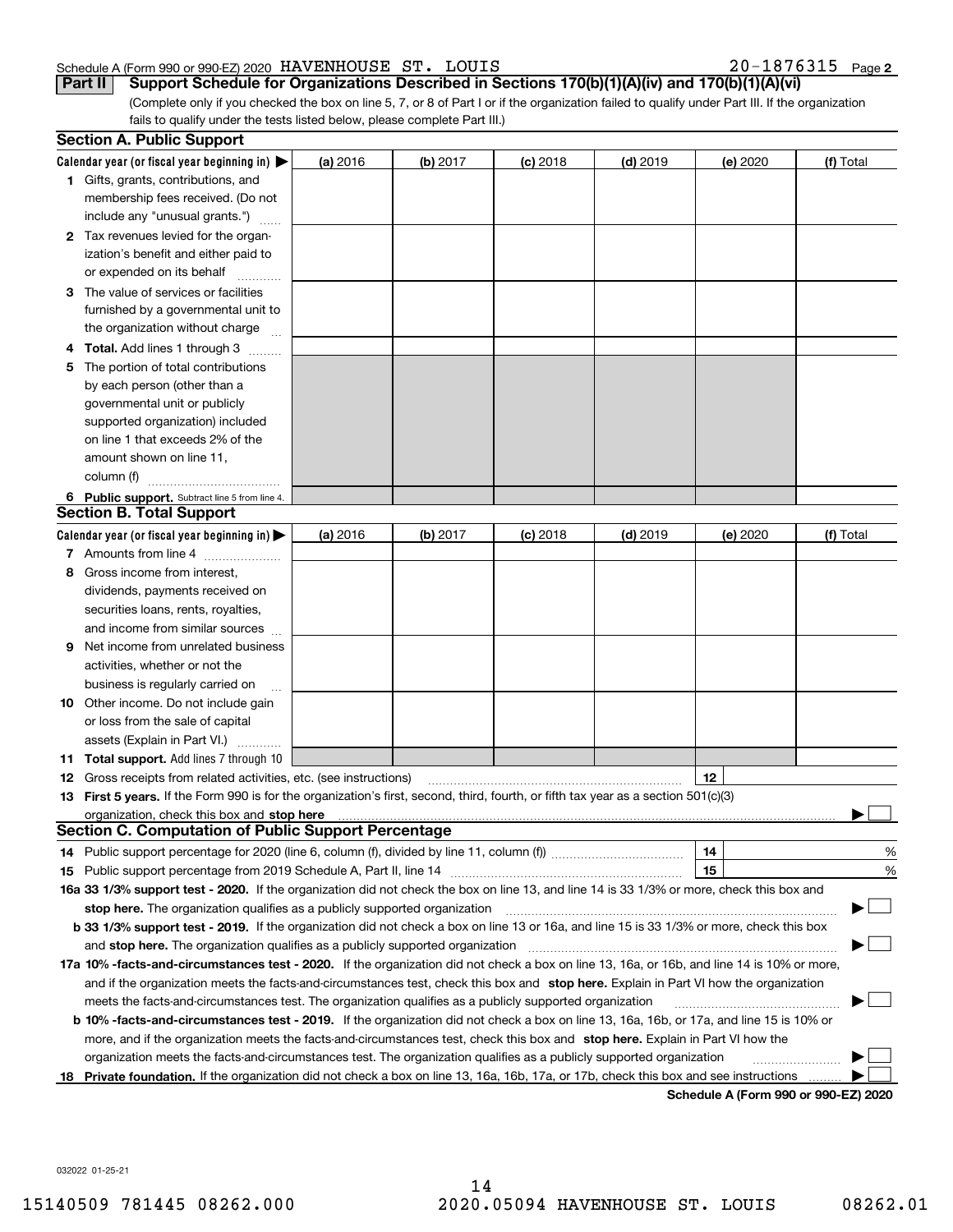# Schedule A (Form 990 or 990-EZ) 2020 Page HAVENHOUSE ST. LOUIS 20-1876315

# **Part III Support Schedule for Organizations Described in Section 509(a)(2)**

(Complete only if you checked the box on line 10 of Part I or if the organization failed to qualify under Part II. If the organization fails to qualify under the tests listed below, please complete Part II.)

|    | <b>Section A. Public Support</b>                                                                                                                                                         |          |           |                         |            |                                      |                                          |
|----|------------------------------------------------------------------------------------------------------------------------------------------------------------------------------------------|----------|-----------|-------------------------|------------|--------------------------------------|------------------------------------------|
|    | Calendar year (or fiscal year beginning in)                                                                                                                                              | (a) 2016 | (b) 2017  | $(c)$ 2018              | $(d)$ 2019 | (e) 2020                             | (f) Total                                |
|    | 1 Gifts, grants, contributions, and                                                                                                                                                      |          |           |                         |            |                                      |                                          |
|    | membership fees received. (Do not                                                                                                                                                        |          |           |                         |            |                                      |                                          |
|    | include any "unusual grants.")                                                                                                                                                           | 1239717. | 792, 310. | 634,696.                | 455, 211.  | 494,880.                             | 3616814.                                 |
|    | 2 Gross receipts from admissions,<br>merchandise sold or services per-<br>formed, or facilities furnished in<br>any activity that is related to the<br>organization's tax-exempt purpose | 335,063. | 360, 727. | 317,733.                | 203,709.   | 127,820.                             | 1345052.                                 |
|    | 3 Gross receipts from activities that<br>are not an unrelated trade or bus-<br>iness under section 513                                                                                   |          |           |                         |            |                                      |                                          |
|    | 4 Tax revenues levied for the organ-<br>ization's benefit and either paid to<br>or expended on its behalf                                                                                |          |           |                         |            |                                      |                                          |
|    | 5 The value of services or facilities                                                                                                                                                    |          |           |                         |            |                                      |                                          |
|    | furnished by a governmental unit to                                                                                                                                                      |          |           |                         |            |                                      |                                          |
|    | the organization without charge                                                                                                                                                          |          |           |                         |            |                                      |                                          |
|    | 6 Total. Add lines 1 through 5                                                                                                                                                           | 1574780. | 1153037.  | 952,429.                | 658,920.   | 622,700.                             | 4961866.                                 |
|    | 7a Amounts included on lines 1, 2, and                                                                                                                                                   |          |           |                         |            |                                      |                                          |
|    | 3 received from disqualified persons<br><b>b</b> Amounts included on lines 2 and 3 received                                                                                              | 539,530. | 75,680.   | 84,398.                 | 37,901.    | 34,310.                              | 771,819.                                 |
|    | from other than disqualified persons that<br>exceed the greater of \$5,000 or 1% of the<br>amount on line 13 for the year                                                                |          |           |                         |            |                                      | $0$ .                                    |
|    | c Add lines 7a and 7b                                                                                                                                                                    | 539,530. | 75,680.   | 84,398.                 | 37,901.    | 34,310.                              | 771,819.                                 |
|    | 8 Public support. (Subtract line 7c from line 6.)                                                                                                                                        |          |           |                         |            |                                      | 4190047.                                 |
|    | <b>Section B. Total Support</b>                                                                                                                                                          |          |           |                         |            |                                      |                                          |
|    | Calendar year (or fiscal year beginning in)                                                                                                                                              | (a) 2016 | (b) 2017  | $(c)$ 2018              | $(d)$ 2019 | (e) 2020                             | (f) Total                                |
|    | <b>9</b> Amounts from line 6                                                                                                                                                             | 1574780. | 1153037.  | $\overline{952, 429}$ . | 658,920.   | 622,700.                             | 4961866.                                 |
|    | 10a Gross income from interest,<br>dividends, payments received on<br>securities loans, rents, royalties,<br>and income from similar sources                                             | 355.     | 260.      | 2,759.                  | 9,713.     | 2,838.                               | 15,925.                                  |
|    | <b>b</b> Unrelated business taxable income                                                                                                                                               |          |           |                         |            |                                      |                                          |
|    | (less section 511 taxes) from businesses<br>acquired after June 30, 1975                                                                                                                 |          |           |                         |            |                                      |                                          |
|    | c Add lines 10a and 10b                                                                                                                                                                  | 355.     | 260.      | 2,759.                  | 9,713.     | 2,838.                               | 15,925.                                  |
|    | 11 Net income from unrelated business<br>activities not included in line 10b,<br>whether or not the business is<br>regularly carried on                                                  |          |           |                         |            |                                      |                                          |
|    | 12 Other income. Do not include gain<br>or loss from the sale of capital                                                                                                                 |          |           |                         |            |                                      |                                          |
|    | assets (Explain in Part VI.)                                                                                                                                                             | 1,945.   | 1,904.    | 18,894.                 | 103.       | 44,968.                              | 67,814.                                  |
|    | <b>13</b> Total support. (Add lines 9, 10c, 11, and 12.)                                                                                                                                 | 1577080. | 1155201.  | 974,082.                | 668,736.   | 670,506.                             | 5045605.                                 |
|    | 14 First 5 years. If the Form 990 is for the organization's first, second, third, fourth, or fifth tax year as a section 501(c)(3) organization,                                         |          |           |                         |            |                                      |                                          |
|    | check this box and stop here<br><b>Section C. Computation of Public Support Percentage</b>                                                                                               |          |           |                         |            |                                      |                                          |
|    |                                                                                                                                                                                          |          |           |                         |            |                                      | 83.04                                    |
|    | 15 Public support percentage for 2020 (line 8, column (f), divided by line 13, column (f))                                                                                               |          |           |                         |            | 15<br>16                             | $\%$<br>84.22<br>$\%$                    |
|    | 16 Public support percentage from 2019 Schedule A, Part III, line 15<br><b>Section D. Computation of Investment Income Percentage</b>                                                    |          |           |                         |            |                                      |                                          |
|    | 17 Investment income percentage for 2020 (line 10c, column (f), divided by line 13, column (f))                                                                                          |          |           |                         |            | 17                                   | .32<br>$\%$                              |
|    | 18 Investment income percentage from 2019 Schedule A, Part III, line 17                                                                                                                  |          |           |                         |            | 18                                   | .25<br>$\%$                              |
|    | 19a 33 1/3% support tests - 2020. If the organization did not check the box on line 14, and line 15 is more than 33 1/3%, and line 17 is not                                             |          |           |                         |            |                                      |                                          |
|    | more than 33 1/3%, check this box and stop here. The organization qualifies as a publicly supported organization                                                                         |          |           |                         |            |                                      | $\blacktriangleright$ $\boxed{\text{X}}$ |
|    | b 33 1/3% support tests - 2019. If the organization did not check a box on line 14 or line 19a, and line 16 is more than 33 1/3%, and                                                    |          |           |                         |            |                                      |                                          |
|    | line 18 is not more than 33 1/3%, check this box and stop here. The organization qualifies as a publicly supported organization                                                          |          |           |                         |            |                                      |                                          |
| 20 | Private foundation. If the organization did not check a box on line 14, 19a, or 19b, check this box and see instructions                                                                 |          |           |                         |            |                                      |                                          |
|    | 032023 01-25-21                                                                                                                                                                          |          |           |                         |            | Schedule A (Form 990 or 990-EZ) 2020 |                                          |

15140509 781445 08262.000 2020.05094 HAVENHOUSE ST. LOUIS 08262.01

15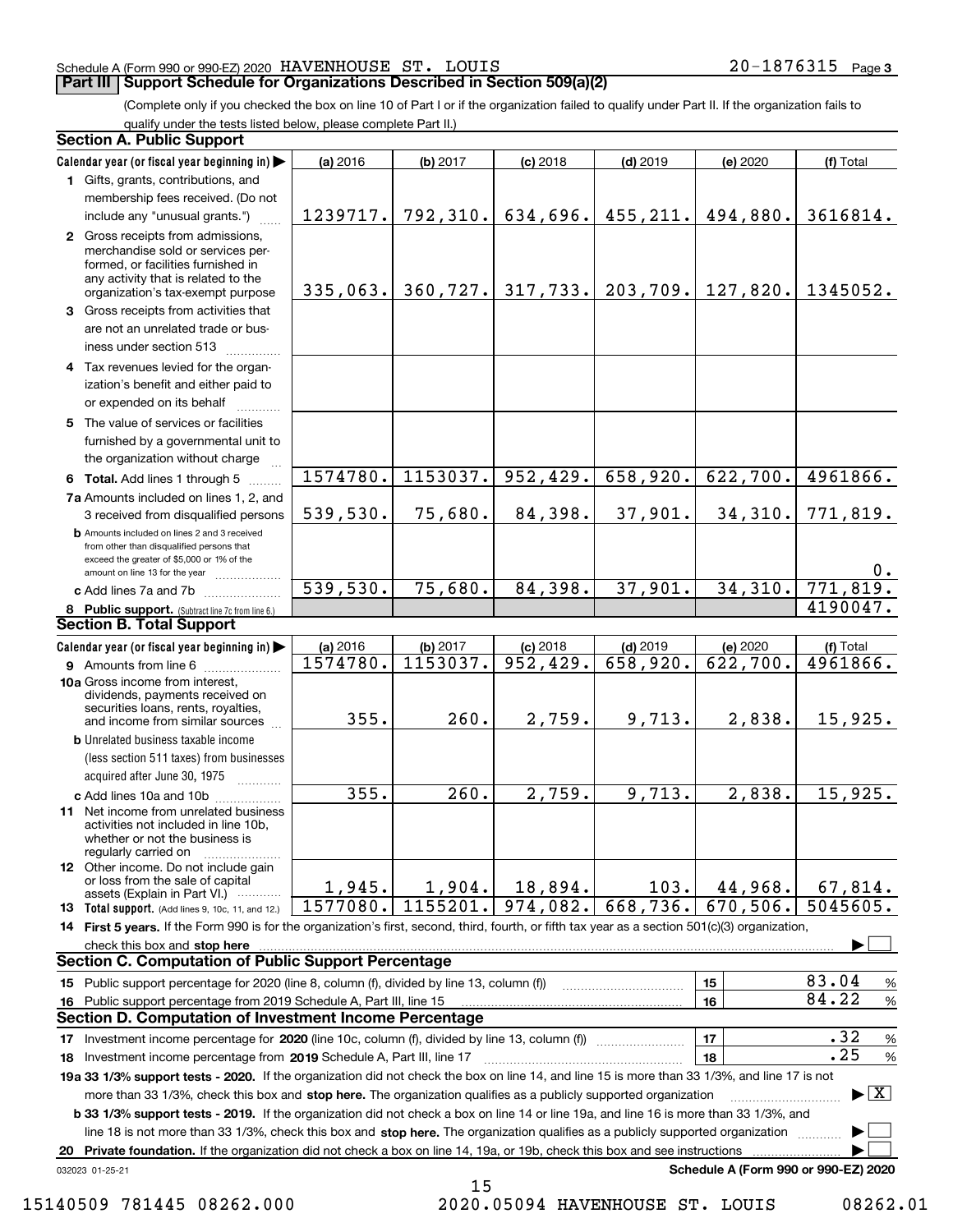**1**

**2**

**3a**

**3b**

**3c**

**4a**

**4b**

**4c**

**5a**

**5b5c**

**6**

**7**

**8**

**9a**

**9b**

**9c**

**10a**

**10b**

**YesNo**

# **Part IV Supporting Organizations**

(Complete only if you checked a box in line 12 on Part I. If you checked box 12a, Part I, complete Sections A and B. If you checked box 12b, Part I, complete Sections A and C. If you checked box 12c, Part I, complete Sections A, D, and E. If you checked box 12d, Part I, complete Sections A and D, and complete Part V.)

# **Section A. All Supporting Organizations**

- **1** Are all of the organization's supported organizations listed by name in the organization's governing documents? If "No," describe in **Part VI** how the supported organizations are designated. If designated by *class or purpose, describe the designation. If historic and continuing relationship, explain.*
- **2** Did the organization have any supported organization that does not have an IRS determination of status under section 509(a)(1) or (2)? If "Yes," explain in Part VI how the organization determined that the supported *organization was described in section 509(a)(1) or (2).*
- **3a** Did the organization have a supported organization described in section 501(c)(4), (5), or (6)? If "Yes," answer *lines 3b and 3c below.*
- **b** Did the organization confirm that each supported organization qualified under section 501(c)(4), (5), or (6) and satisfied the public support tests under section 509(a)(2)? If "Yes," describe in **Part VI** when and how the *organization made the determination.*
- **c**Did the organization ensure that all support to such organizations was used exclusively for section 170(c)(2)(B) purposes? If "Yes," explain in **Part VI** what controls the organization put in place to ensure such use.
- **4a***If* Was any supported organization not organized in the United States ("foreign supported organization")? *"Yes," and if you checked box 12a or 12b in Part I, answer lines 4b and 4c below.*
- **b** Did the organization have ultimate control and discretion in deciding whether to make grants to the foreign supported organization? If "Yes," describe in **Part VI** how the organization had such control and discretion *despite being controlled or supervised by or in connection with its supported organizations.*
- **c** Did the organization support any foreign supported organization that does not have an IRS determination under sections 501(c)(3) and 509(a)(1) or (2)? If "Yes," explain in **Part VI** what controls the organization used *to ensure that all support to the foreign supported organization was used exclusively for section 170(c)(2)(B) purposes.*
- **5a** Did the organization add, substitute, or remove any supported organizations during the tax year? If "Yes," answer lines 5b and 5c below (if applicable). Also, provide detail in **Part VI,** including (i) the names and EIN *numbers of the supported organizations added, substituted, or removed; (ii) the reasons for each such action; (iii) the authority under the organization's organizing document authorizing such action; and (iv) how the action was accomplished (such as by amendment to the organizing document).*
- **b** Type I or Type II only. Was any added or substituted supported organization part of a class already designated in the organization's organizing document?
- **cSubstitutions only.**  Was the substitution the result of an event beyond the organization's control?
- **6** Did the organization provide support (whether in the form of grants or the provision of services or facilities) to **Part VI.** *If "Yes," provide detail in* support or benefit one or more of the filing organization's supported organizations? anyone other than (i) its supported organizations, (ii) individuals that are part of the charitable class benefited by one or more of its supported organizations, or (iii) other supporting organizations that also
- **7**Did the organization provide a grant, loan, compensation, or other similar payment to a substantial contributor *If "Yes," complete Part I of Schedule L (Form 990 or 990-EZ).* regard to a substantial contributor? (as defined in section 4958(c)(3)(C)), a family member of a substantial contributor, or a 35% controlled entity with
- **8** Did the organization make a loan to a disqualified person (as defined in section 4958) not described in line 7? *If "Yes," complete Part I of Schedule L (Form 990 or 990-EZ).*
- **9a** Was the organization controlled directly or indirectly at any time during the tax year by one or more in section 509(a)(1) or (2))? If "Yes," *provide detail in* <code>Part VI.</code> disqualified persons, as defined in section 4946 (other than foundation managers and organizations described
- **b** Did one or more disqualified persons (as defined in line 9a) hold a controlling interest in any entity in which the supporting organization had an interest? If "Yes," provide detail in P**art VI**.
- **c**Did a disqualified person (as defined in line 9a) have an ownership interest in, or derive any personal benefit from, assets in which the supporting organization also had an interest? If "Yes," provide detail in P**art VI.**
- **10a** Was the organization subject to the excess business holdings rules of section 4943 because of section supporting organizations)? If "Yes," answer line 10b below. 4943(f) (regarding certain Type II supporting organizations, and all Type III non-functionally integrated
- **b** Did the organization have any excess business holdings in the tax year? (Use Schedule C, Form 4720, to *determine whether the organization had excess business holdings.)*

032024 01-25-21

**Schedule A (Form 990 or 990-EZ) 2020**

16 15140509 781445 08262.000 2020.05094 HAVENHOUSE ST. LOUIS 08262.01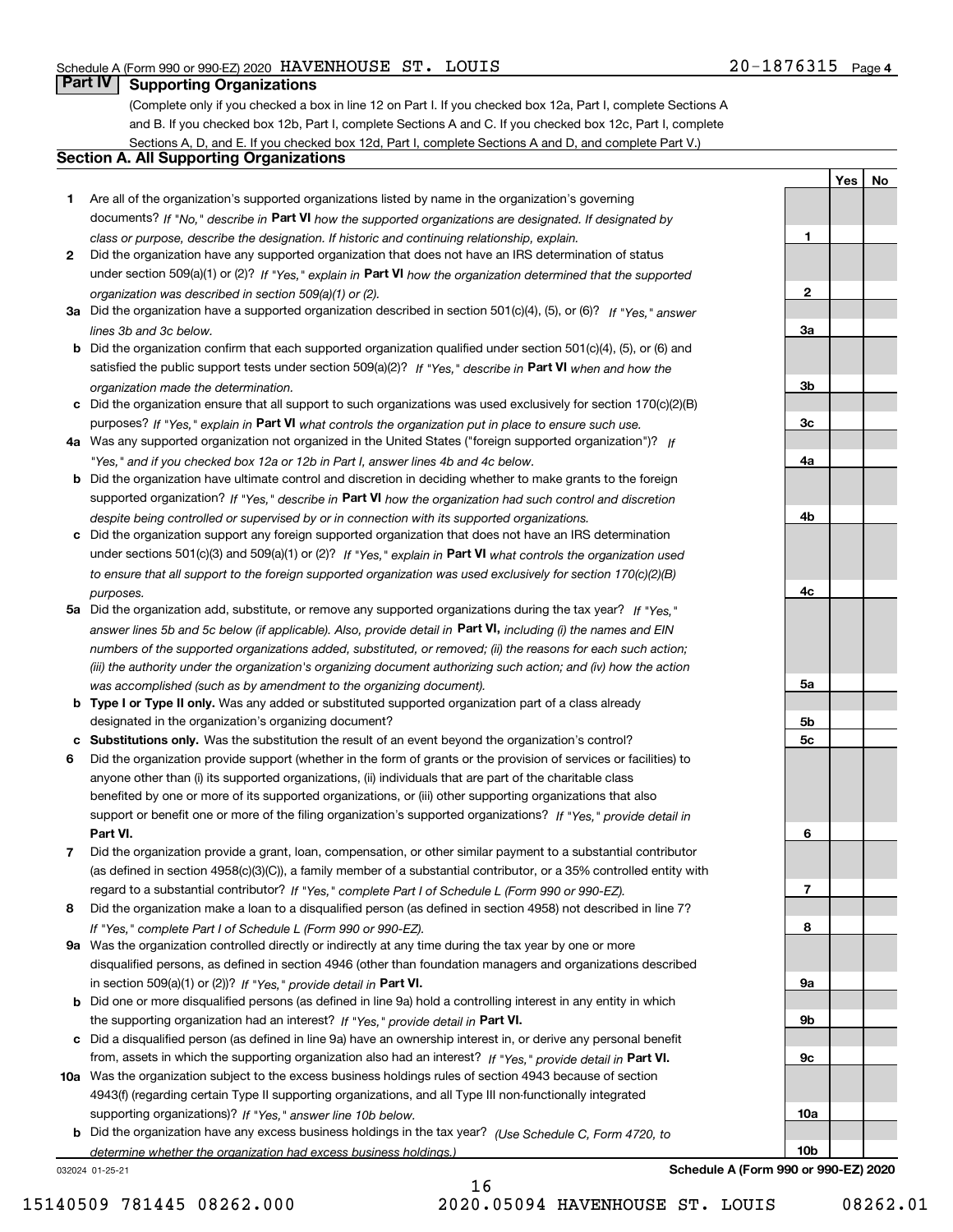|              | Part IV | <b>Supporting Organizations (continued)</b>                                                                                                                                                                                                                                                                                                                                                                                                                                                                                                                                                                                                          |                 |     |    |
|--------------|---------|------------------------------------------------------------------------------------------------------------------------------------------------------------------------------------------------------------------------------------------------------------------------------------------------------------------------------------------------------------------------------------------------------------------------------------------------------------------------------------------------------------------------------------------------------------------------------------------------------------------------------------------------------|-----------------|-----|----|
|              |         |                                                                                                                                                                                                                                                                                                                                                                                                                                                                                                                                                                                                                                                      |                 | Yes | No |
| 11           |         | Has the organization accepted a gift or contribution from any of the following persons?                                                                                                                                                                                                                                                                                                                                                                                                                                                                                                                                                              |                 |     |    |
|              |         | a A person who directly or indirectly controls, either alone or together with persons described in lines 11b and                                                                                                                                                                                                                                                                                                                                                                                                                                                                                                                                     |                 |     |    |
|              |         | 11c below, the governing body of a supported organization?                                                                                                                                                                                                                                                                                                                                                                                                                                                                                                                                                                                           | 11a             |     |    |
|              |         | <b>b</b> A family member of a person described in line 11a above?                                                                                                                                                                                                                                                                                                                                                                                                                                                                                                                                                                                    | 11 <sub>b</sub> |     |    |
|              |         | c A 35% controlled entity of a person described in line 11a or 11b above? If "Yes" to line 11a, 11b, or 11c, provide                                                                                                                                                                                                                                                                                                                                                                                                                                                                                                                                 |                 |     |    |
|              |         | detail in Part VI.                                                                                                                                                                                                                                                                                                                                                                                                                                                                                                                                                                                                                                   | 11c             |     |    |
|              |         | Section B. Type I Supporting Organizations                                                                                                                                                                                                                                                                                                                                                                                                                                                                                                                                                                                                           |                 |     |    |
|              |         |                                                                                                                                                                                                                                                                                                                                                                                                                                                                                                                                                                                                                                                      |                 | Yes | No |
| 1            |         | Did the governing body, members of the governing body, officers acting in their official capacity, or membership of one or<br>more supported organizations have the power to regularly appoint or elect at least a majority of the organization's officers,<br>directors, or trustees at all times during the tax year? If "No," describe in Part VI how the supported organization(s)<br>effectively operated, supervised, or controlled the organization's activities. If the organization had more than one supported<br>organization, describe how the powers to appoint and/or remove officers, directors, or trustees were allocated among the |                 |     |    |
|              |         | supported organizations and what conditions or restrictions, if any, applied to such powers during the tax year.                                                                                                                                                                                                                                                                                                                                                                                                                                                                                                                                     | 1               |     |    |
| 2            |         | Did the organization operate for the benefit of any supported organization other than the supported                                                                                                                                                                                                                                                                                                                                                                                                                                                                                                                                                  |                 |     |    |
|              |         | organization(s) that operated, supervised, or controlled the supporting organization? If "Yes," explain in                                                                                                                                                                                                                                                                                                                                                                                                                                                                                                                                           |                 |     |    |
|              |         | Part VI how providing such benefit carried out the purposes of the supported organization(s) that operated,                                                                                                                                                                                                                                                                                                                                                                                                                                                                                                                                          |                 |     |    |
|              |         | supervised, or controlled the supporting organization.                                                                                                                                                                                                                                                                                                                                                                                                                                                                                                                                                                                               | $\overline{2}$  |     |    |
|              |         | Section C. Type II Supporting Organizations                                                                                                                                                                                                                                                                                                                                                                                                                                                                                                                                                                                                          |                 |     |    |
|              |         |                                                                                                                                                                                                                                                                                                                                                                                                                                                                                                                                                                                                                                                      |                 | Yes | No |
| 1            |         | Were a majority of the organization's directors or trustees during the tax year also a majority of the directors                                                                                                                                                                                                                                                                                                                                                                                                                                                                                                                                     |                 |     |    |
|              |         | or trustees of each of the organization's supported organization(s)? If "No," describe in Part VI how control                                                                                                                                                                                                                                                                                                                                                                                                                                                                                                                                        |                 |     |    |
|              |         | or management of the supporting organization was vested in the same persons that controlled or managed                                                                                                                                                                                                                                                                                                                                                                                                                                                                                                                                               |                 |     |    |
|              |         | the supported organization(s).                                                                                                                                                                                                                                                                                                                                                                                                                                                                                                                                                                                                                       | 1               |     |    |
|              |         | Section D. All Type III Supporting Organizations                                                                                                                                                                                                                                                                                                                                                                                                                                                                                                                                                                                                     |                 |     |    |
|              |         |                                                                                                                                                                                                                                                                                                                                                                                                                                                                                                                                                                                                                                                      |                 | Yes | No |
| 1            |         | Did the organization provide to each of its supported organizations, by the last day of the fifth month of the                                                                                                                                                                                                                                                                                                                                                                                                                                                                                                                                       |                 |     |    |
|              |         | organization's tax year, (i) a written notice describing the type and amount of support provided during the prior tax                                                                                                                                                                                                                                                                                                                                                                                                                                                                                                                                |                 |     |    |
|              |         | year, (ii) a copy of the Form 990 that was most recently filed as of the date of notification, and (iii) copies of the                                                                                                                                                                                                                                                                                                                                                                                                                                                                                                                               |                 |     |    |
|              |         | organization's governing documents in effect on the date of notification, to the extent not previously provided?                                                                                                                                                                                                                                                                                                                                                                                                                                                                                                                                     | 1               |     |    |
| 2            |         | Were any of the organization's officers, directors, or trustees either (i) appointed or elected by the supported                                                                                                                                                                                                                                                                                                                                                                                                                                                                                                                                     |                 |     |    |
|              |         | organization(s) or (ii) serving on the governing body of a supported organization? If "No," explain in Part VI how                                                                                                                                                                                                                                                                                                                                                                                                                                                                                                                                   |                 |     |    |
|              |         | the organization maintained a close and continuous working relationship with the supported organization(s).                                                                                                                                                                                                                                                                                                                                                                                                                                                                                                                                          | $\mathbf 2$     |     |    |
| 3            |         | By reason of the relationship described in line 2, above, did the organization's supported organizations have a                                                                                                                                                                                                                                                                                                                                                                                                                                                                                                                                      |                 |     |    |
|              |         | significant voice in the organization's investment policies and in directing the use of the organization's                                                                                                                                                                                                                                                                                                                                                                                                                                                                                                                                           |                 |     |    |
|              |         | income or assets at all times during the tax year? If "Yes," describe in Part VI the role the organization's                                                                                                                                                                                                                                                                                                                                                                                                                                                                                                                                         |                 |     |    |
|              |         | supported organizations played in this regard.                                                                                                                                                                                                                                                                                                                                                                                                                                                                                                                                                                                                       | 3               |     |    |
|              |         | Section E. Type III Functionally Integrated Supporting Organizations                                                                                                                                                                                                                                                                                                                                                                                                                                                                                                                                                                                 |                 |     |    |
| 1.           |         | Check the box next to the method that the organization used to satisfy the Integral Part Test during the year (see instructions).                                                                                                                                                                                                                                                                                                                                                                                                                                                                                                                    |                 |     |    |
| а            |         | The organization satisfied the Activities Test. Complete line 2 below.                                                                                                                                                                                                                                                                                                                                                                                                                                                                                                                                                                               |                 |     |    |
| b            |         | The organization is the parent of each of its supported organizations. Complete line 3 below.                                                                                                                                                                                                                                                                                                                                                                                                                                                                                                                                                        |                 |     |    |
| с            |         | The organization supported a governmental entity. Describe in Part VI how you supported a governmental entity (see instructions)                                                                                                                                                                                                                                                                                                                                                                                                                                                                                                                     |                 |     |    |
| $\mathbf{2}$ |         | Activities Test. Answer lines 2a and 2b below.                                                                                                                                                                                                                                                                                                                                                                                                                                                                                                                                                                                                       |                 | Yes | No |
| а            |         | Did substantially all of the organization's activities during the tax year directly further the exempt purposes of                                                                                                                                                                                                                                                                                                                                                                                                                                                                                                                                   |                 |     |    |
|              |         | the supported organization(s) to which the organization was responsive? If "Yes," then in Part VI identify                                                                                                                                                                                                                                                                                                                                                                                                                                                                                                                                           |                 |     |    |
|              |         | those supported organizations and explain how these activities directly furthered their exempt purposes,                                                                                                                                                                                                                                                                                                                                                                                                                                                                                                                                             |                 |     |    |
|              |         | how the organization was responsive to those supported organizations, and how the organization determined                                                                                                                                                                                                                                                                                                                                                                                                                                                                                                                                            |                 |     |    |
|              |         | that these activities constituted substantially all of its activities.                                                                                                                                                                                                                                                                                                                                                                                                                                                                                                                                                                               | 2a              |     |    |
| b            |         | Did the activities described in line 2a, above, constitute activities that, but for the organization's involvement,                                                                                                                                                                                                                                                                                                                                                                                                                                                                                                                                  |                 |     |    |
|              |         | one or more of the organization's supported organization(s) would have been engaged in? If "Yes." explain in                                                                                                                                                                                                                                                                                                                                                                                                                                                                                                                                         |                 |     |    |

**3** Parent of Supported Organizations. Answer lines 3a and 3b below. *these activities but for the organization's involvement.*

**a** Did the organization have the power to regularly appoint or elect a majority of the officers, directors, or trustees of each of the supported organizations? If "Yes" or "No" provide details in **Part VI.** 

**Part VI**  *the reasons for the organization's position that its supported organization(s) would have engaged in*

**b** Did the organization exercise a substantial degree of direction over the policies, programs, and activities of each of its supported organizations? If "Yes," describe in Part VI the role played by the organization in this regard.

17

032025 01-25-21

**Schedule A (Form 990 or 990-EZ) 2020**

**2b**

**3a**

**3b**

15140509 781445 08262.000 2020.05094 HAVENHOUSE ST. LOUIS 08262.01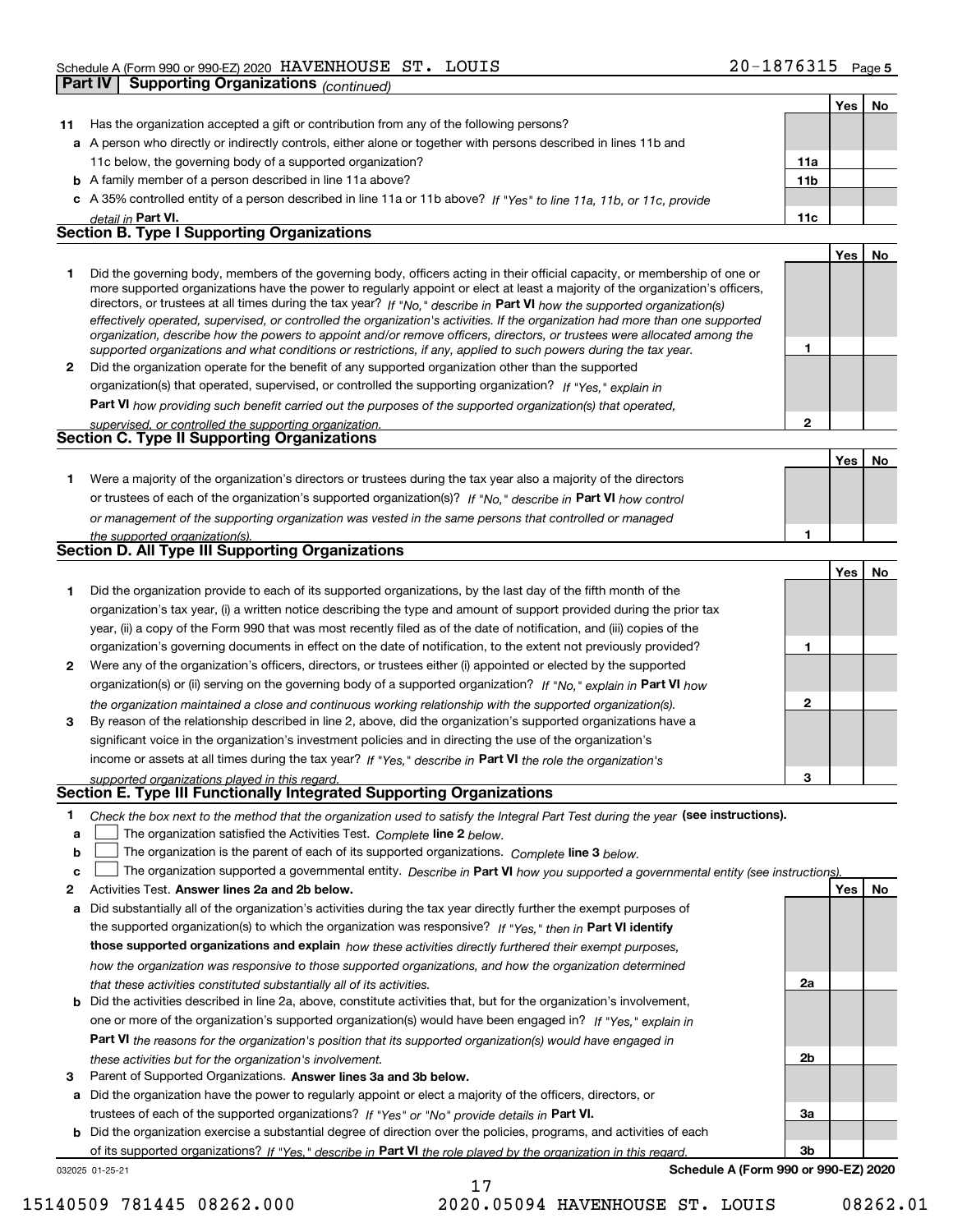# Schedule A (Form 990 or 990-EZ) 2020 Page HAVENHOUSE ST. LOUIS 20-1876315 **Part V Type III Non-Functionally Integrated 509(a)(3) Supporting Organizations**

**1**

1 Check here if the organization satisfied the Integral Part Test as a qualifying trust on Nov. 20, 1970 (explain in Part VI). See instructions. All other Type III non-functionally integrated supporting organizations must complete Sections A through E.

|    | Section A - Adjusted Net Income                                             |                | (A) Prior Year | (B) Current Year<br>(optional) |
|----|-----------------------------------------------------------------------------|----------------|----------------|--------------------------------|
| 1  | Net short-term capital gain                                                 | 1              |                |                                |
| 2  | Recoveries of prior-year distributions                                      | $\overline{2}$ |                |                                |
| З  | Other gross income (see instructions)                                       | 3              |                |                                |
| 4  | Add lines 1 through 3.                                                      | 4              |                |                                |
| 5  | Depreciation and depletion                                                  | 5              |                |                                |
| 6  | Portion of operating expenses paid or incurred for production or            |                |                |                                |
|    | collection of gross income or for management, conservation, or              |                |                |                                |
|    | maintenance of property held for production of income (see instructions)    | 6              |                |                                |
| 7  | Other expenses (see instructions)                                           | 7              |                |                                |
| 8  | Adjusted Net Income (subtract lines 5, 6, and 7 from line 4)                | 8              |                |                                |
|    | <b>Section B - Minimum Asset Amount</b>                                     |                | (A) Prior Year | (B) Current Year<br>(optional) |
| 1  | Aggregate fair market value of all non-exempt-use assets (see               |                |                |                                |
|    | instructions for short tax year or assets held for part of year):           |                |                |                                |
|    | a Average monthly value of securities                                       | 1a             |                |                                |
|    | <b>b</b> Average monthly cash balances                                      | 1b             |                |                                |
|    | c Fair market value of other non-exempt-use assets                          | 1c             |                |                                |
|    | <b>d</b> Total (add lines 1a, 1b, and 1c)                                   | 1d             |                |                                |
|    | e Discount claimed for blockage or other factors                            |                |                |                                |
|    | (explain in detail in Part VI):                                             |                |                |                                |
| 2  | Acquisition indebtedness applicable to non-exempt-use assets                | $\mathbf{2}$   |                |                                |
| З  | Subtract line 2 from line 1d.                                               | 3              |                |                                |
| 4  | Cash deemed held for exempt use. Enter 0.015 of line 3 (for greater amount, |                |                |                                |
|    | see instructions).                                                          | 4              |                |                                |
| 5  | Net value of non-exempt-use assets (subtract line 4 from line 3)            | 5              |                |                                |
| 6  | Multiply line 5 by 0.035.                                                   | 6              |                |                                |
| 7  | Recoveries of prior-year distributions                                      | $\overline{7}$ |                |                                |
| 8  | Minimum Asset Amount (add line 7 to line 6)                                 | 8              |                |                                |
|    | <b>Section C - Distributable Amount</b>                                     |                |                | <b>Current Year</b>            |
| 1  | Adjusted net income for prior year (from Section A, line 8, column A)       | 1              |                |                                |
| 2  | Enter 0.85 of line 1.                                                       | $\overline{2}$ |                |                                |
| 3  | Minimum asset amount for prior year (from Section B, line 8, column A)      | 3              |                |                                |
| 4  | Enter greater of line 2 or line 3.                                          | 4              |                |                                |
| 5. | Income tax imposed in prior year                                            | 5              |                |                                |
| 6  | <b>Distributable Amount.</b> Subtract line 5 from line 4, unless subject to |                |                |                                |
|    | emergency temporary reduction (see instructions).                           | 6              |                |                                |
|    |                                                                             |                |                |                                |

**7**Check here if the current year is the organization's first as a non-functionally integrated Type III supporting organization (see instructions).

**Schedule A (Form 990 or 990-EZ) 2020**

032026 01-25-21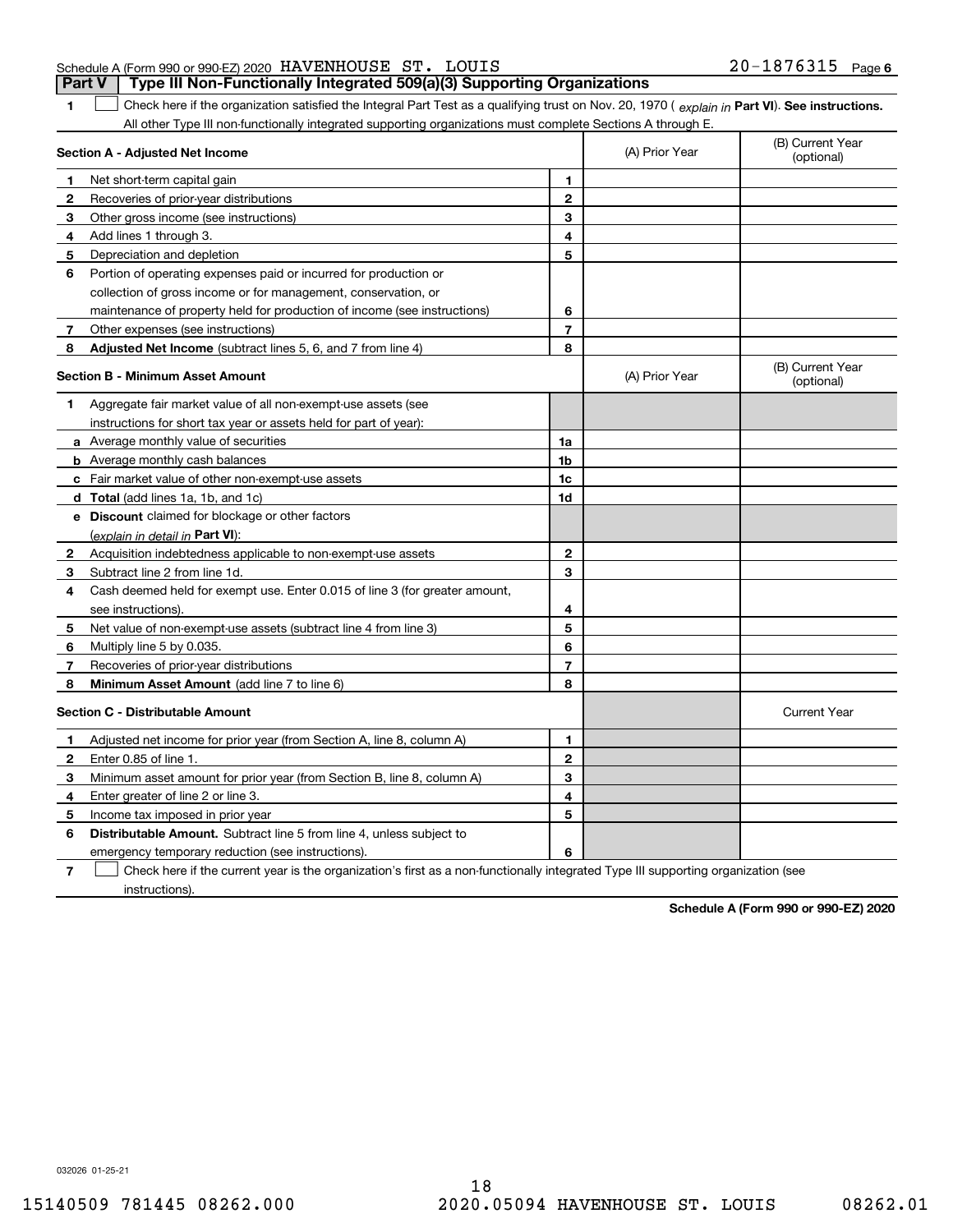## Schedule A (Form 990 or 990-EZ) 2020 HAVENHOUSE S'I'。 LOUIS ZU-I 8 7 6 3 L 5 Page HAVENHOUSE ST. LOUIS 20-1876315

| Part V | Type III Non-Functionally Integrated 509(a)(3) Supporting Organizations                    |                                    | (continued)                                   |                                                  |
|--------|--------------------------------------------------------------------------------------------|------------------------------------|-----------------------------------------------|--------------------------------------------------|
|        | <b>Section D - Distributions</b>                                                           |                                    |                                               | <b>Current Year</b>                              |
|        | Amounts paid to supported organizations to accomplish exempt purposes                      |                                    | 1                                             |                                                  |
| 2      | Amounts paid to perform activity that directly furthers exempt purposes of supported       |                                    |                                               |                                                  |
|        | organizations, in excess of income from activity                                           |                                    | 2                                             |                                                  |
| 3      | Administrative expenses paid to accomplish exempt purposes of supported organizations      |                                    | 3                                             |                                                  |
| 4      | Amounts paid to acquire exempt-use assets                                                  |                                    | 4                                             |                                                  |
| 5      | Qualified set aside amounts (prior IRS approval required - provide details in Part VI)     |                                    | 5                                             |                                                  |
| 6      | Other distributions (describe in Part VI). See instructions.                               |                                    | 6                                             |                                                  |
| 7      | Total annual distributions. Add lines 1 through 6.                                         |                                    | 7                                             |                                                  |
| 8      | Distributions to attentive supported organizations to which the organization is responsive |                                    |                                               |                                                  |
|        | (provide details in Part VI). See instructions.                                            |                                    | 8                                             |                                                  |
| 9      | Distributable amount for 2020 from Section C, line 6                                       |                                    | 9                                             |                                                  |
| 10     | Line 8 amount divided by line 9 amount                                                     |                                    | 10                                            |                                                  |
|        | <b>Section E - Distribution Allocations</b> (see instructions)                             | (i)<br><b>Excess Distributions</b> | (ii)<br><b>Underdistributions</b><br>Pre-2020 | (iii)<br><b>Distributable</b><br>Amount for 2020 |
| 1      | Distributable amount for 2020 from Section C, line 6                                       |                                    |                                               |                                                  |
| 2      | Underdistributions, if any, for years prior to 2020 (reason-                               |                                    |                                               |                                                  |
|        | able cause required - explain in Part VI). See instructions.                               |                                    |                                               |                                                  |
| 3      | Excess distributions carryover, if any, to 2020                                            |                                    |                                               |                                                  |
|        | a From 2015                                                                                |                                    |                                               |                                                  |
|        | $b$ From 2016                                                                              |                                    |                                               |                                                  |
|        | $c$ From 2017                                                                              |                                    |                                               |                                                  |
|        | <b>d</b> From 2018                                                                         |                                    |                                               |                                                  |
|        | e From 2019                                                                                |                                    |                                               |                                                  |
|        | f Total of lines 3a through 3e                                                             |                                    |                                               |                                                  |
|        | g Applied to underdistributions of prior years                                             |                                    |                                               |                                                  |
|        | <b>h</b> Applied to 2020 distributable amount                                              |                                    |                                               |                                                  |
|        | Carryover from 2015 not applied (see instructions)                                         |                                    |                                               |                                                  |
|        | Remainder. Subtract lines 3g, 3h, and 3i from line 3f.                                     |                                    |                                               |                                                  |
| 4      | Distributions for 2020 from Section D.                                                     |                                    |                                               |                                                  |
|        | line $7:$                                                                                  |                                    |                                               |                                                  |
|        | a Applied to underdistributions of prior years                                             |                                    |                                               |                                                  |
|        | <b>b</b> Applied to 2020 distributable amount                                              |                                    |                                               |                                                  |
|        | <b>c</b> Remainder. Subtract lines 4a and 4b from line 4.                                  |                                    |                                               |                                                  |
| 5      | Remaining underdistributions for years prior to 2020, if                                   |                                    |                                               |                                                  |
|        | any. Subtract lines 3g and 4a from line 2. For result greater                              |                                    |                                               |                                                  |
|        | than zero, explain in Part VI. See instructions.                                           |                                    |                                               |                                                  |
| 6      | Remaining underdistributions for 2020. Subtract lines 3h                                   |                                    |                                               |                                                  |
|        | and 4b from line 1. For result greater than zero, explain in                               |                                    |                                               |                                                  |
|        | Part VI. See instructions.                                                                 |                                    |                                               |                                                  |
| 7      | Excess distributions carryover to 2021. Add lines 3j                                       |                                    |                                               |                                                  |
|        | and 4c.                                                                                    |                                    |                                               |                                                  |
| 8      | Breakdown of line 7:                                                                       |                                    |                                               |                                                  |
|        | a Excess from 2016                                                                         |                                    |                                               |                                                  |
|        | <b>b</b> Excess from 2017                                                                  |                                    |                                               |                                                  |
|        | c Excess from 2018                                                                         |                                    |                                               |                                                  |
|        | d Excess from 2019                                                                         |                                    |                                               |                                                  |
|        | e Excess from 2020                                                                         |                                    |                                               |                                                  |

**Schedule A (Form 990 or 990-EZ) 2020**

032027 01-25-21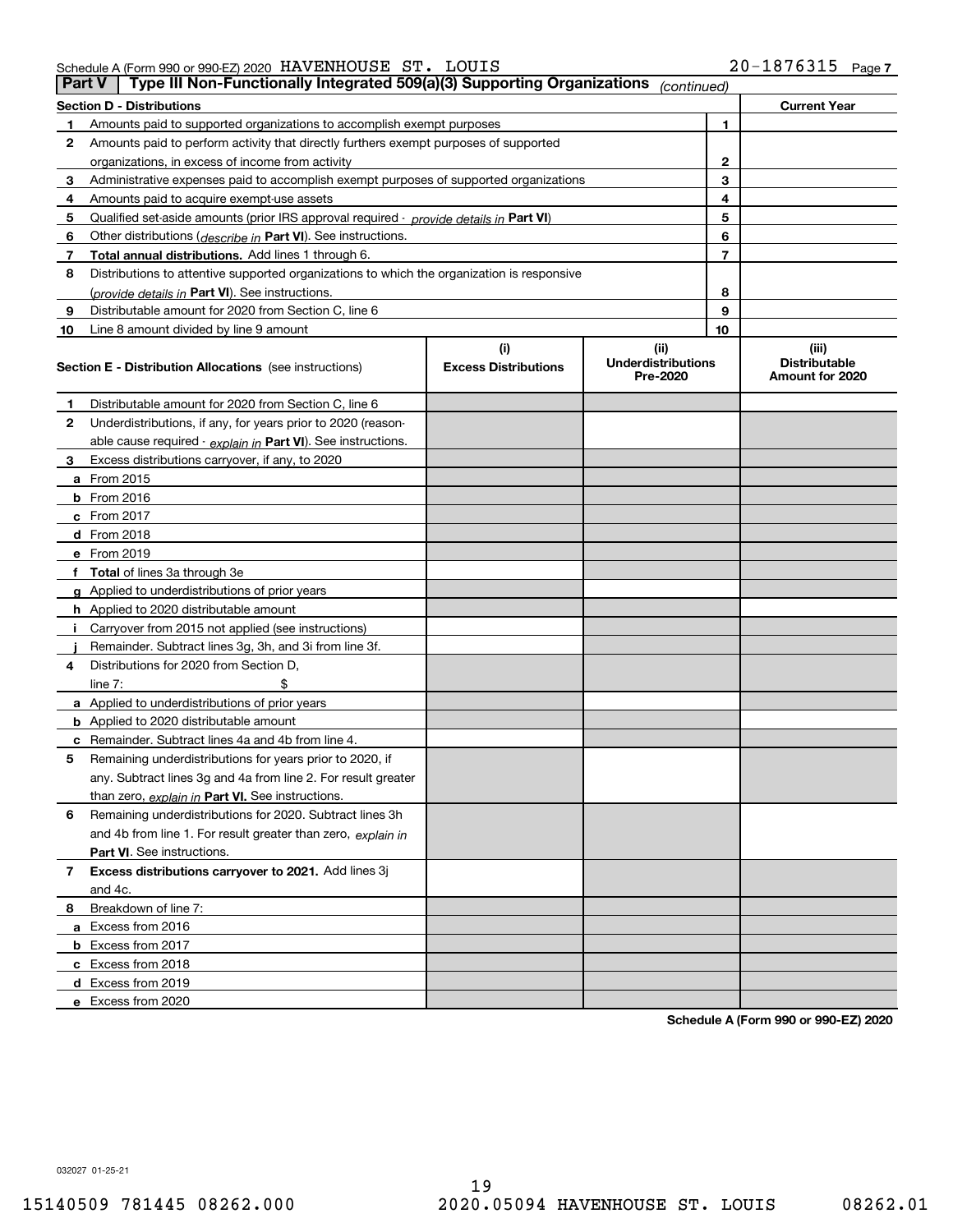| Schedule A (Form 990 or 990-EZ) 2020 $\,$ HAVENHOUSE $\,$ ST . $\,$ LOUIS |  | $20 - 1876315$ Page 8 |  |
|---------------------------------------------------------------------------|--|-----------------------|--|
|                                                                           |  |                       |  |

| Part VI         | Supplemental Information. Provide the explanations required by Part II, line 10; Part II, line 17a or 17b; Part III, line 12;<br>Part IV, Section A, lines 1, 2, 3b, 3c, 4b, 4c, 5a, 6, 9a, 9b, 9c, 11a, 11b, and 11c; Part IV, Section B, lines 1 and 2; Part IV, Section C,<br>line 1; Part IV, Section D, lines 2 and 3; Part IV, Section E, lines 1c, 2a, 2b, 3a, and 3b; Part V, line 1; Part V, Section B, line 1e; Part V,<br>Section D, lines 5, 6, and 8; and Part V, Section E, lines 2, 5, and 6. Also complete this part for any additional information.<br>(See instructions.) |
|-----------------|---------------------------------------------------------------------------------------------------------------------------------------------------------------------------------------------------------------------------------------------------------------------------------------------------------------------------------------------------------------------------------------------------------------------------------------------------------------------------------------------------------------------------------------------------------------------------------------------|
|                 |                                                                                                                                                                                                                                                                                                                                                                                                                                                                                                                                                                                             |
|                 |                                                                                                                                                                                                                                                                                                                                                                                                                                                                                                                                                                                             |
|                 |                                                                                                                                                                                                                                                                                                                                                                                                                                                                                                                                                                                             |
|                 |                                                                                                                                                                                                                                                                                                                                                                                                                                                                                                                                                                                             |
|                 |                                                                                                                                                                                                                                                                                                                                                                                                                                                                                                                                                                                             |
|                 |                                                                                                                                                                                                                                                                                                                                                                                                                                                                                                                                                                                             |
|                 |                                                                                                                                                                                                                                                                                                                                                                                                                                                                                                                                                                                             |
|                 |                                                                                                                                                                                                                                                                                                                                                                                                                                                                                                                                                                                             |
|                 |                                                                                                                                                                                                                                                                                                                                                                                                                                                                                                                                                                                             |
|                 |                                                                                                                                                                                                                                                                                                                                                                                                                                                                                                                                                                                             |
|                 |                                                                                                                                                                                                                                                                                                                                                                                                                                                                                                                                                                                             |
|                 |                                                                                                                                                                                                                                                                                                                                                                                                                                                                                                                                                                                             |
|                 |                                                                                                                                                                                                                                                                                                                                                                                                                                                                                                                                                                                             |
|                 |                                                                                                                                                                                                                                                                                                                                                                                                                                                                                                                                                                                             |
|                 |                                                                                                                                                                                                                                                                                                                                                                                                                                                                                                                                                                                             |
|                 |                                                                                                                                                                                                                                                                                                                                                                                                                                                                                                                                                                                             |
|                 |                                                                                                                                                                                                                                                                                                                                                                                                                                                                                                                                                                                             |
|                 |                                                                                                                                                                                                                                                                                                                                                                                                                                                                                                                                                                                             |
|                 |                                                                                                                                                                                                                                                                                                                                                                                                                                                                                                                                                                                             |
|                 |                                                                                                                                                                                                                                                                                                                                                                                                                                                                                                                                                                                             |
|                 |                                                                                                                                                                                                                                                                                                                                                                                                                                                                                                                                                                                             |
|                 |                                                                                                                                                                                                                                                                                                                                                                                                                                                                                                                                                                                             |
|                 |                                                                                                                                                                                                                                                                                                                                                                                                                                                                                                                                                                                             |
|                 |                                                                                                                                                                                                                                                                                                                                                                                                                                                                                                                                                                                             |
|                 |                                                                                                                                                                                                                                                                                                                                                                                                                                                                                                                                                                                             |
|                 |                                                                                                                                                                                                                                                                                                                                                                                                                                                                                                                                                                                             |
|                 |                                                                                                                                                                                                                                                                                                                                                                                                                                                                                                                                                                                             |
|                 |                                                                                                                                                                                                                                                                                                                                                                                                                                                                                                                                                                                             |
|                 |                                                                                                                                                                                                                                                                                                                                                                                                                                                                                                                                                                                             |
|                 |                                                                                                                                                                                                                                                                                                                                                                                                                                                                                                                                                                                             |
|                 |                                                                                                                                                                                                                                                                                                                                                                                                                                                                                                                                                                                             |
|                 |                                                                                                                                                                                                                                                                                                                                                                                                                                                                                                                                                                                             |
|                 |                                                                                                                                                                                                                                                                                                                                                                                                                                                                                                                                                                                             |
|                 |                                                                                                                                                                                                                                                                                                                                                                                                                                                                                                                                                                                             |
|                 |                                                                                                                                                                                                                                                                                                                                                                                                                                                                                                                                                                                             |
|                 |                                                                                                                                                                                                                                                                                                                                                                                                                                                                                                                                                                                             |
|                 |                                                                                                                                                                                                                                                                                                                                                                                                                                                                                                                                                                                             |
|                 |                                                                                                                                                                                                                                                                                                                                                                                                                                                                                                                                                                                             |
|                 |                                                                                                                                                                                                                                                                                                                                                                                                                                                                                                                                                                                             |
| 032028 01-25-21 | Schedule A (Form 990 or 990-EZ) 2020<br>20                                                                                                                                                                                                                                                                                                                                                                                                                                                                                                                                                  |
|                 |                                                                                                                                                                                                                                                                                                                                                                                                                                                                                                                                                                                             |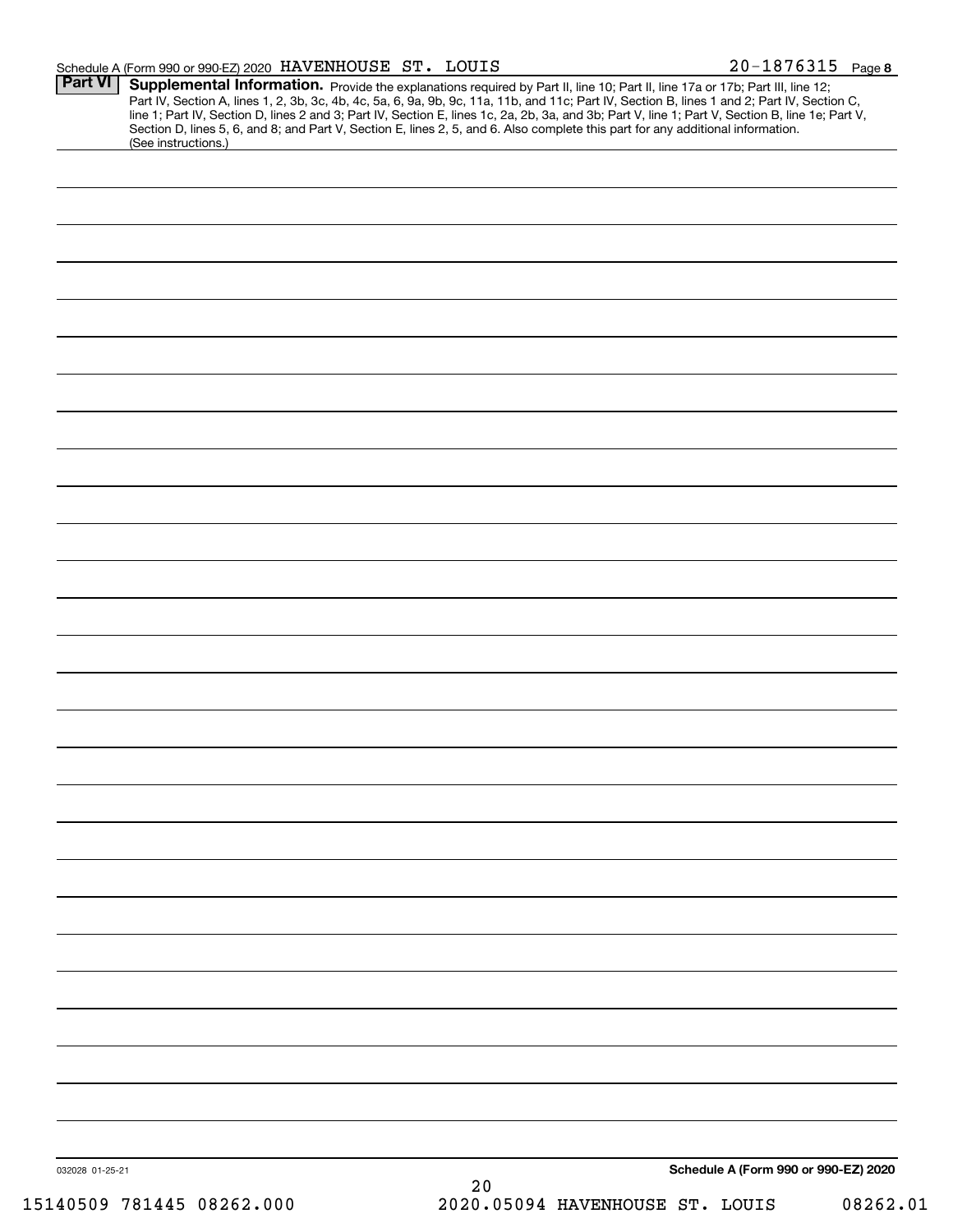|         | <b>SCHEDULE D</b>                                                                                  |                                                                                                                                                | <b>Supplemental Financial Statements</b>                                                        |                                                |                          | OMB No. 1545-0047                                  |  |
|---------|----------------------------------------------------------------------------------------------------|------------------------------------------------------------------------------------------------------------------------------------------------|-------------------------------------------------------------------------------------------------|------------------------------------------------|--------------------------|----------------------------------------------------|--|
|         | (Form 990)                                                                                         |                                                                                                                                                | Complete if the organization answered "Yes" on Form 990,                                        |                                                |                          |                                                    |  |
|         | Department of the Treasury                                                                         |                                                                                                                                                | Part IV, line 6, 7, 8, 9, 10, 11a, 11b, 11c, 11d, 11e, 11f, 12a, or 12b.<br>Attach to Form 990. |                                                |                          | Open to Public                                     |  |
|         | Go to www.irs.gov/Form990 for instructions and the latest information.<br>Internal Revenue Service |                                                                                                                                                |                                                                                                 |                                                |                          |                                                    |  |
|         | <b>Employer identification number</b><br>Name of the organization<br>HAVENHOUSE ST. LOUIS          |                                                                                                                                                |                                                                                                 |                                                |                          |                                                    |  |
| Part I  |                                                                                                    | Organizations Maintaining Donor Advised Funds or Other Similar Funds or Accounts. Complete if the                                              |                                                                                                 |                                                |                          | $20 - 1876315$                                     |  |
|         |                                                                                                    | organization answered "Yes" on Form 990, Part IV, line 6.                                                                                      |                                                                                                 |                                                |                          |                                                    |  |
|         |                                                                                                    |                                                                                                                                                | (a) Donor advised funds                                                                         |                                                |                          | (b) Funds and other accounts                       |  |
| 1       |                                                                                                    |                                                                                                                                                |                                                                                                 |                                                |                          |                                                    |  |
| 2       |                                                                                                    | Aggregate value of contributions to (during year)                                                                                              |                                                                                                 |                                                |                          |                                                    |  |
| з       |                                                                                                    |                                                                                                                                                |                                                                                                 |                                                |                          |                                                    |  |
| 4       |                                                                                                    |                                                                                                                                                |                                                                                                 |                                                |                          |                                                    |  |
| 5       |                                                                                                    | Did the organization inform all donors and donor advisors in writing that the assets held in donor advised funds                               |                                                                                                 |                                                |                          |                                                    |  |
|         |                                                                                                    |                                                                                                                                                |                                                                                                 |                                                |                          | Yes<br>No                                          |  |
| 6       |                                                                                                    | Did the organization inform all grantees, donors, and donor advisors in writing that grant funds can be used only                              |                                                                                                 |                                                |                          |                                                    |  |
|         |                                                                                                    | for charitable purposes and not for the benefit of the donor or donor advisor, or for any other purpose conferring                             |                                                                                                 |                                                |                          |                                                    |  |
|         |                                                                                                    |                                                                                                                                                |                                                                                                 |                                                |                          | Yes<br>No.                                         |  |
| Part II |                                                                                                    | Conservation Easements. Complete if the organization answered "Yes" on Form 990, Part IV, line 7.                                              |                                                                                                 |                                                |                          |                                                    |  |
| 1       |                                                                                                    | Purpose(s) of conservation easements held by the organization (check all that apply).                                                          |                                                                                                 |                                                |                          |                                                    |  |
|         |                                                                                                    | Preservation of land for public use (for example, recreation or education)                                                                     |                                                                                                 |                                                |                          | Preservation of a historically important land area |  |
|         |                                                                                                    | Protection of natural habitat                                                                                                                  |                                                                                                 | Preservation of a certified historic structure |                          |                                                    |  |
|         |                                                                                                    | Preservation of open space                                                                                                                     |                                                                                                 |                                                |                          |                                                    |  |
| 2       |                                                                                                    | Complete lines 2a through 2d if the organization held a qualified conservation contribution in the form of a conservation easement on the last |                                                                                                 |                                                |                          |                                                    |  |
|         | day of the tax year.                                                                               |                                                                                                                                                |                                                                                                 |                                                |                          | Held at the End of the Tax Year                    |  |
| a       |                                                                                                    |                                                                                                                                                |                                                                                                 |                                                | 2a                       |                                                    |  |
| b       |                                                                                                    | Total acreage restricted by conservation easements                                                                                             |                                                                                                 |                                                | 2 <sub>b</sub>           |                                                    |  |
| c       |                                                                                                    |                                                                                                                                                |                                                                                                 |                                                | 2c                       |                                                    |  |
| d       |                                                                                                    | Number of conservation easements included in (c) acquired after 7/25/06, and not on a historic structure                                       |                                                                                                 |                                                |                          |                                                    |  |
|         |                                                                                                    |                                                                                                                                                |                                                                                                 |                                                | 2d                       |                                                    |  |
| 3       |                                                                                                    | Number of conservation easements modified, transferred, released, extinguished, or terminated by the organization during the tax               |                                                                                                 |                                                |                          |                                                    |  |
| 4       | $year \blacktriangleright$                                                                         | Number of states where property subject to conservation easement is located >                                                                  |                                                                                                 |                                                |                          |                                                    |  |
| 5       |                                                                                                    | Does the organization have a written policy regarding the periodic monitoring, inspection, handling of                                         |                                                                                                 |                                                |                          |                                                    |  |
|         |                                                                                                    | violations, and enforcement of the conservation easements it holds?                                                                            |                                                                                                 |                                                |                          | <b>No</b><br>Yes                                   |  |
| 6       |                                                                                                    | Staff and volunteer hours devoted to monitoring, inspecting, handling of violations, and enforcing conservation easements during the year      |                                                                                                 |                                                |                          |                                                    |  |
|         |                                                                                                    |                                                                                                                                                |                                                                                                 |                                                |                          |                                                    |  |
| 7       |                                                                                                    | Amount of expenses incurred in monitoring, inspecting, handling of violations, and enforcing conservation easements during the year            |                                                                                                 |                                                |                          |                                                    |  |
|         | $\blacktriangleright$ \$                                                                           |                                                                                                                                                |                                                                                                 |                                                |                          |                                                    |  |
| 8       |                                                                                                    | Does each conservation easement reported on line 2(d) above satisfy the requirements of section 170(h)(4)(B)(i)                                |                                                                                                 |                                                |                          |                                                    |  |
|         |                                                                                                    |                                                                                                                                                |                                                                                                 |                                                |                          | Yes<br>No                                          |  |
| 9       |                                                                                                    | In Part XIII, describe how the organization reports conservation easements in its revenue and expense statement and                            |                                                                                                 |                                                |                          |                                                    |  |
|         |                                                                                                    | balance sheet, and include, if applicable, the text of the footnote to the organization's financial statements that describes the              |                                                                                                 |                                                |                          |                                                    |  |
|         |                                                                                                    | organization's accounting for conservation easements.                                                                                          |                                                                                                 |                                                |                          |                                                    |  |
|         | Part III                                                                                           | Organizations Maintaining Collections of Art, Historical Treasures, or Other Similar Assets.                                                   |                                                                                                 |                                                |                          |                                                    |  |
|         |                                                                                                    | Complete if the organization answered "Yes" on Form 990, Part IV, line 8.                                                                      |                                                                                                 |                                                |                          |                                                    |  |
|         |                                                                                                    | 1a If the organization elected, as permitted under FASB ASC 958, not to report in its revenue statement and balance sheet works                |                                                                                                 |                                                |                          |                                                    |  |
|         |                                                                                                    | of art, historical treasures, or other similar assets held for public exhibition, education, or research in furtherance of public              |                                                                                                 |                                                |                          |                                                    |  |
|         |                                                                                                    | service, provide in Part XIII the text of the footnote to its financial statements that describes these items.                                 |                                                                                                 |                                                |                          |                                                    |  |
| b       |                                                                                                    | If the organization elected, as permitted under FASB ASC 958, to report in its revenue statement and balance sheet works of                    |                                                                                                 |                                                |                          |                                                    |  |
|         |                                                                                                    | art, historical treasures, or other similar assets held for public exhibition, education, or research in furtherance of public service,        |                                                                                                 |                                                |                          |                                                    |  |
|         |                                                                                                    | provide the following amounts relating to these items:                                                                                         |                                                                                                 |                                                |                          |                                                    |  |
|         |                                                                                                    |                                                                                                                                                |                                                                                                 |                                                |                          |                                                    |  |
|         |                                                                                                    | (ii) Assets included in Form 990, Part X                                                                                                       |                                                                                                 |                                                | $\blacktriangleright$ \$ |                                                    |  |
| 2       |                                                                                                    | If the organization received or held works of art, historical treasures, or other similar assets for financial gain, provide                   |                                                                                                 |                                                |                          |                                                    |  |
|         |                                                                                                    | the following amounts required to be reported under FASB ASC 958 relating to these items:                                                      |                                                                                                 |                                                |                          |                                                    |  |
| а       |                                                                                                    |                                                                                                                                                |                                                                                                 |                                                | \$<br>▶                  |                                                    |  |
|         |                                                                                                    |                                                                                                                                                |                                                                                                 |                                                | $\blacktriangleright$ s  |                                                    |  |
|         |                                                                                                    | LHA For Paperwork Reduction Act Notice, see the Instructions for Form 990.                                                                     |                                                                                                 |                                                |                          | Schedule D (Form 990) 2020                         |  |

032051 12-01-20

| 30 |         |  |
|----|---------|--|
| ົດ | 0 E O O |  |

15140509 781445 08262.000 2020.05094 HAVENHOUSE ST. LOUIS 08262.01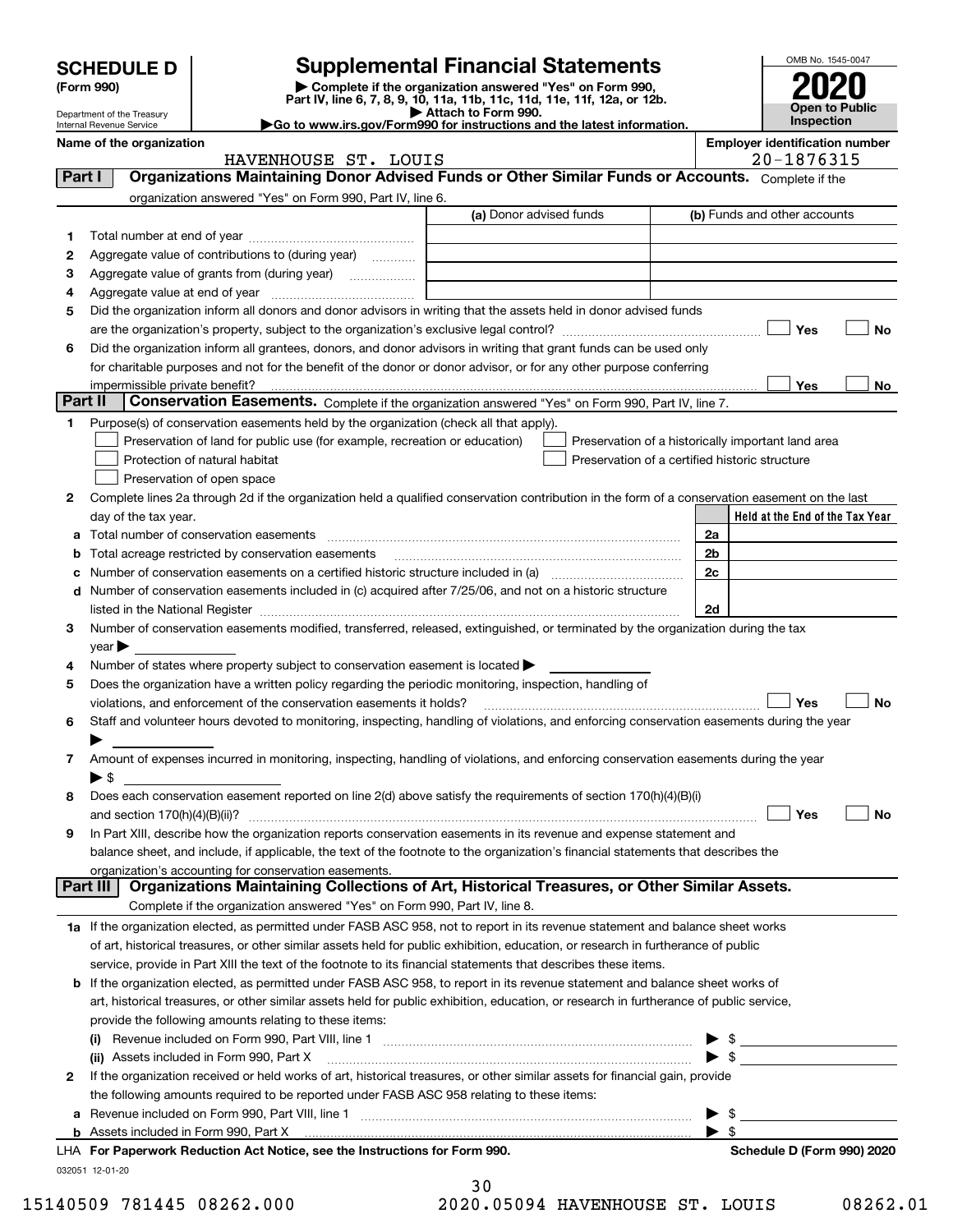|        | Schedule D (Form 990) 2020                                                                                                                                                                                                     | HAVENHOUSE ST. LOUIS                    |   |                |                                                                                                                                                                                                                               |                                 |                | $20 - 1876315$ Page 2                      |
|--------|--------------------------------------------------------------------------------------------------------------------------------------------------------------------------------------------------------------------------------|-----------------------------------------|---|----------------|-------------------------------------------------------------------------------------------------------------------------------------------------------------------------------------------------------------------------------|---------------------------------|----------------|--------------------------------------------|
|        | Part III<br>Organizations Maintaining Collections of Art, Historical Treasures, or Other Similar Assets (continued)                                                                                                            |                                         |   |                |                                                                                                                                                                                                                               |                                 |                |                                            |
| 3      | Using the organization's acquisition, accession, and other records, check any of the following that make significant use of its                                                                                                |                                         |   |                |                                                                                                                                                                                                                               |                                 |                |                                            |
|        | collection items (check all that apply):                                                                                                                                                                                       |                                         |   |                |                                                                                                                                                                                                                               |                                 |                |                                            |
| a      | Public exhibition                                                                                                                                                                                                              |                                         |   |                | Loan or exchange program                                                                                                                                                                                                      |                                 |                |                                            |
| b      | Scholarly research                                                                                                                                                                                                             |                                         |   |                | Other and the contract of the contract of the contract of the contract of the contract of the contract of the contract of the contract of the contract of the contract of the contract of the contract of the contract of the |                                 |                |                                            |
| с      | Preservation for future generations                                                                                                                                                                                            |                                         |   |                |                                                                                                                                                                                                                               |                                 |                |                                            |
| 4      | Provide a description of the organization's collections and explain how they further the organization's exempt purpose in Part XIII.                                                                                           |                                         |   |                |                                                                                                                                                                                                                               |                                 |                |                                            |
| 5      | During the year, did the organization solicit or receive donations of art, historical treasures, or other similar assets                                                                                                       |                                         |   |                |                                                                                                                                                                                                                               |                                 |                |                                            |
|        | to be sold to raise funds rather than to be maintained as part of the organization's collection?                                                                                                                               |                                         |   |                |                                                                                                                                                                                                                               |                                 | Yes            | No                                         |
|        | <b>Part IV</b><br>Escrow and Custodial Arrangements. Complete if the organization answered "Yes" on Form 990, Part IV, line 9, or                                                                                              |                                         |   |                |                                                                                                                                                                                                                               |                                 |                |                                            |
|        | reported an amount on Form 990, Part X, line 21.                                                                                                                                                                               |                                         |   |                |                                                                                                                                                                                                                               |                                 |                |                                            |
|        | 1a Is the organization an agent, trustee, custodian or other intermediary for contributions or other assets not included                                                                                                       |                                         |   |                |                                                                                                                                                                                                                               |                                 |                |                                            |
|        | on Form 990, Part X? [11] matter contracts and contracts and contracts are contracted as a form 990, Part X?                                                                                                                   |                                         |   |                |                                                                                                                                                                                                                               |                                 | Yes            | No                                         |
|        | b If "Yes," explain the arrangement in Part XIII and complete the following table:                                                                                                                                             |                                         |   |                |                                                                                                                                                                                                                               |                                 |                |                                            |
|        |                                                                                                                                                                                                                                |                                         |   |                |                                                                                                                                                                                                                               |                                 | Amount         |                                            |
| c      | Beginning balance measurements and the contract of the contract of the contract of the contract of the contract of the contract of the contract of the contract of the contract of the contract of the contract of the contrac |                                         |   |                |                                                                                                                                                                                                                               | 1c                              |                |                                            |
|        | Additions during the year manufactured and an account of the year manufactured and account of the year manufactured and account of the year manufactured and account of the year manufactured and account of the year manufact |                                         |   |                |                                                                                                                                                                                                                               | 1d                              |                |                                            |
|        | Distributions during the year manufactured and an account of the year manufactured and the year manufactured and the year manufactured and the year manufactured and the year manufactured and the year manufactured and the y |                                         |   |                |                                                                                                                                                                                                                               | 1e                              |                |                                            |
| Ť.     |                                                                                                                                                                                                                                |                                         |   |                |                                                                                                                                                                                                                               | 1f                              |                |                                            |
|        | 2a Did the organization include an amount on Form 990, Part X, line 21, for escrow or custodial account liability?                                                                                                             |                                         |   |                |                                                                                                                                                                                                                               |                                 | Yes            | No                                         |
|        | <b>b</b> If "Yes," explain the arrangement in Part XIII. Check here if the explanation has been provided on Part XIII<br>Part V<br>Endowment Funds. Complete if the organization answered "Yes" on Form 990, Part IV, line 10. |                                         |   |                |                                                                                                                                                                                                                               |                                 |                |                                            |
|        |                                                                                                                                                                                                                                |                                         |   |                |                                                                                                                                                                                                                               |                                 |                |                                            |
|        |                                                                                                                                                                                                                                | (a) Current year                        |   | (b) Prior year | (c) Two years back                                                                                                                                                                                                            |                                 |                | (d) Three years back   (e) Four years back |
| 1a     | Beginning of year balance                                                                                                                                                                                                      |                                         |   |                |                                                                                                                                                                                                                               |                                 |                |                                            |
|        |                                                                                                                                                                                                                                |                                         |   |                |                                                                                                                                                                                                                               |                                 |                |                                            |
|        | Net investment earnings, gains, and losses                                                                                                                                                                                     |                                         |   |                |                                                                                                                                                                                                                               |                                 |                |                                            |
| d      |                                                                                                                                                                                                                                |                                         |   |                |                                                                                                                                                                                                                               |                                 |                |                                            |
|        | e Other expenditures for facilities                                                                                                                                                                                            |                                         |   |                |                                                                                                                                                                                                                               |                                 |                |                                            |
|        | and programs                                                                                                                                                                                                                   |                                         |   |                |                                                                                                                                                                                                                               |                                 |                |                                            |
|        | End of year balance                                                                                                                                                                                                            |                                         |   |                |                                                                                                                                                                                                                               |                                 |                |                                            |
| g<br>2 | Provide the estimated percentage of the current year end balance (line 1g, column (a)) held as:                                                                                                                                |                                         |   |                |                                                                                                                                                                                                                               |                                 |                |                                            |
| а      | Board designated or quasi-endowment                                                                                                                                                                                            |                                         | % |                |                                                                                                                                                                                                                               |                                 |                |                                            |
|        | Permanent endowment > <u>example</u>                                                                                                                                                                                           | %                                       |   |                |                                                                                                                                                                                                                               |                                 |                |                                            |
|        | Term endowment $\blacktriangleright$                                                                                                                                                                                           | %                                       |   |                |                                                                                                                                                                                                                               |                                 |                |                                            |
|        | The percentages on lines 2a, 2b, and 2c should equal 100%.                                                                                                                                                                     |                                         |   |                |                                                                                                                                                                                                                               |                                 |                |                                            |
|        | 3a Are there endowment funds not in the possession of the organization that are held and administered for the organization                                                                                                     |                                         |   |                |                                                                                                                                                                                                                               |                                 |                |                                            |
|        | by:                                                                                                                                                                                                                            |                                         |   |                |                                                                                                                                                                                                                               |                                 |                | Yes<br>No.                                 |
|        | (i)                                                                                                                                                                                                                            |                                         |   |                |                                                                                                                                                                                                                               |                                 | 3a(i)          |                                            |
|        |                                                                                                                                                                                                                                |                                         |   |                |                                                                                                                                                                                                                               |                                 | 3a(ii)         |                                            |
|        |                                                                                                                                                                                                                                |                                         |   |                |                                                                                                                                                                                                                               |                                 | 3b             |                                            |
| 4      | Describe in Part XIII the intended uses of the organization's endowment funds.                                                                                                                                                 |                                         |   |                |                                                                                                                                                                                                                               |                                 |                |                                            |
|        | Land, Buildings, and Equipment.<br>Part VI                                                                                                                                                                                     |                                         |   |                |                                                                                                                                                                                                                               |                                 |                |                                            |
|        | Complete if the organization answered "Yes" on Form 990, Part IV, line 11a. See Form 990, Part X, line 10.                                                                                                                     |                                         |   |                |                                                                                                                                                                                                                               |                                 |                |                                            |
|        | Description of property                                                                                                                                                                                                        | (a) Cost or other<br>basis (investment) |   | basis (other)  | (b) Cost or other                                                                                                                                                                                                             | (c) Accumulated<br>depreciation | (d) Book value |                                            |
|        |                                                                                                                                                                                                                                |                                         |   |                |                                                                                                                                                                                                                               |                                 |                |                                            |
| b      |                                                                                                                                                                                                                                |                                         |   |                |                                                                                                                                                                                                                               |                                 |                |                                            |
|        |                                                                                                                                                                                                                                |                                         |   |                |                                                                                                                                                                                                                               |                                 |                |                                            |
|        |                                                                                                                                                                                                                                |                                         |   |                | 79,594.                                                                                                                                                                                                                       | 73,636.                         |                | 5,958.                                     |
|        |                                                                                                                                                                                                                                |                                         |   |                | 123,750.                                                                                                                                                                                                                      |                                 |                | 123,750.                                   |
|        |                                                                                                                                                                                                                                |                                         |   |                |                                                                                                                                                                                                                               |                                 |                | 129,708.                                   |

**Schedule D (Form 990) 2020**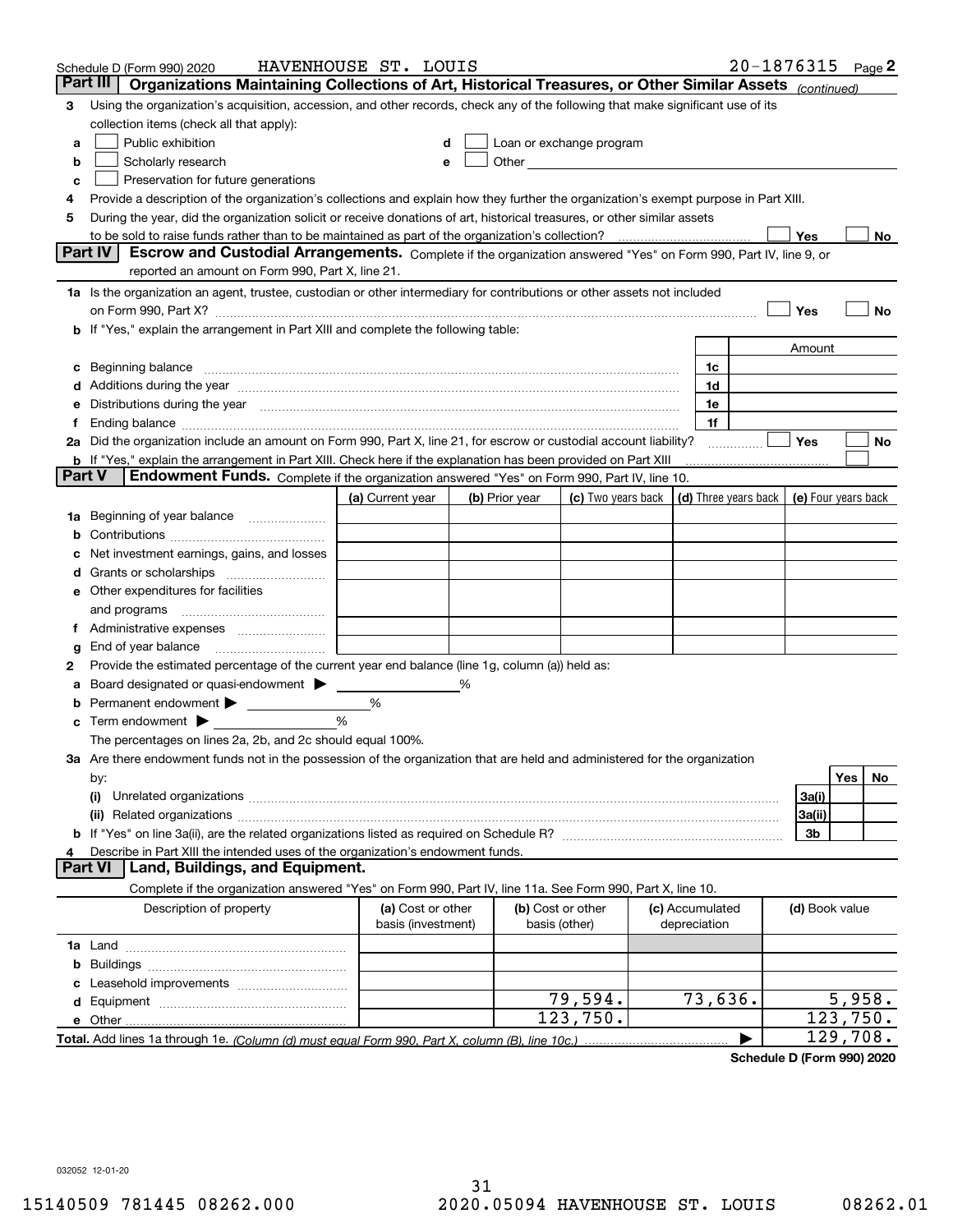Complete if the organization answered "Yes" on Form 990, Part IV, line 11b. See Form 990, Part X, line 12.

| (a) Description of security or category (including name of security)                          | (b) Book value | (c) Method of valuation: Cost or end-of-year market value |
|-----------------------------------------------------------------------------------------------|----------------|-----------------------------------------------------------|
| (1) Financial derivatives                                                                     |                |                                                           |
| (2) Closely held equity interests                                                             |                |                                                           |
| (3) Other                                                                                     |                |                                                           |
| (A)                                                                                           |                |                                                           |
| (B)                                                                                           |                |                                                           |
| (C)                                                                                           |                |                                                           |
| (D)                                                                                           |                |                                                           |
| (E)                                                                                           |                |                                                           |
| (F)                                                                                           |                |                                                           |
| (G)                                                                                           |                |                                                           |
| (H)                                                                                           |                |                                                           |
| <b>Total.</b> (Col. (b) must equal Form 990, Part X, col. (B) line 12.) $\blacktriangleright$ |                |                                                           |

# **Part VIII Investments - Program Related.**

Complete if the organization answered "Yes" on Form 990, Part IV, line 11c. See Form 990, Part X, line 13.

| (a) Description of investment                                                                 | (b) Book value | (c) Method of valuation: Cost or end-of-year market value |
|-----------------------------------------------------------------------------------------------|----------------|-----------------------------------------------------------|
| (1)                                                                                           |                |                                                           |
| (2)                                                                                           |                |                                                           |
| $\frac{1}{2}$                                                                                 |                |                                                           |
| (4)                                                                                           |                |                                                           |
| (5)                                                                                           |                |                                                           |
| (6)                                                                                           |                |                                                           |
| (7)                                                                                           |                |                                                           |
| (8)                                                                                           |                |                                                           |
| (9)                                                                                           |                |                                                           |
| <b>Total.</b> (Col. (b) must equal Form 990, Part X, col. (B) line 13.) $\blacktriangleright$ |                |                                                           |

# **Part IX Other Assets.**

Complete if the organization answered "Yes" on Form 990, Part IV, line 11d. See Form 990, Part X, line 15.

| (a) Description                                                                                                   | (b) Book value |
|-------------------------------------------------------------------------------------------------------------------|----------------|
| (1)                                                                                                               |                |
| (2)                                                                                                               |                |
| $\frac{1}{2}$                                                                                                     |                |
| (4)                                                                                                               |                |
| $\frac{1}{2}$ (5)                                                                                                 |                |
| (6)                                                                                                               |                |
| (7)                                                                                                               |                |
| (8)                                                                                                               |                |
| (9)                                                                                                               |                |
|                                                                                                                   |                |
| <b>Part X</b> Other Liabilities.                                                                                  |                |
| Complete if the organization answered "Yes" on Form 990, Part IV, line 11e or 11f. See Form 990, Part X, line 25. |                |

| 1.                  | (a) Description of liability | (b) Book value |
|---------------------|------------------------------|----------------|
|                     | (1) Federal income taxes     |                |
| (2)                 |                              |                |
| $\qquad \qquad (3)$ |                              |                |
| (4)                 |                              |                |
| $\frac{1}{2}$ (5)   |                              |                |
| (6)                 |                              |                |
| (7)                 |                              |                |
| (8)                 |                              |                |
| (9)                 |                              |                |
|                     |                              |                |

*(Column (b) must equal Form 990, Part X, col. (B) line 25.)* 

**2.**Liability for uncertain tax positions. In Part XIII, provide the text of the footnote to the organization's financial statements that reports the organization's liability for uncertain tax positions under FASB ASC 740. Check here if the text of the footnote has been provided in Part XIII

 $\boxed{\text{X}}$ 

**Schedule D (Form 990) 2020**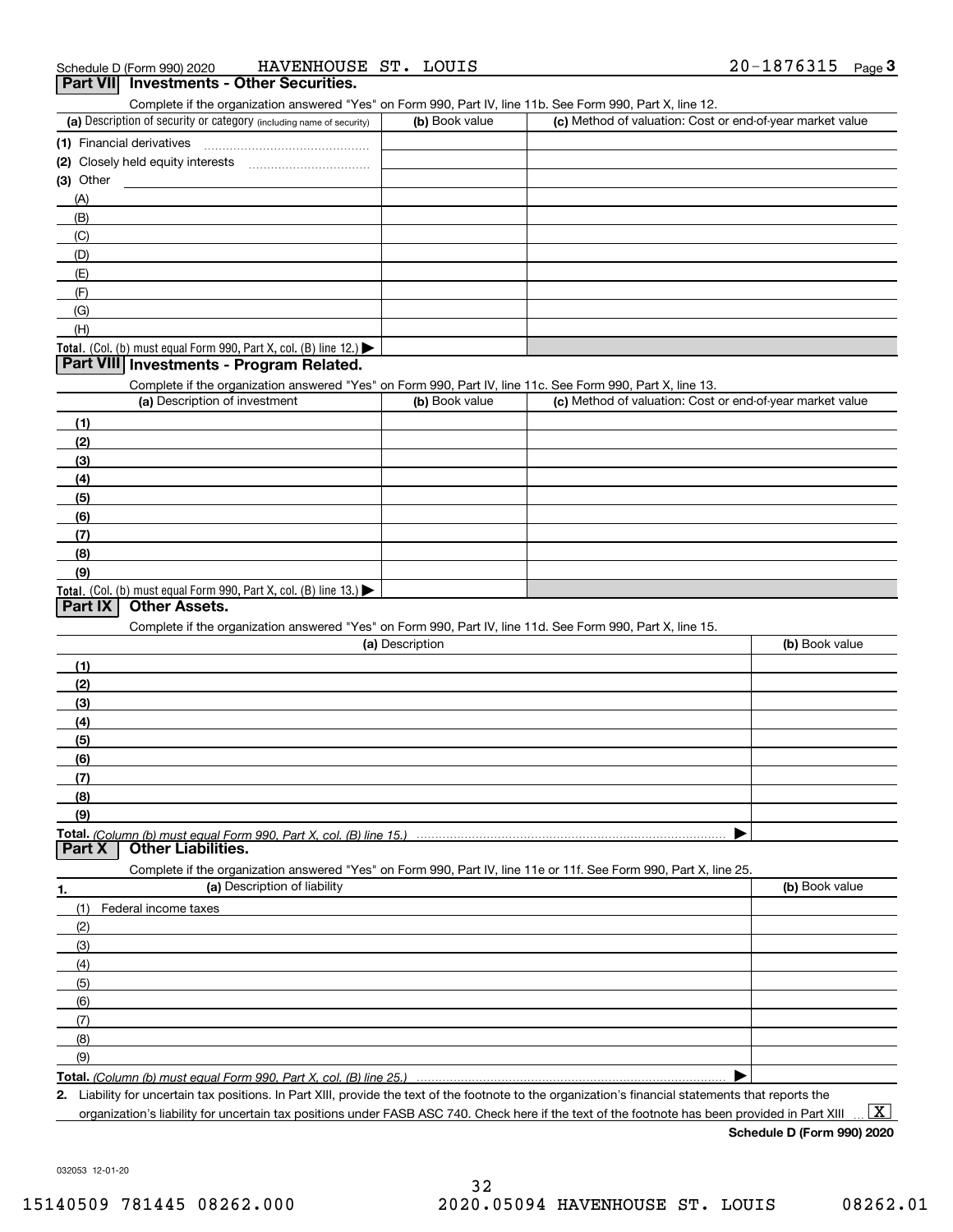|    | HAVENHOUSE ST. LOUIS<br>Schedule D (Form 990) 2020                                                                                                                                                                                  |                |              |                | 20-1876315<br>Page 4       |
|----|-------------------------------------------------------------------------------------------------------------------------------------------------------------------------------------------------------------------------------------|----------------|--------------|----------------|----------------------------|
|    | Reconciliation of Revenue per Audited Financial Statements With Revenue per Return.<br><b>Part XI</b>                                                                                                                               |                |              |                |                            |
|    | Complete if the organization answered "Yes" on Form 990, Part IV, line 12a.                                                                                                                                                         |                |              |                |                            |
| 1  | Total revenue, gains, and other support per audited financial statements                                                                                                                                                            |                |              | $\blacksquare$ | 669, 141.                  |
| 2  | Amounts included on line 1 but not on Form 990, Part VIII, line 12:                                                                                                                                                                 |                |              |                |                            |
| a  |                                                                                                                                                                                                                                     | 2a             |              |                |                            |
|    |                                                                                                                                                                                                                                     | 2 <sub>b</sub> | 15,493.      |                |                            |
|    |                                                                                                                                                                                                                                     | 2 <sub>c</sub> |              |                |                            |
| d  | Other (Describe in Part XIII.) <b>2000</b> 2000 2010 2010 2010 2010 2011 2012 2013 2014 2014 2015 2016 2017 2018 2019 2016 2017 2018 2019 2016 2017 2018 2019 2016 2017 2018 2019 2018 2019 2019 2016 2017 2018 2019 2018 2019 2019 | 2d             |              |                |                            |
| е  | Add lines 2a through 2d                                                                                                                                                                                                             |                |              | 2e             | $\frac{15,493.}{653,648.}$ |
| 3  |                                                                                                                                                                                                                                     |                |              | $\mathbf{3}$   |                            |
| 4  | Amounts included on Form 990, Part VIII, line 12, but not on line 1:                                                                                                                                                                |                |              |                |                            |
|    |                                                                                                                                                                                                                                     | 4a             |              |                |                            |
| b  |                                                                                                                                                                                                                                     | 4 <sub>b</sub> | $-102, 253.$ |                |                            |
| c. | Add lines 4a and 4b                                                                                                                                                                                                                 |                |              | 4с             | $-102, 253.$               |
|    |                                                                                                                                                                                                                                     |                |              | 5              | $\overline{551,395}$ .     |
|    | Part XII   Reconciliation of Expenses per Audited Financial Statements With Expenses per Return.                                                                                                                                    |                |              |                |                            |
|    |                                                                                                                                                                                                                                     |                |              |                |                            |
|    | Complete if the organization answered "Yes" on Form 990, Part IV, line 12a.                                                                                                                                                         |                |              |                |                            |
| 1  |                                                                                                                                                                                                                                     |                |              | $\mathbf{1}$   | 742, 290.                  |
| 2  | Amounts included on line 1 but not on Form 990, Part IX, line 25:                                                                                                                                                                   |                |              |                |                            |
| a  |                                                                                                                                                                                                                                     | 2a             | 15,493.      |                |                            |
|    |                                                                                                                                                                                                                                     | 2 <sub>b</sub> |              |                |                            |
| c  |                                                                                                                                                                                                                                     | 2 <sub>c</sub> |              |                |                            |
| d  | Other (Describe in Part XIII.) (2000) (2000) (2000) (2010) (2010) (2010) (2010) (2010) (2010) (2010) (2010) (20                                                                                                                     | 2d             | 111,791.     |                |                            |
|    |                                                                                                                                                                                                                                     |                |              | 2e             | 127,284.                   |
| 3  |                                                                                                                                                                                                                                     |                |              | $\mathbf{3}$   | 615,006.                   |
| 4  | Amounts included on Form 990, Part IX, line 25, but not on line 1:                                                                                                                                                                  |                |              |                |                            |
| a  |                                                                                                                                                                                                                                     | 4a             |              |                |                            |
| b  |                                                                                                                                                                                                                                     | 4 <sub>b</sub> | 9,538.       |                |                            |
|    | Add lines 4a and 4b                                                                                                                                                                                                                 |                |              | 4c             | 9,538.                     |
|    | Part XIII Supplemental Information.                                                                                                                                                                                                 |                |              | 5              | $\overline{624,544}$ .     |

Provide the descriptions required for Part II, lines 3, 5, and 9; Part III, lines 1a and 4; Part IV, lines 1b and 2b; Part V, line 4; Part X, line 2; Part XI, lines 2d and 4b; and Part XII, lines 2d and 4b. Also complete this part to provide any additional information.

# PART X, LINE 2:

THE ORGANIZATION IS EXEMPT FROM FEDERAL INCOME TAXES UNDER SECTION

501(C)(3) OF THE INTERNAL REVENUE CODE (THE "CODE"), EXCEPT ON NET INCOME

DERIVED FROM UNRELATED BUSINESS ACTIVITIES AS DEFINED IN THE CODE.

ACCORDINGLY, THE ORGANIZATION FILES AS A TAX EXEMPT ORGANIZATION.

# THE ORGANIZATION FOLLOWS GUIDANCE ISSUED BY THE FASB ON ACCOUNTING FOR

INCOME TAXES AND HAS EVALUATED ITS TAX POSITIONS, EXPIRING STATUTES OF

LIMITATIONS, AUDITS, PROPOSED SETTLEMENTS, CHANGES IN TAX LAW AND NEW

AUTHORITATIVE RULINGS, AND BELIEVES THAT NO PROVISION FOR INCOME TAXES IS

NECESSARY TO COVER ANY UNCERTAIN TAX POSITIONS. THE ORGANIZATION'S RETURNS

# FOR TAX YEARS 2017 AND LATER REMAIN SUBJECT TO EXAMINATION BY TAXING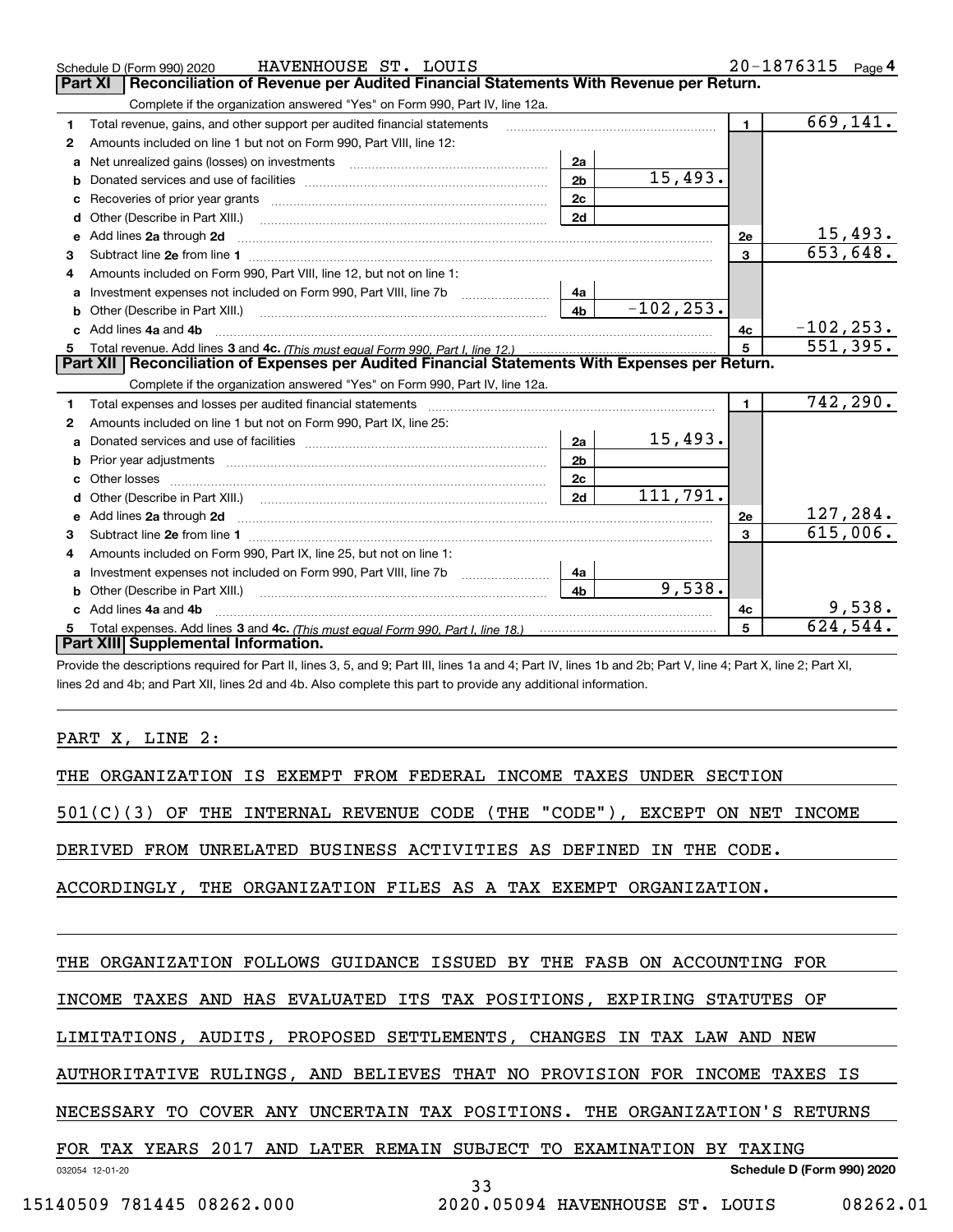# AUTHORITIES.

PART XI, LINE 4B - OTHER ADJUSTMENTS:

DONATED GOODS AND SUPPLIES 328. The set of the set of the set of the set of the set of the set of the set of the set of the set of the set of the set of the set of the set of the set of the set of the set of the set of the

LOSS ON DISPOSITION OF PROPERTY FOR THE SERVICE OF A SERVICE SERVICE SERVICE SERVICE SERVICE SERVICE SERVICE S

TOTAL TO SCHEDULE D, PART XI, LINE 4B  $-102,253$ .

PART XII, LINE 2D - OTHER ADJUSTMENTS:

LOSS ON DISPOSITION OF PROPERTY 111,791.

PART XII, LINE 4B - OTHER ADJUSTMENTS:

DONATED GOODS AND SUPPLIES **Example 20**,538.

**Schedule D (Form 990) 2020**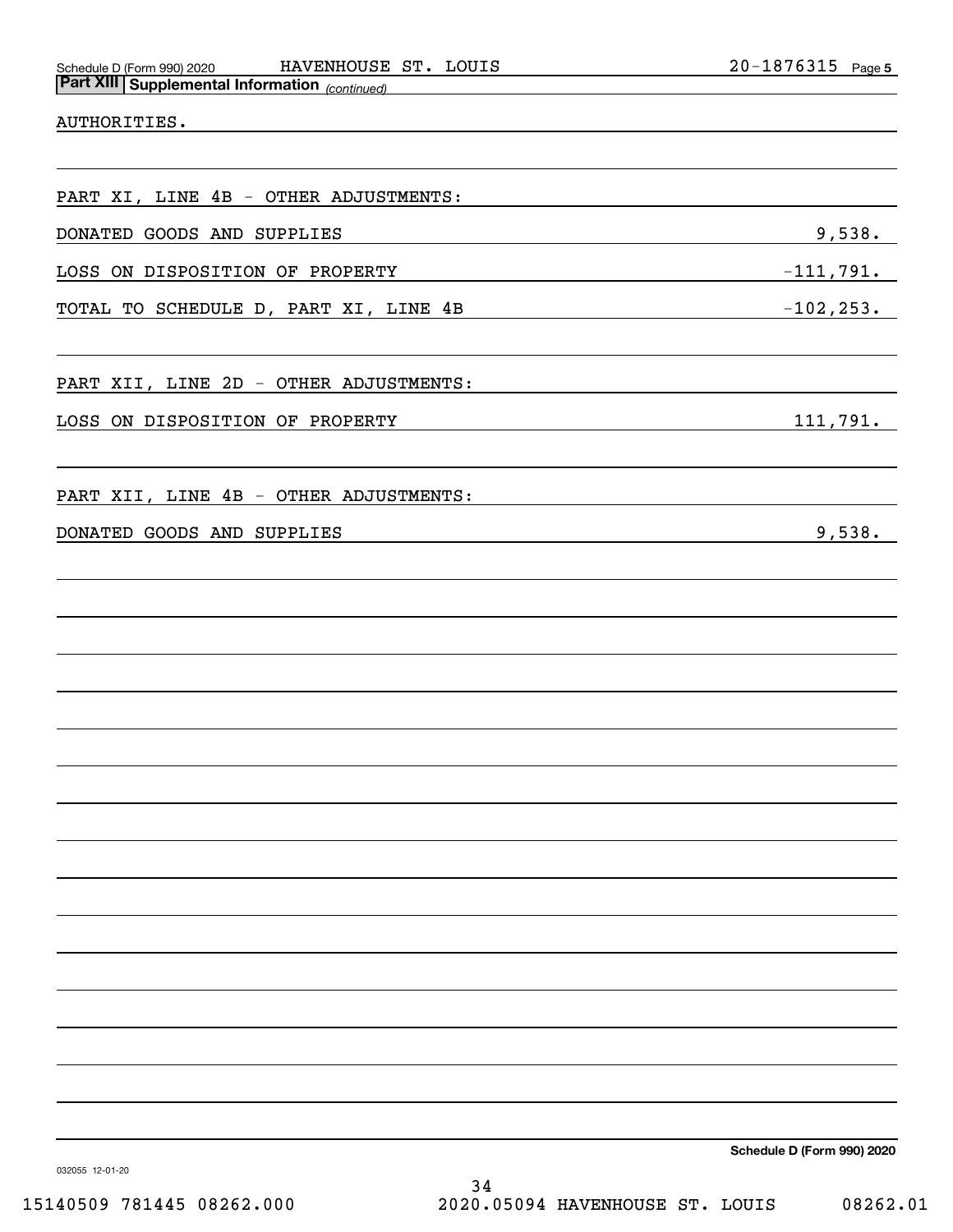| <b>Supplemental Information Regarding Fundraising or Gaming Activities</b><br><b>SCHEDULE G</b> |                                  |                                                                                                                                                                                                                                           |                                 |    |                                       |                                   | OMB No. 1545-0047                       |
|-------------------------------------------------------------------------------------------------|----------------------------------|-------------------------------------------------------------------------------------------------------------------------------------------------------------------------------------------------------------------------------------------|---------------------------------|----|---------------------------------------|-----------------------------------|-----------------------------------------|
| (Form 990 or 990-EZ)                                                                            |                                  | Complete if the organization answered "Yes" on Form 990, Part IV, line 17, 18, or 19, or if the<br>organization entered more than \$15,000 on Form 990-EZ, line 6a.                                                                       |                                 |    |                                       |                                   | 2021                                    |
| Department of the Treasury                                                                      |                                  | Attach to Form 990 or Form 990-EZ.                                                                                                                                                                                                        |                                 |    |                                       |                                   | <b>Open to Public</b>                   |
| Internal Revenue Service                                                                        |                                  | ► Go to www.irs.gov/Form990 for instructions and the latest information.                                                                                                                                                                  |                                 |    |                                       |                                   | Inspection                              |
| Name of the organization                                                                        |                                  | HAVENHOUSE ST. LOUIS                                                                                                                                                                                                                      |                                 |    |                                       | 20-1876315                        | <b>Employer identification number</b>   |
| Part I                                                                                          |                                  | Fundraising Activities. Complete if the organization answered "Yes" on Form 990, Part IV, line 17. Form 990-EZ filers are not                                                                                                             |                                 |    |                                       |                                   |                                         |
|                                                                                                 | required to complete this part.  | 1 Indicate whether the organization raised funds through any of the following activities. Check all that apply.                                                                                                                           |                                 |    |                                       |                                   |                                         |
| Mail solicitations<br>a                                                                         |                                  | e                                                                                                                                                                                                                                         |                                 |    | Solicitation of non-government grants |                                   |                                         |
| b                                                                                               | Internet and email solicitations | f                                                                                                                                                                                                                                         |                                 |    | Solicitation of government grants     |                                   |                                         |
| Phone solicitations<br>c                                                                        |                                  | Special fundraising events<br>a                                                                                                                                                                                                           |                                 |    |                                       |                                   |                                         |
| In-person solicitations<br>d                                                                    |                                  |                                                                                                                                                                                                                                           |                                 |    |                                       |                                   |                                         |
|                                                                                                 |                                  | 2 a Did the organization have a written or oral agreement with any individual (including officers, directors, trustees, or<br>key employees listed in Form 990, Part VII) or entity in connection with professional fundraising services? |                                 |    |                                       | Yes                               | No                                      |
|                                                                                                 |                                  | <b>b</b> If "Yes," list the 10 highest paid individuals or entities (fundraisers) pursuant to agreements under which the fundraiser is to be                                                                                              |                                 |    |                                       |                                   |                                         |
| compensated at least \$5,000 by the organization.                                               |                                  |                                                                                                                                                                                                                                           |                                 |    |                                       |                                   |                                         |
|                                                                                                 |                                  |                                                                                                                                                                                                                                           | (iii) Did                       |    |                                       | (v) Amount paid                   |                                         |
| (i) Name and address of individual<br>or entity (fundraiser)                                    |                                  | (ii) Activity                                                                                                                                                                                                                             | fundraiser<br>have custody      |    | (iv) Gross receipts<br>from activity  | to (or retained by)<br>fundraiser | (vi) Amount paid<br>to (or retained by) |
|                                                                                                 |                                  |                                                                                                                                                                                                                                           | or control of<br>contributions? |    |                                       | listed in col. (i)                | organization                            |
|                                                                                                 |                                  |                                                                                                                                                                                                                                           | Yes                             | No |                                       |                                   |                                         |
|                                                                                                 |                                  |                                                                                                                                                                                                                                           |                                 |    |                                       |                                   |                                         |
|                                                                                                 |                                  |                                                                                                                                                                                                                                           |                                 |    |                                       |                                   |                                         |
|                                                                                                 |                                  |                                                                                                                                                                                                                                           |                                 |    |                                       |                                   |                                         |
|                                                                                                 |                                  |                                                                                                                                                                                                                                           |                                 |    |                                       |                                   |                                         |
|                                                                                                 |                                  |                                                                                                                                                                                                                                           |                                 |    |                                       |                                   |                                         |
|                                                                                                 |                                  |                                                                                                                                                                                                                                           |                                 |    |                                       |                                   |                                         |
|                                                                                                 |                                  |                                                                                                                                                                                                                                           |                                 |    |                                       |                                   |                                         |
|                                                                                                 |                                  |                                                                                                                                                                                                                                           |                                 |    |                                       |                                   |                                         |
|                                                                                                 |                                  |                                                                                                                                                                                                                                           |                                 |    |                                       |                                   |                                         |
|                                                                                                 |                                  |                                                                                                                                                                                                                                           |                                 |    |                                       |                                   |                                         |
|                                                                                                 |                                  |                                                                                                                                                                                                                                           |                                 |    |                                       |                                   |                                         |
|                                                                                                 |                                  |                                                                                                                                                                                                                                           |                                 |    |                                       |                                   |                                         |
|                                                                                                 |                                  |                                                                                                                                                                                                                                           |                                 |    |                                       |                                   |                                         |
|                                                                                                 |                                  |                                                                                                                                                                                                                                           |                                 |    |                                       |                                   |                                         |
| Total                                                                                           |                                  | 3 List all states in which the organization is registered or licensed to solicit contributions or has been notified it is exempt from registration                                                                                        |                                 |    |                                       |                                   |                                         |
| or licensing.                                                                                   |                                  |                                                                                                                                                                                                                                           |                                 |    |                                       |                                   |                                         |
|                                                                                                 |                                  |                                                                                                                                                                                                                                           |                                 |    |                                       |                                   |                                         |
|                                                                                                 |                                  |                                                                                                                                                                                                                                           |                                 |    |                                       |                                   |                                         |
|                                                                                                 |                                  |                                                                                                                                                                                                                                           |                                 |    |                                       |                                   |                                         |
|                                                                                                 |                                  |                                                                                                                                                                                                                                           |                                 |    |                                       |                                   |                                         |
|                                                                                                 |                                  |                                                                                                                                                                                                                                           |                                 |    |                                       |                                   |                                         |
|                                                                                                 |                                  |                                                                                                                                                                                                                                           |                                 |    |                                       |                                   |                                         |
|                                                                                                 |                                  |                                                                                                                                                                                                                                           |                                 |    |                                       |                                   |                                         |
|                                                                                                 |                                  |                                                                                                                                                                                                                                           |                                 |    |                                       |                                   |                                         |
|                                                                                                 |                                  | LHA For Paperwork Reduction Act Notice, see the Instructions for Form 990 or 990-EZ.                                                                                                                                                      |                                 |    |                                       |                                   | Schedule G (Form 990 or 990-EZ) 2020    |

032081 11-25-20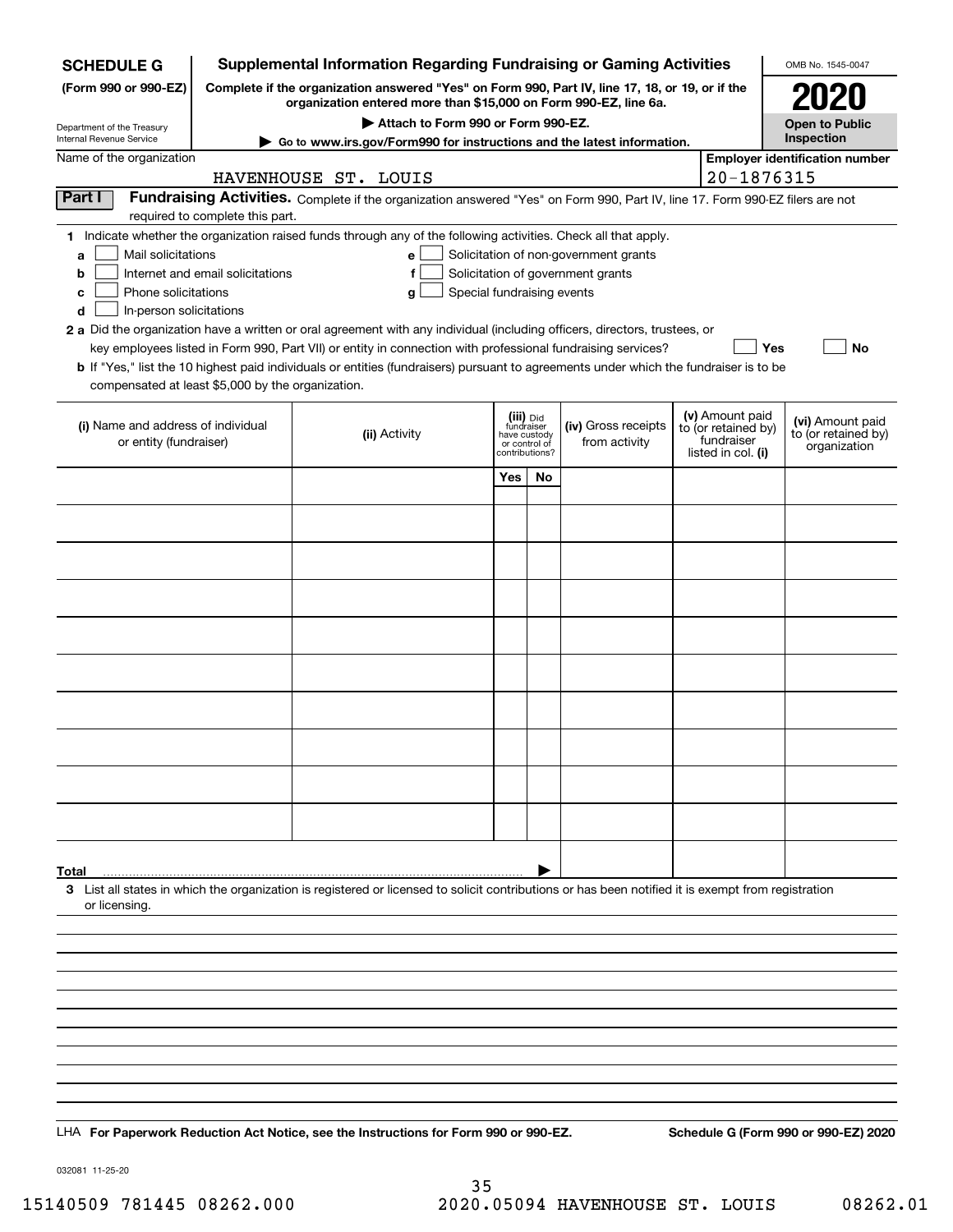## Schedule G (Form 990 or 990-EZ) 2020  ${\rm \, HAVENHOUSE}$   ${\rm \, STr.}$   ${\rm \, LOUIS}$   ${\rm \, 20-1876315}$   ${\rm \, Page}$

**Part II** | Fundraising Events. Complete if the organization answered "Yes" on Form 990, Part IV, line 18, or reported more than \$15,000

|                 |          | of fundraising event contributions and gross income on Form 990-EZ, lines 1 and 6b. List events with gross receipts greater than \$5,000.           |                        |                         |                       |                              |
|-----------------|----------|-----------------------------------------------------------------------------------------------------------------------------------------------------|------------------------|-------------------------|-----------------------|------------------------------|
|                 |          |                                                                                                                                                     | (a) Event #1           | (b) Event #2            | (c) Other events      | (d) Total events             |
|                 |          |                                                                                                                                                     | HOPEFEST -             |                         | <b>NONE</b>           | (add col. (a) through        |
|                 |          |                                                                                                                                                     | ANNUAL AUCTIYPB EVENTS |                         |                       | col. (c)                     |
|                 |          |                                                                                                                                                     | (event type)           | (event type)            | (total number)        |                              |
| Revenue         |          |                                                                                                                                                     |                        |                         |                       |                              |
|                 |          |                                                                                                                                                     | 144,605.               | 6,523.                  |                       | 151,128.                     |
|                 |          |                                                                                                                                                     |                        |                         |                       |                              |
|                 |          |                                                                                                                                                     | 104,040.               | 5,749.                  |                       | 109,789.                     |
|                 |          |                                                                                                                                                     |                        |                         |                       |                              |
|                 | 3        | Gross income (line 1 minus line 2)                                                                                                                  | 40,565.                | 774.                    |                       | 41,339.                      |
|                 |          |                                                                                                                                                     |                        |                         |                       |                              |
|                 |          |                                                                                                                                                     |                        |                         |                       |                              |
|                 |          |                                                                                                                                                     |                        |                         |                       |                              |
|                 | 5        |                                                                                                                                                     | 19,248.                | 580.                    |                       | 19,828.                      |
|                 |          |                                                                                                                                                     |                        |                         |                       |                              |
|                 |          |                                                                                                                                                     |                        |                         |                       |                              |
| Direct Expenses |          |                                                                                                                                                     |                        |                         |                       |                              |
|                 |          |                                                                                                                                                     |                        |                         |                       |                              |
|                 |          |                                                                                                                                                     |                        |                         |                       |                              |
|                 | 8        |                                                                                                                                                     |                        |                         |                       |                              |
|                 | 9        |                                                                                                                                                     | $\overline{21,317.}$   | 194.                    |                       | 21,511.                      |
|                 | 10       | Direct expense summary. Add lines 4 through 9 in column (d)                                                                                         | 41,339.                |                         |                       |                              |
|                 |          | 11 Net income summary. Subtract line 10 from line 3, column (d)                                                                                     |                        |                         | ▶                     | $0$ .                        |
|                 | Part III | <b>Gaming.</b> Complete if the organization answered "Yes" on Form 990, Part IV, line 19, or reported more than                                     |                        |                         |                       |                              |
|                 |          | \$15,000 on Form 990-EZ, line 6a.                                                                                                                   |                        |                         |                       |                              |
|                 |          |                                                                                                                                                     |                        | (b) Pull tabs/instant   |                       | (d) Total gaming (add        |
|                 |          |                                                                                                                                                     | (a) Bingo              | bingo/progressive bingo | (c) Other gaming      | col. (a) through col. (c))   |
| Revenue         |          |                                                                                                                                                     |                        |                         |                       |                              |
|                 |          |                                                                                                                                                     |                        |                         | 41,002.               | 41,002.                      |
|                 |          |                                                                                                                                                     |                        |                         |                       |                              |
|                 |          |                                                                                                                                                     |                        |                         |                       |                              |
|                 |          |                                                                                                                                                     |                        |                         |                       |                              |
| Direct Expenses |          |                                                                                                                                                     |                        |                         | 7,319.                | 7,319.                       |
|                 |          |                                                                                                                                                     |                        |                         |                       |                              |
|                 |          |                                                                                                                                                     |                        |                         |                       |                              |
|                 |          |                                                                                                                                                     |                        |                         |                       |                              |
|                 |          | 5 Other direct expenses                                                                                                                             |                        |                         |                       |                              |
|                 |          |                                                                                                                                                     | $\%$<br>Yes            | Yes<br>%                | Yes<br>%              |                              |
|                 |          | 6 Volunteer labor                                                                                                                                   | No                     |                         | $\boxed{\text{X}}$ No |                              |
|                 |          |                                                                                                                                                     |                        | No                      |                       |                              |
|                 |          | 7 Direct expense summary. Add lines 2 through 5 in column (d)                                                                                       |                        |                         |                       | 7,319.                       |
|                 |          |                                                                                                                                                     |                        |                         |                       |                              |
|                 |          |                                                                                                                                                     |                        |                         |                       | 33,683.                      |
|                 |          |                                                                                                                                                     |                        |                         |                       |                              |
|                 |          | <b>9</b> Enter the state(s) in which the organization conducts gaming activities: MO                                                                |                        |                         |                       |                              |
|                 |          | a Is the organization licensed to conduct gaming activities in each of these states?                                                                |                        |                         |                       | $\boxed{\text{X}}$ No<br>Yes |
|                 |          | b If "No," explain: THE ORGANIZATION DOES NOT TYPICALLY CONDUCT GAMING ACTIVITIES.                                                                  |                        |                         |                       |                              |
|                 |          | IN RESPONSE TO THE COVID-19 PANDEMIC AND THE SUBSQUENT CANCELLATION                                                                                 |                        |                         |                       | ОF                           |
|                 |          | IN-PERSON EVENTS, RAFFLES WERE HELD DURING THE YEAR TO REPLACE LOST                                                                                 |                        |                         |                       |                              |
|                 |          |                                                                                                                                                     |                        |                         |                       | $\boxed{\text{X}}$ No        |
|                 |          |                                                                                                                                                     |                        |                         |                       | Yes                          |
|                 |          | <b>b</b> If "Yes," explain:<br><u> 1980 - Jan James James James James James James James James James James James James James James James James J</u> |                        |                         |                       |                              |
|                 |          |                                                                                                                                                     |                        |                         |                       |                              |
|                 |          |                                                                                                                                                     |                        |                         |                       |                              |
|                 |          |                                                                                                                                                     |                        |                         |                       |                              |

032082 11-25-20

**Schedule G (Form 990 or 990-EZ) 2020**

\*\* SEE PART IV FOR COMPLETE EXPLANATIONS

36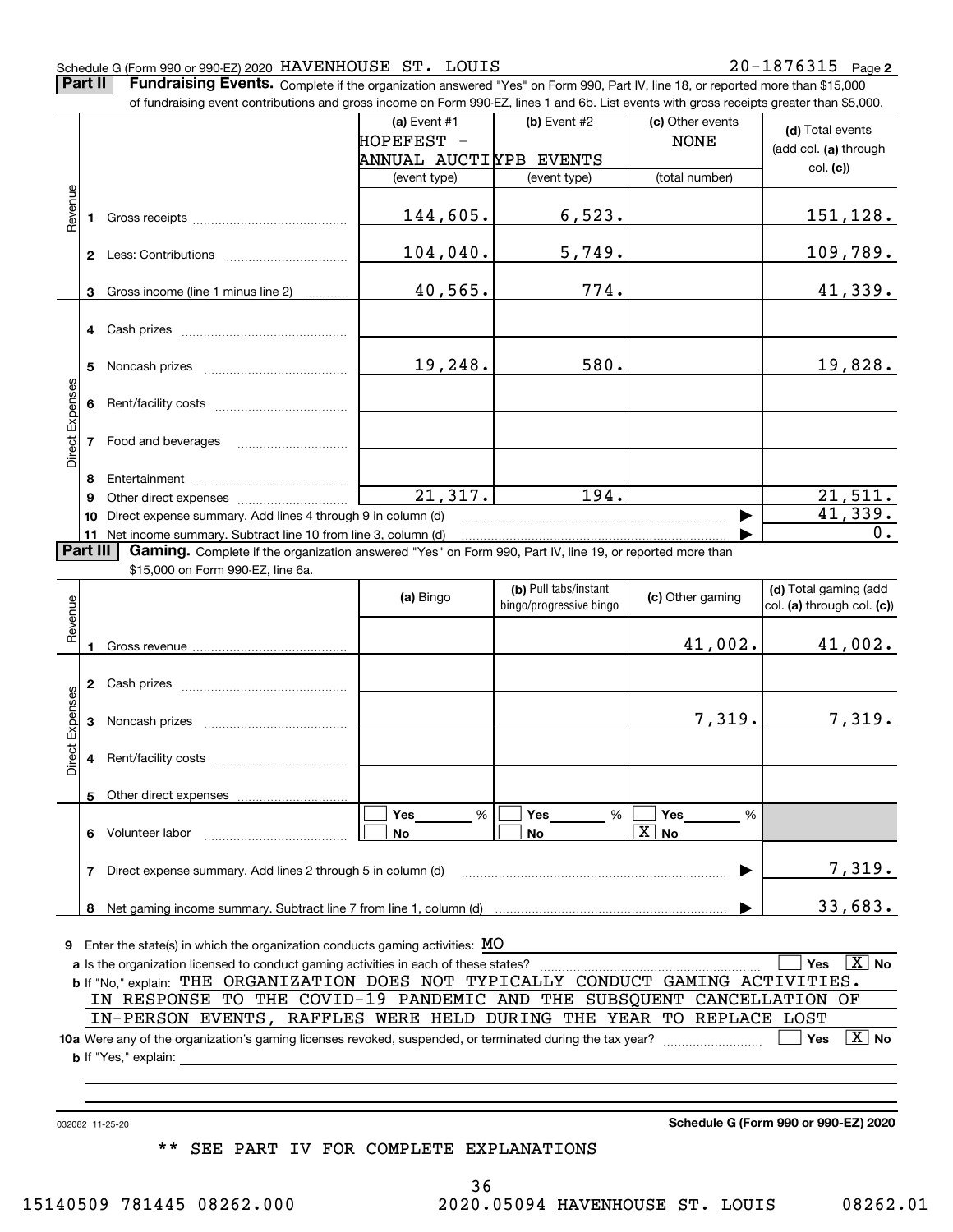| Schedule G (Form 990 or 990-EZ) 2020 HAVENHOUSE ST. LOUIS                                                                                                                                                                                                    |                 |     | $20 - 1876315$ Page 3                           |
|--------------------------------------------------------------------------------------------------------------------------------------------------------------------------------------------------------------------------------------------------------------|-----------------|-----|-------------------------------------------------|
|                                                                                                                                                                                                                                                              |                 | Yes | ∣X   No                                         |
| 12 Is the organization a grantor, beneficiary or trustee of a trust, or a member of a partnership or other entity formed                                                                                                                                     |                 |     |                                                 |
|                                                                                                                                                                                                                                                              |                 |     | $\boxed{\phantom{1}}$ Yes $\boxed{\text{X}}$ No |
| 13 Indicate the percentage of gaming activity conducted in:                                                                                                                                                                                                  |                 |     |                                                 |
|                                                                                                                                                                                                                                                              | 13a             |     | %                                               |
|                                                                                                                                                                                                                                                              | 13 <sub>b</sub> |     | %                                               |
| 14 Enter the name and address of the person who prepares the organization's gaming/special events books and records:                                                                                                                                         |                 |     |                                                 |
| Name $\blacktriangleright$ $\frac{\blacktriangleright}{\color{blue}\square\color{blacktriangle}}$                                                                                                                                                            |                 |     |                                                 |
|                                                                                                                                                                                                                                                              |                 |     |                                                 |
|                                                                                                                                                                                                                                                              |                 |     | $\boxed{\text{X}}$ No                           |
| <b>b</b> If "Yes," enter the amount of gaming revenue received by the organization $\triangleright$ \$                                                                                                                                                       |                 |     |                                                 |
|                                                                                                                                                                                                                                                              |                 |     |                                                 |
| c If "Yes," enter name and address of the third party:                                                                                                                                                                                                       |                 |     |                                                 |
|                                                                                                                                                                                                                                                              |                 |     |                                                 |
|                                                                                                                                                                                                                                                              |                 |     |                                                 |
| <b>16</b> Gaming manager information:                                                                                                                                                                                                                        |                 |     |                                                 |
|                                                                                                                                                                                                                                                              |                 |     |                                                 |
| <u> 1989 - Johann Barbara, martin amerikan basal dan berasal dan berasal dalam basal dan berasal dan berasal dan</u><br>Name $\blacktriangleright$                                                                                                           |                 |     |                                                 |
| Gaming manager compensation > \$                                                                                                                                                                                                                             |                 |     |                                                 |
| $Description of services provided$ $\triangleright$                                                                                                                                                                                                          |                 |     |                                                 |
|                                                                                                                                                                                                                                                              |                 |     |                                                 |
|                                                                                                                                                                                                                                                              |                 |     |                                                 |
| Employee<br>Director/officer<br>Independent contractor                                                                                                                                                                                                       |                 |     |                                                 |
| 17 Mandatory distributions:                                                                                                                                                                                                                                  |                 |     |                                                 |
| a Is the organization required under state law to make charitable distributions from the gaming proceeds to                                                                                                                                                  |                 |     |                                                 |
| retain the state gaming license? $\Box$ No                                                                                                                                                                                                                   |                 |     |                                                 |
| <b>b</b> Enter the amount of distributions required under state law to be distributed to other exempt organizations or spent in the                                                                                                                          |                 |     |                                                 |
| organization's own exempt activities during the tax year $\triangleright$ \$                                                                                                                                                                                 |                 |     |                                                 |
| <b>Part IV</b><br>Supplemental Information. Provide the explanations required by Part I, line 2b, columns (iii) and (v); and Part III, lines 9, 9b, 10b,<br>15b, 15c, 16, and 17b, as applicable. Also provide any additional information. See instructions. |                 |     |                                                 |
| SCHEDULE G, PART III, LINE 9B, EXPLANATION:                                                                                                                                                                                                                  |                 |     |                                                 |
|                                                                                                                                                                                                                                                              |                 |     |                                                 |
| THE ORGANIZATION DOES NOT TYPICALLY CONDUCT GAMING ACTIVITIES.                                                                                                                                                                                               |                 |     |                                                 |
| IN RESPONSE TO THE COVID-19 PANDEMIC AND THE SUBSQUENT CANCELLATION OF                                                                                                                                                                                       |                 |     |                                                 |
| IN-PERSON EVENTS, RAFFLES WERE HELD DURING THE YEAR TO REPLACE LOST                                                                                                                                                                                          |                 |     |                                                 |
| THE ORGANIZATION RECEIVED SPECIFIC DONOR OPPORTUNITIES<br>EVENT INCOME.                                                                                                                                                                                      |                 |     |                                                 |
| FOR THE RAFFLED ITEMS AND USED THESE FOR THIS PURPOSE.                                                                                                                                                                                                       |                 |     |                                                 |
|                                                                                                                                                                                                                                                              |                 |     |                                                 |

032083 11-25-20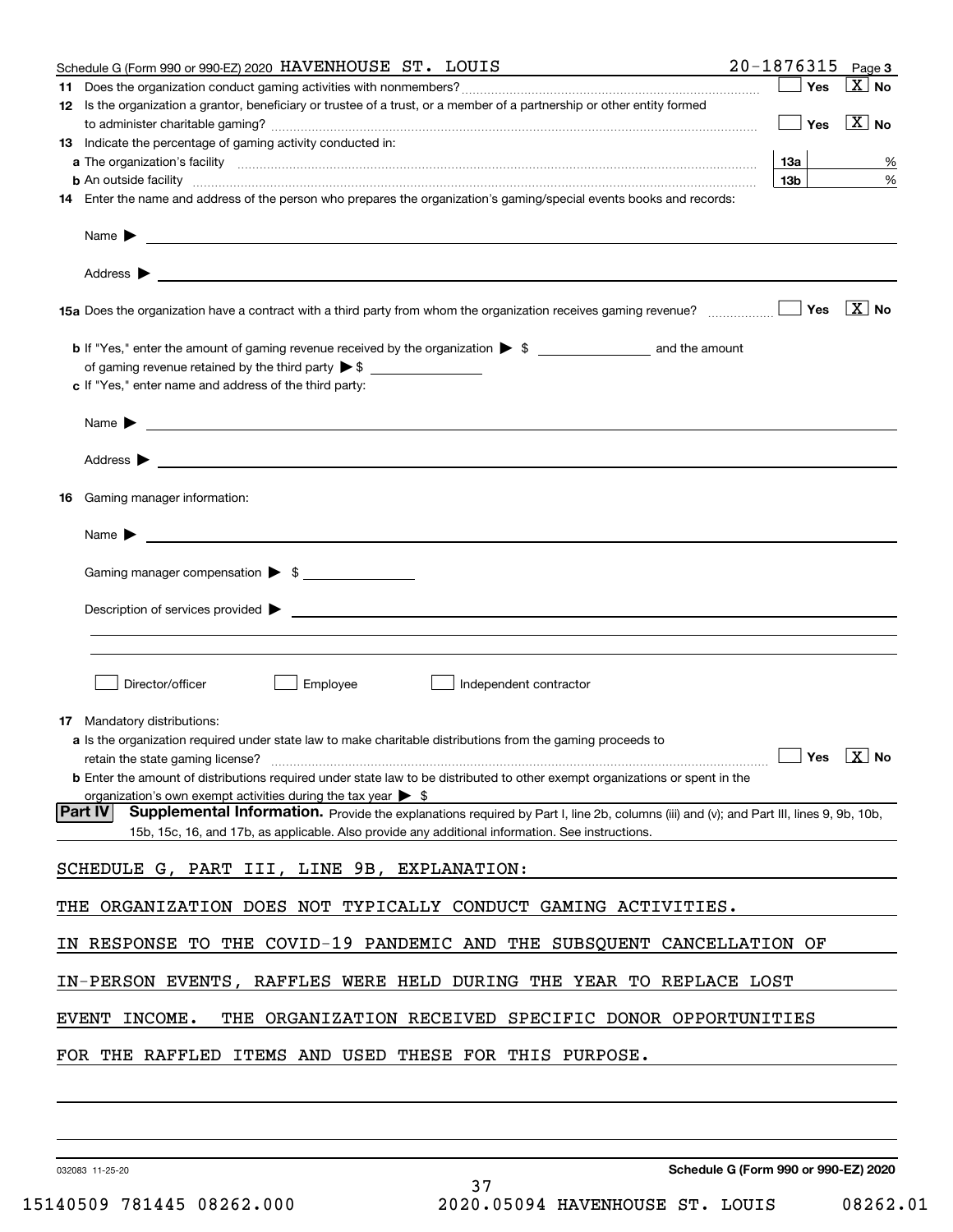| Schedule G (Form 990 or 990-EZ) |
|---------------------------------|

032084 04-01-20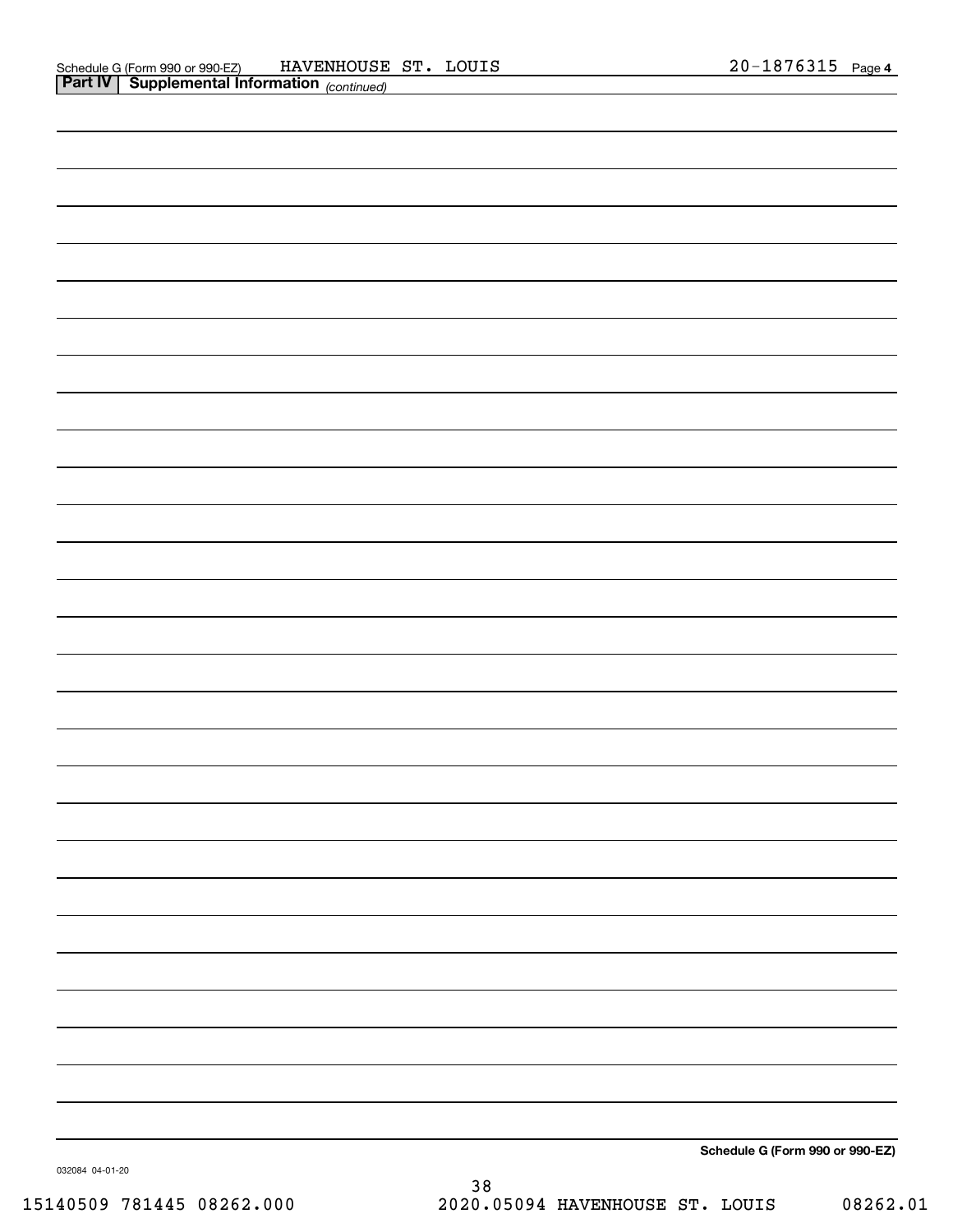# **SCHEDULE M (Form 990)**

# **Noncash Contributions**

OMB No. 1545-0047

| Department of the Treasury |
|----------------------------|
| Internal Revenue Service   |

**Complete if the organizations answered "Yes" on Form 990, Part IV, lines 29 or 30.** <sup>J</sup>**2020 Attach to Form 990.** J

**Open to Public Inspection**

|  | Name of the organization |  |
|--|--------------------------|--|

 **Go to www.irs.gov/Form990 for instructions and the latest information.** J

| <b>Employer identification number</b> |
|---------------------------------------|
| 20-1876315                            |

| HAVENHOUSE ST. | LOUIS |
|----------------|-------|
|                |       |

| <b>Part I</b> | <b>Types of Property</b>                                                                                                                                                 |                        |                      |                                                |                                                       |     |     |    |
|---------------|--------------------------------------------------------------------------------------------------------------------------------------------------------------------------|------------------------|----------------------|------------------------------------------------|-------------------------------------------------------|-----|-----|----|
|               |                                                                                                                                                                          | (a)                    | (b)<br>Number of     | (c)<br>Noncash contribution                    | (d)                                                   |     |     |    |
|               |                                                                                                                                                                          | Check if<br>applicable | contributions or     | amounts reported on                            | Method of determining<br>noncash contribution amounts |     |     |    |
|               |                                                                                                                                                                          |                        |                      | items contributed Form 990, Part VIII, line 1g |                                                       |     |     |    |
| 1.            |                                                                                                                                                                          |                        |                      |                                                |                                                       |     |     |    |
| 2             |                                                                                                                                                                          |                        |                      |                                                |                                                       |     |     |    |
| з             | Art - Fractional interests                                                                                                                                               |                        |                      |                                                |                                                       |     |     |    |
| 4             | Books and publications                                                                                                                                                   |                        |                      |                                                |                                                       |     |     |    |
| 5             | Clothing and household goods                                                                                                                                             |                        |                      |                                                |                                                       |     |     |    |
| 6             |                                                                                                                                                                          |                        |                      |                                                |                                                       |     |     |    |
| 7             |                                                                                                                                                                          |                        |                      |                                                |                                                       |     |     |    |
| 8             |                                                                                                                                                                          |                        |                      |                                                |                                                       |     |     |    |
| 9             | Securities - Publicly traded                                                                                                                                             |                        |                      |                                                |                                                       |     |     |    |
| 10            | Securities - Closely held stock                                                                                                                                          |                        |                      |                                                |                                                       |     |     |    |
| 11            | Securities - Partnership, LLC, or                                                                                                                                        |                        |                      |                                                |                                                       |     |     |    |
|               | trust interests                                                                                                                                                          |                        |                      |                                                |                                                       |     |     |    |
| 12            |                                                                                                                                                                          |                        |                      |                                                |                                                       |     |     |    |
| 13            | Qualified conservation contribution -                                                                                                                                    |                        |                      |                                                |                                                       |     |     |    |
|               | Historic structures                                                                                                                                                      |                        |                      |                                                |                                                       |     |     |    |
| 14            | Qualified conservation contribution - Other                                                                                                                              |                        |                      |                                                |                                                       |     |     |    |
| 15            | Real estate - Residential                                                                                                                                                |                        |                      |                                                |                                                       |     |     |    |
| 16            |                                                                                                                                                                          |                        |                      |                                                |                                                       |     |     |    |
| 17            |                                                                                                                                                                          |                        |                      |                                                |                                                       |     |     |    |
| 18            |                                                                                                                                                                          |                        |                      |                                                |                                                       |     |     |    |
| 19            |                                                                                                                                                                          | $\mathbf x$            | 16                   |                                                | 6,593. FAIR MARKET VALUE                              |     |     |    |
| 20            | Drugs and medical supplies                                                                                                                                               |                        |                      |                                                |                                                       |     |     |    |
| 21            |                                                                                                                                                                          |                        |                      |                                                |                                                       |     |     |    |
| 22            |                                                                                                                                                                          |                        |                      |                                                |                                                       |     |     |    |
| 23            |                                                                                                                                                                          |                        |                      |                                                |                                                       |     |     |    |
| 24            |                                                                                                                                                                          |                        |                      |                                                |                                                       |     |     |    |
| 25            | (AUCTION ITEMS)<br>Other $\blacktriangleright$                                                                                                                           | X<br>$\mathbf x$       | 89<br>$\overline{6}$ |                                                | 20, 228. FAIR MARKET VALUE                            |     |     |    |
| 26            | SUPPLIES<br>Other<br>▶                                                                                                                                                   |                        |                      |                                                | 2,945. FAIR MARKET VALUE                              |     |     |    |
| 27            | Other<br>▶                                                                                                                                                               |                        |                      |                                                |                                                       |     |     |    |
| 28            | Other $\blacktriangleright$                                                                                                                                              |                        |                      |                                                |                                                       |     |     |    |
| 29            | Number of Forms 8283 received by the organization during the tax year for contributions<br>for which the organization completed Form 8283, Part V, Donee Acknowledgement |                        |                      | 29                                             |                                                       |     |     |    |
|               |                                                                                                                                                                          |                        |                      |                                                |                                                       |     | Yes | No |
|               | 30a During the year, did the organization receive by contribution any property reported in Part I, lines 1 through 28, that it                                           |                        |                      |                                                |                                                       |     |     |    |
|               | must hold for at least three years from the date of the initial contribution, and which isn't required to be used for                                                    |                        |                      |                                                |                                                       |     |     |    |
|               | exempt purposes for the entire holding period?                                                                                                                           |                        |                      |                                                |                                                       | 30a |     | х  |
|               | <b>b</b> If "Yes," describe the arrangement in Part II.                                                                                                                  |                        |                      |                                                |                                                       |     |     |    |
| 31            | Does the organization have a gift acceptance policy that requires the review of any nonstandard contributions?                                                           |                        |                      |                                                |                                                       | 31  |     | x  |
|               | 32a Does the organization hire or use third parties or related organizations to solicit, process, or sell noncash                                                        |                        |                      |                                                | .                                                     |     |     |    |
|               | contributions?                                                                                                                                                           |                        |                      |                                                |                                                       | 32a |     | х  |
|               | <b>b</b> If "Yes," describe in Part II.                                                                                                                                  |                        |                      |                                                |                                                       |     |     |    |
|               |                                                                                                                                                                          |                        |                      |                                                |                                                       |     |     |    |

**33**If the organization didn't report an amount in column (c) for a type of property for which column (a) is checked, describe in Part II.

**For Paperwork Reduction Act Notice, see the Instructions for Form 990. Schedule M (Form 990) 2020** LHA

032141 11-23-20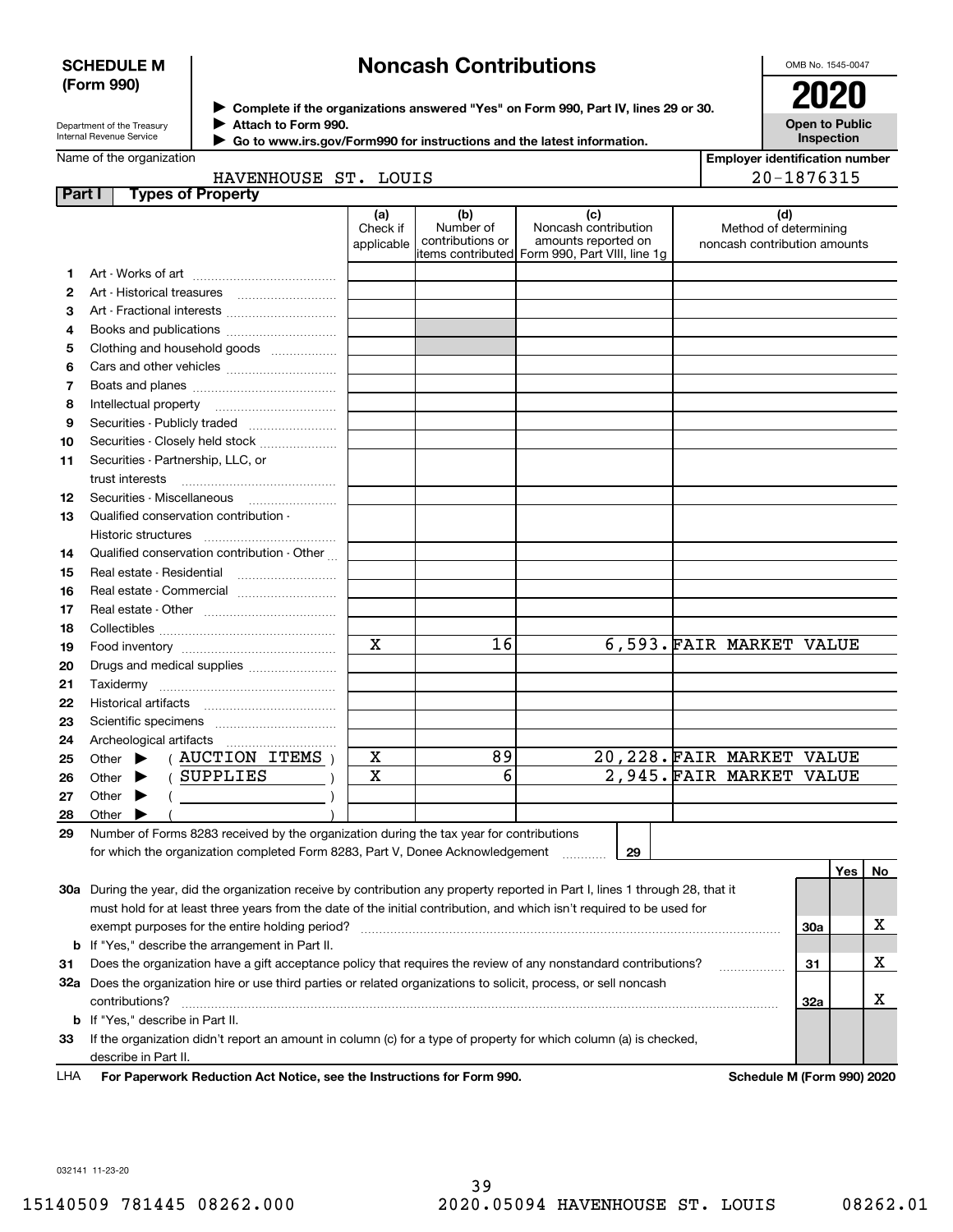**2**

Part II | Supplemental Information. Provide the information required by Part I, lines 30b, 32b, and 33, and whether the organization is reporting in Part I, column (b), the number of contributions, the number of items received, or a combination of both. Also complete this part for any additional information.

| 15140509 781445 08262.000 | $4\,0$<br>2020.05094 HAVENHOUSE ST. LOUIS<br>08262.01 |
|---------------------------|-------------------------------------------------------|
| 032142 11-23-20           | Schedule M (Form 990) 2020                            |
|                           |                                                       |
|                           |                                                       |
|                           |                                                       |
|                           |                                                       |
|                           |                                                       |
|                           |                                                       |
|                           |                                                       |
|                           |                                                       |
|                           |                                                       |
|                           |                                                       |
|                           |                                                       |
|                           |                                                       |
|                           |                                                       |
|                           |                                                       |
|                           |                                                       |
|                           |                                                       |
|                           |                                                       |
|                           |                                                       |
|                           |                                                       |
|                           |                                                       |
|                           |                                                       |
|                           |                                                       |
|                           |                                                       |
|                           |                                                       |
|                           |                                                       |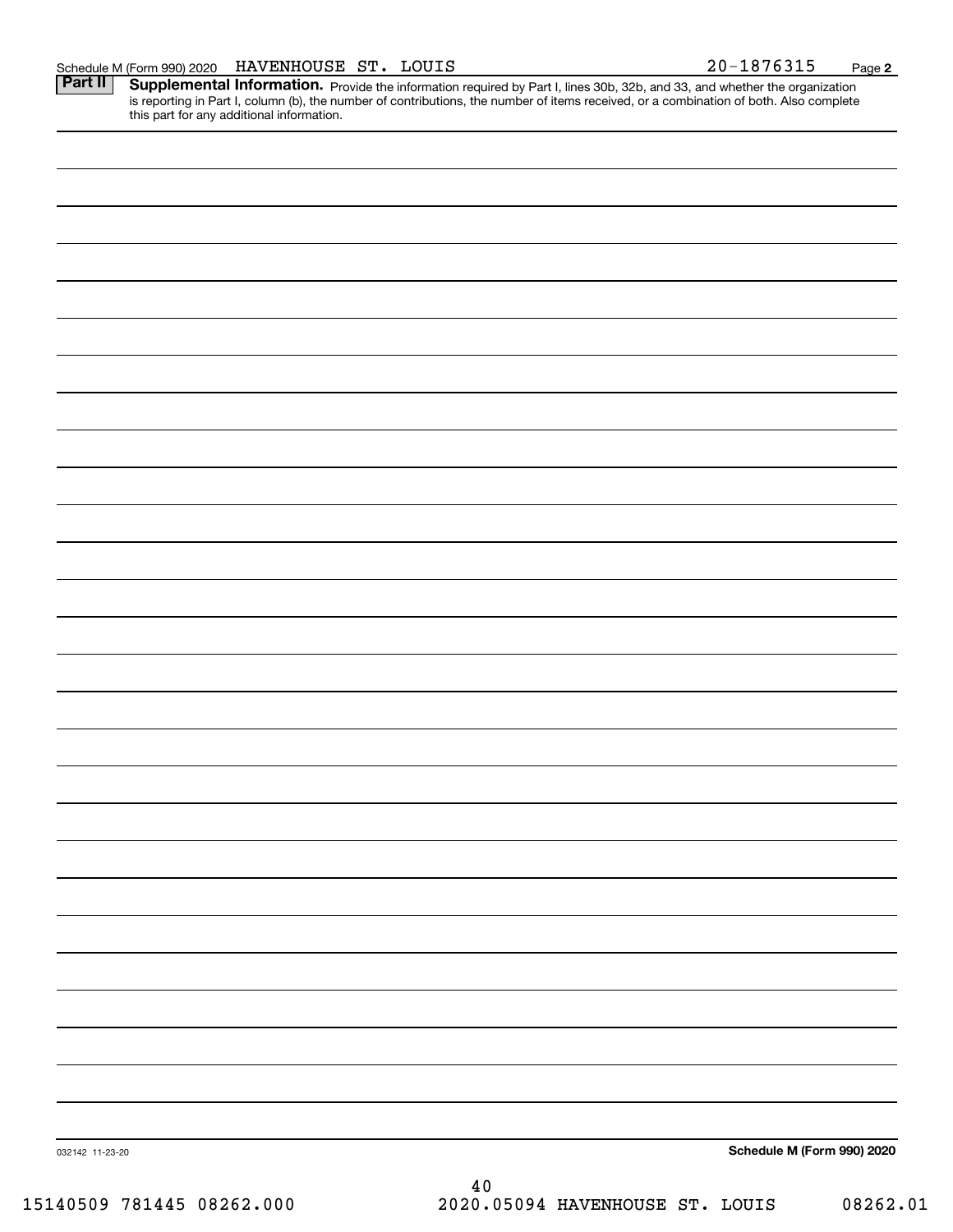**(Form 990 or 990-EZ)**

Department of the Treasury Internal Revenue Service Name of the organization

**Complete to provide information for responses to specific questions on Form 990 or 990-EZ or to provide any additional information. SCHEDULE O Supplemental Information to Form 990 or 990-EZ**

**| Attach to Form 990 or 990-EZ. | Go to www.irs.gov/Form990 for the latest information.**

**Open to Public InspectionEmployer identification number 2020**

OMB No. 1545-0047

HAVENHOUSE ST. LOUIS 20-1876315

FORM 990, PART I, LINE 1, DESCRIPTION OF ORGANIZATION MISSION:

AND FAMILIES TRAVELING MORE THAN 25 MILES TO ST. LOUIS TO RECEIVE

MEDICAL CARE. HAVENHOUSE IS A HOME AWAY FROM HOME PROVIDING LODGING,

MEALS, SUPPORT SERVICES, AND TRANSPORTATION TO 17 MEDICAL CENTERS SO

THAT PATIENTS CAN BENEFIT FROM THE SUPPORT FROM THEIR FAMILIES WHILE

RECEIVING CRITICAL MEDICAL SERVICES THAT WOULD OTHERWISE BE UNAVAILABLE

TO THEM.

FORM 990, PART III, LINE 1, DESCRIPTION OF ORGANIZATION MISSION:

TRANSPORTATION TO 17 MEDICAL CENTERS SO THAT PATIENTS CAN BENEFIT FROM

THE SUPPORT FROM THEIR FAMILIES WHILE RECEIVING CRITICAL MEDICAL

SERVICES THAT WOULD OTHERWISE BE UNAVAILABLE TO THEM.

FORM 990, PART III, LINE 4A, PROGRAM SERVICE ACCOMPLISHMENTS:

NEUROLOGY, CANCER TREATMENT, BABIES IN THE NICU, ORGAN TRANSPLANTS,

CARDIOLOGY, AND UROLOGY. SINCE OPENING IN 2005, THE ORGANIZATION HAS

SERVED OVER 106,700 PEOPLE (MORE THAN 40,000 PATIENTS AND THEIR

FAMILIES), ENCOMPASSING ALL 50 STATES AND 73 COUNTRIES. 67% OF ALL

PATIENTS WERE CHILDREN (18 YEARS AND YOUNGER) IN FISCAL YEAR 2021.

HAVENHOUSE ST. LOUIS HAS BEEN AN ACTIVE MEMBER OF THE HEALTHCARE

HOSPITALITY NETWORK (HHN), WHICH DEVELOPS BEST PRACTICES, TRAINING, AND

EDUCATION FOR HOSPITALITY HOUSES THROUGHOUT THE COUNTRY. HAVENHOUSE IS

ALSO ONE OF ONLY 200+ ST. LOUIS ACCREDITED CHARITIES THAT MEETS ALL 20

BETTER BUSINESS BUREAU'S WISE GIVING "STRONG AND COMPREHENSIVE"

032211 11-20-20 LHA For Paperwork Reduction Act Notice, see the Instructions for Form 990 or 990-EZ. Schedule O (Form 990 or 990-EZ) 2020 STANDARDS FOR FISCAL MANAGEMENT, BOARD GOVERNANCE, TRUTHFULNESS,